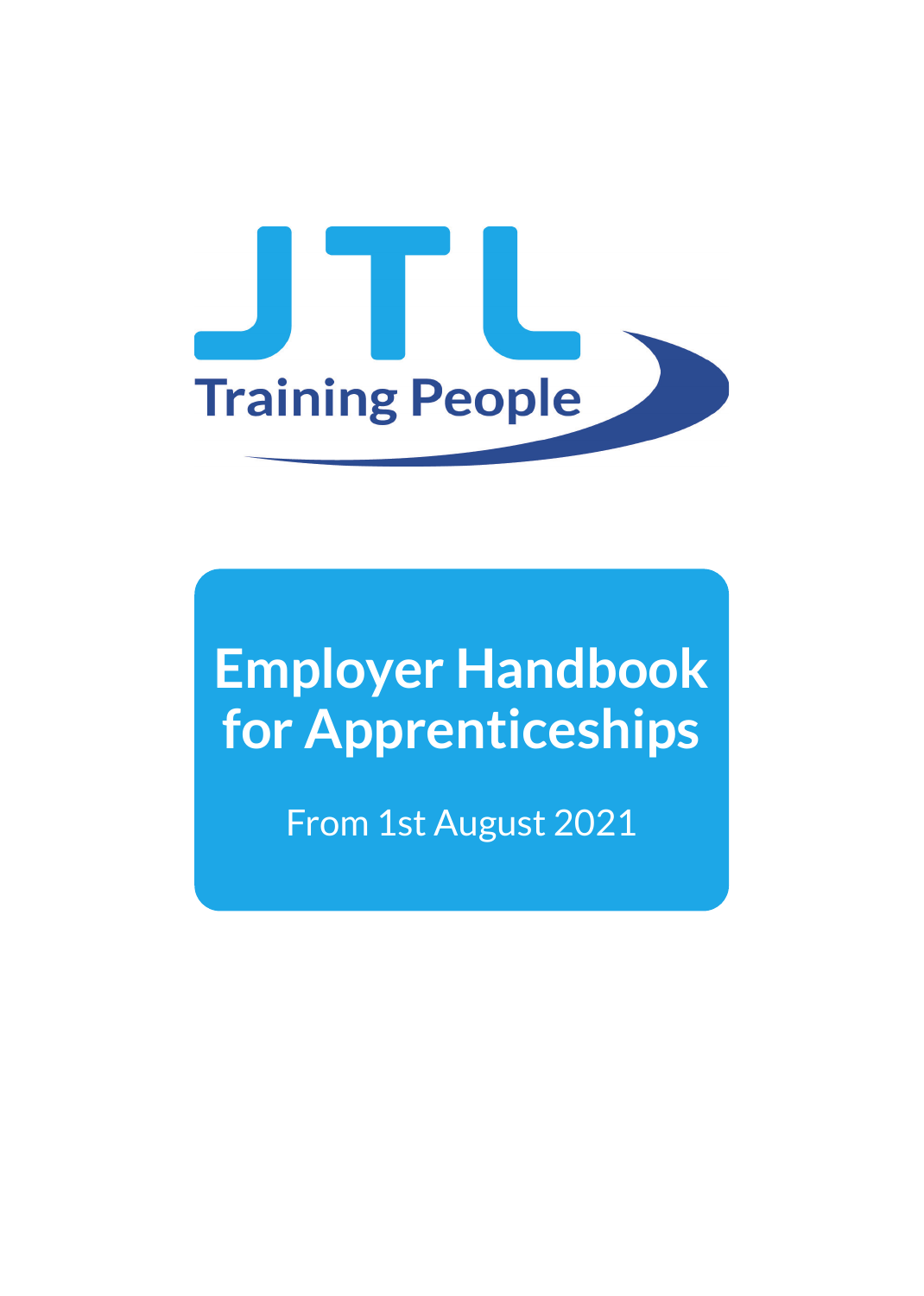# **Contents**

| Page |
|------|
|      |
|      |
|      |
|      |
|      |
|      |
|      |
|      |
|      |
|      |
|      |
|      |
|      |
|      |
|      |
|      |
|      |
|      |
|      |
|      |
|      |
|      |
|      |
|      |
|      |
|      |
|      |
|      |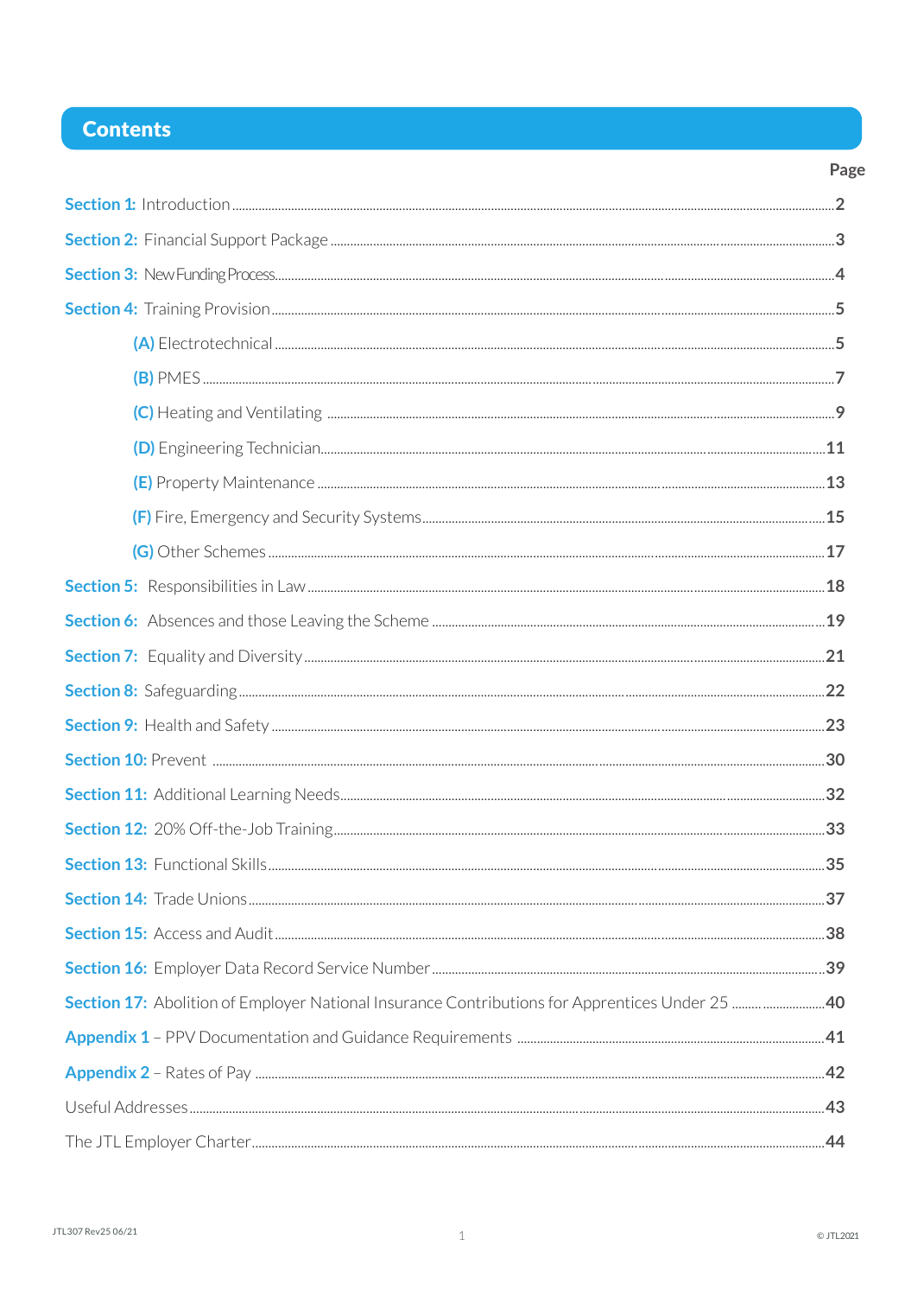### Section 1: Introduction

- **1.** This Handbook has been developed for use by employers of apprentices following a JTL scheme of training. All sections of the Handbook are generic to all JTL training provision, except where specifically separated under the headings of individual schemes offered, such as electrotechnical, plumbing etc.
- **2.** All employers shall comply with the obligations set out in the Handbook which forms part of JTL's contractual arrangement with employers.
- **3.** JTL contracts nationally with the Education and Skills Funding Agency in England, the conditions of which are reflected in the contractual documentation with the employer. It may be necessary to change the terms of the Handbook from time to time, in whole or in part, without notice or consultation, in order to reflect revised or additional obligations placed upon JTL by the Education and Skills Funding Agency. JTL shall use reasonable endeavours to keep such changes to a minimum during the currency of the Agreement and to consult with and/or give as much advance warning of any changes to employers as is practicable.
- **4.** All references in the Handbook to 'you' or 'your' shall mean the employer in accordance with the Agreement. Any references to 'we', 'our' or 'us' shall mean JTL. Where the Agreement requires, words denoting the singular shall include the plural and vice versa; and words denoting persons shall include individuals, partnerships and corporate bodies.
- **5.** All references to electrotechnical shall refer to any of the electrotechnical schemes offered by JTL except where these are specifically identified separately.
- **6.** All references to PMES shall refer to the plumbing and mechanical engineering services sector of the building services engineering sector and include any or all of the following: plumbing and gas fitting.
- **7.** All references to engineering technician shall refer to any of the engineering technician schemes offered by JTL.
- **8.** Different arrangements are in place in Wales and are documented separately. This Handbook is therefore only applicable in England.
- **9.** The employer shall give due regard to the good practice guidance included in this Handbook and use reasonable endeavours to comply with the industry-agreed regulations to which it refers. The good practice guidance is intended to be a useful source of reference to employers in terms of employment law in regard to the apprentices they employ. As such, it draws upon the contractual requirements of the Education and Skills Funding Agency funding agreement and the industry agreements reached within the Joint Industry Board for the Electrical Contracting Industry (JIB-ECI) and the Joint Industry Board for Plumbing Mechanical Engineering Services in England and Wales (JIB-PMES). While the JIB agreements are not enforceable upon employers who are not members of the JIB, the Board of JTL endorses the recommendations to all employers of JTL-managed Electro-technical and Plumbing apprentices. Employers of apprentices may also find the JIB Handbooks and websites useful sources of reference.
- **10.** It should be noted that all JTL staff, including Training Officers, are not allowed to give advice on any aspects of employment law or industrial relations. It is recommended that employers discuss any such issues they have in this regard with the relevant JIB, or employer trade association, and seek assistance from them.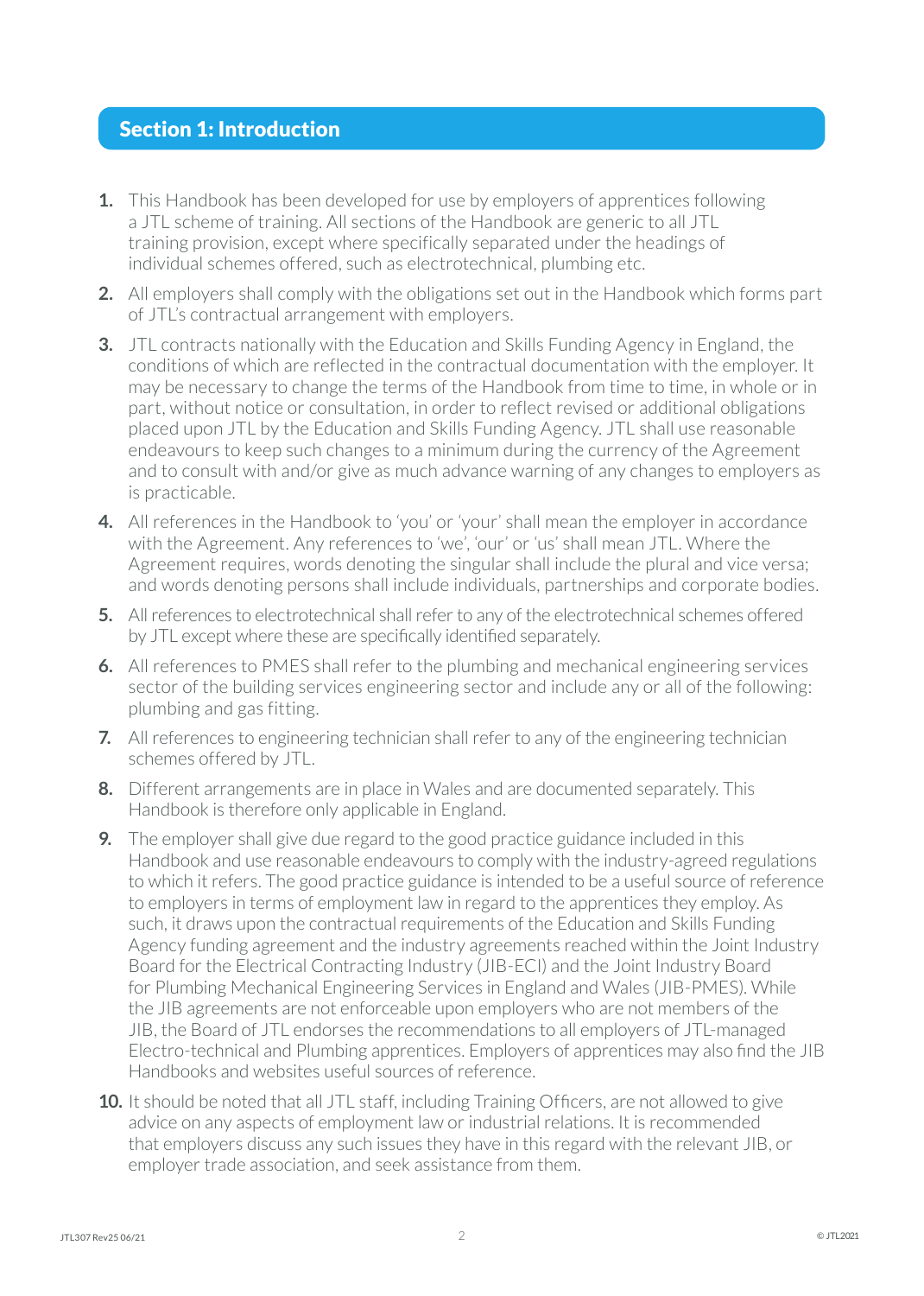# Section 2: Financial Support Package

- **1.** Apprentices, their parents, close relations or guardians may not contribute financially to the cost of learning.
- **2.** JTL's financial support package is agreed on an annual basis and is subject to receipt of sufficient funding from the Education and Skills Funding Agency.
- **3.** Full details of the support package for the current year can be found in JTL's Funding Support Package document (JTL614).
- **4.** Individual details of government funding arrangements are included in the apprentice's start documentation but is summarised in the following table:



<sup>1</sup> A further £1,000 support payment also payable to the provider

 $^{\rm 2}$  £0 investment also for 19+ care leavers and those with a Local Authority Education, Health & Care Plan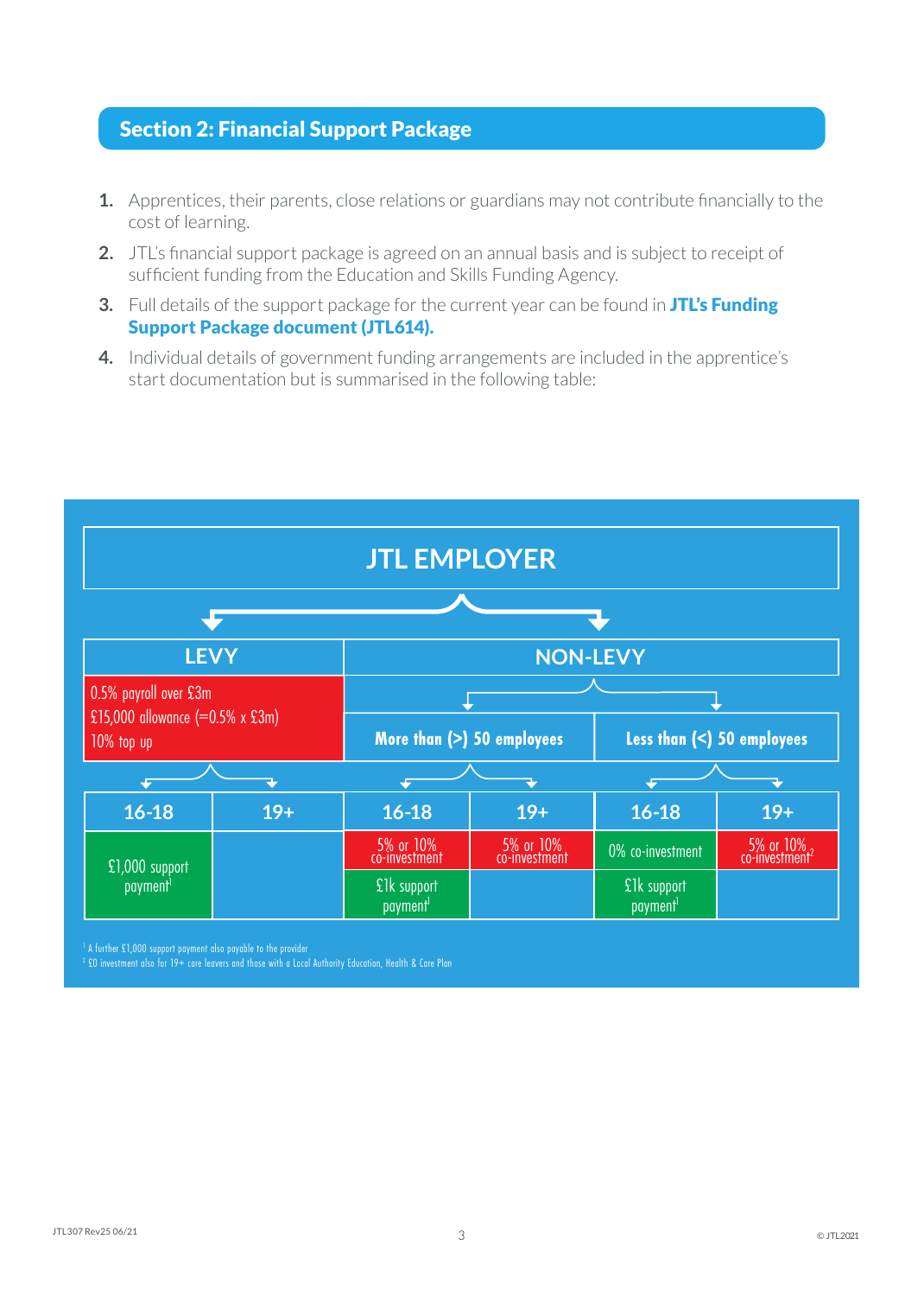### Section 3: New Funding Process

The Education and Skills Funding Agency (ESFA) has confirmed a new funding process for small and medium businesses. Employers will now be required to access government funding for apprenticeships using the gov.uk portal, The Apprenticeship Service (TAS).

JTL are already experienced with managing TAS portal; we can support you with the set up of your account with this guide.

If you would prefer, please get in touch and we can talk you through the process over the phone. We have a centralised administration service to support with access to funding and the management of your account; you can reach them by calling **0800 085 2308.** 



- You as the employer will now be responsible for creating an account on TAS to reserve your funding to manage the funding for your apprentice(s).
- **•** JTL is here to help with friendly staff available on the other end of the phone to support you through the change.
- **•** Read this guide to find out how to access your funding. If you are having any problems call **0800 085 2308** or speak to your Training Officer and we can help.



- You will need the following information to access the funding portal: Your PAYE reference number and your accounts office reference number. If you do not know how to access these, you may need to speak to your accountant or visit the government website directly https://www.gov.uk/paye-online
- **•** You will need to visit https://accounts.manage-apprenticeships.service. gov.uk to get started.
- **•** Once registration is complete, you will need to view and agree the apprenticeship agreement, then add JTL as your provider under Training Provider Permissions. You can do this by using UKPRN 10003526.
- **•** JTL will then reserve the funding on your behalf, add your apprentice details once recruited and activate your funding as soon as the start documents have been completed.
- **•** Rest assured that control remains with you the employer. JTL cannot access any funds for your apprentice until you have logged in to approve the details JTL will have entered on your behalf.
	- **•** Once you have chosen JTL within the ESFA (TAS) system, you will be ready to recruit your apprentice! JTL are on hand to support you throughout this process.

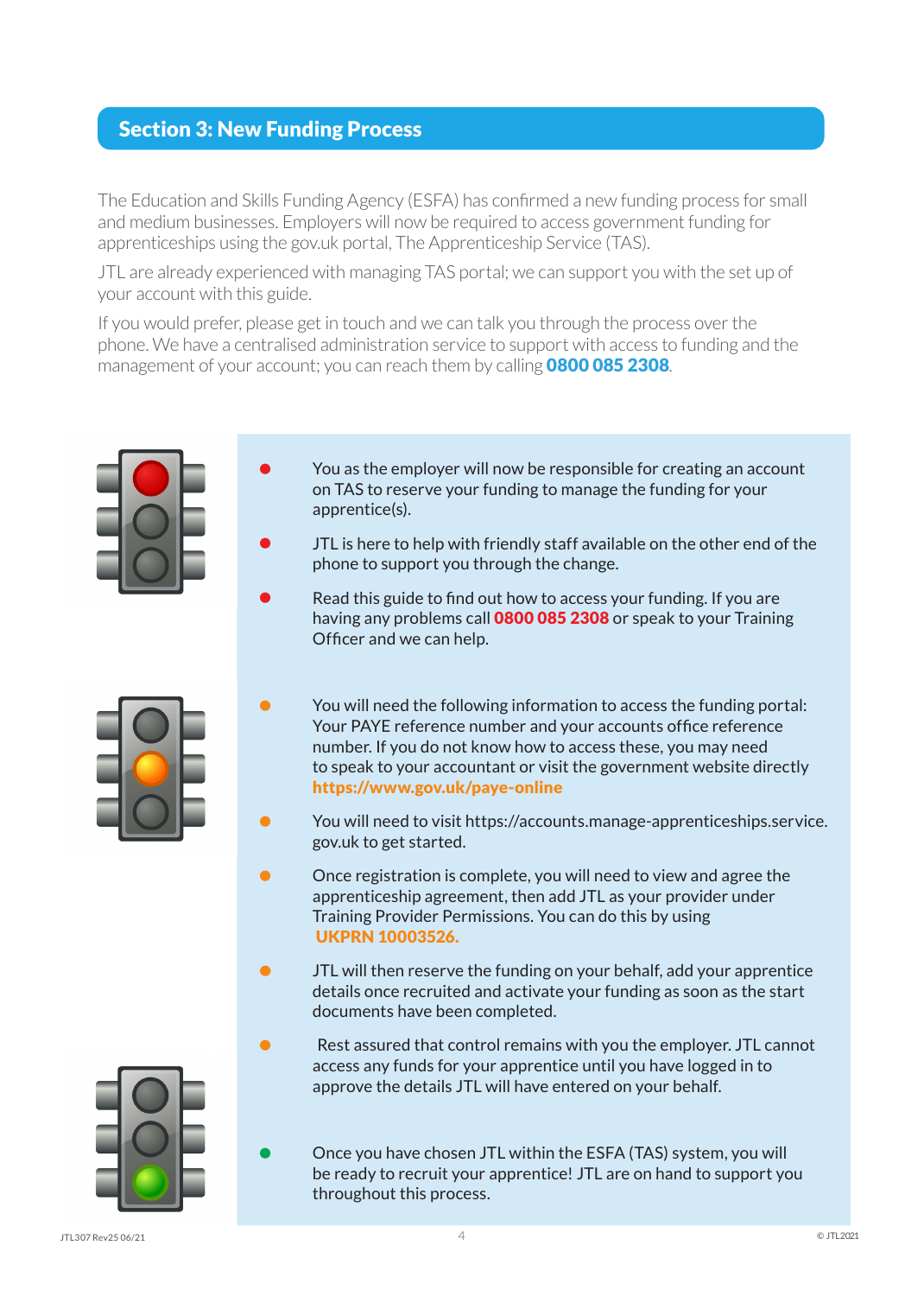### Section 4 (A) Training Provision — Electrotechnical

- **1.** The employer shall co-operate with JTL in all matters relating to the provision of the apprenticeship including the delivery of any necessary Functional Skills as well as 20% off-the-job training.
- **2.** The employer undertakes to promptly provide JTL with such information as it may reasonably require in order to obtain funds from the employer's digital account or government/employer co-investment, including but not limited to evidence of the apprentice's eligibility for funding at the start of the apprenticeship programme, the number of employees where this is on average fewer than 49; and that the apprentice is spending at least 20% of their time on off-the-job training.
- **3**. The employer agrees to provide each apprentice with periods of on-site experience and training sufficient to meet the practical evidence requirements of the apprenticeship, in addition to allowing attendance at an agreed JTL training centre for the off-the-job knowledge element training and additional off-the-job practical training. This training arrangement is a mandatory requirement to enable completion of the apprenticeship requirements.
- **4.** By prior arrangement with the employer, and at a reasonable time, monitoring will continue under existing arrangements and an apprentice shall have access to staff of the Education and Skills Funding Agency and vice versa.
- **5.** The employer shall be aware of the location of planned training provision for each apprentice.
- **6.** The employer shall allocate and permit a technically competent person from within the company (known as a Workplace Witness and, generally, the supervisor or electrician in charge of the apprentice on-site) to check the work carried out by the apprentice and validate that it has been done competently to the appropriate commercial standard. This Workplace Witness testimony shall be recorded within the appropriate portfolio supplied by JTL.
- **7.** In addition to the requirement of paragraph 6, the employer may be required to provide additional expert witness testimony to confirm the contents of the apprentice's portfolio.
- **8.** JTL has moved from a traditional paper-based apprentice portfolio to an e-portfolio. An e-portfolio is an electronic collection of evidence of competence, which JTL will assess against the requirements of the qualification being followed by the apprentice. Employers will be able to log in, track apprentices' progress, see apprentice activity and assessor visits. **9.** The employer should be aware, at all times, of the name of any nominated Workplace Witness and agrees to provide JTL with this information upon request.
- **10.** In order to ensure compliance with Awarding Organisation criteria, the employer shall, by prior arrangement and at reasonable times, allow JTL staff access to apprentices for the purposes of progression and assessment of competent performance. This may be either on-site or off-site but will be arranged to cause minimum disruption.
- **11.** For monitoring and evaluation purposes, the Education and Skills Funding Agency, the Secretary of State and agents, the Department for Education (DfE), the National Audit Office, the Audit Commission and the Inspectorates shall have the right to visit any relevant employer location and to view and assess operations relating to the training provision as specified under the Agreement, and to inspect relevant documents and interview JTL apprentices during these visits.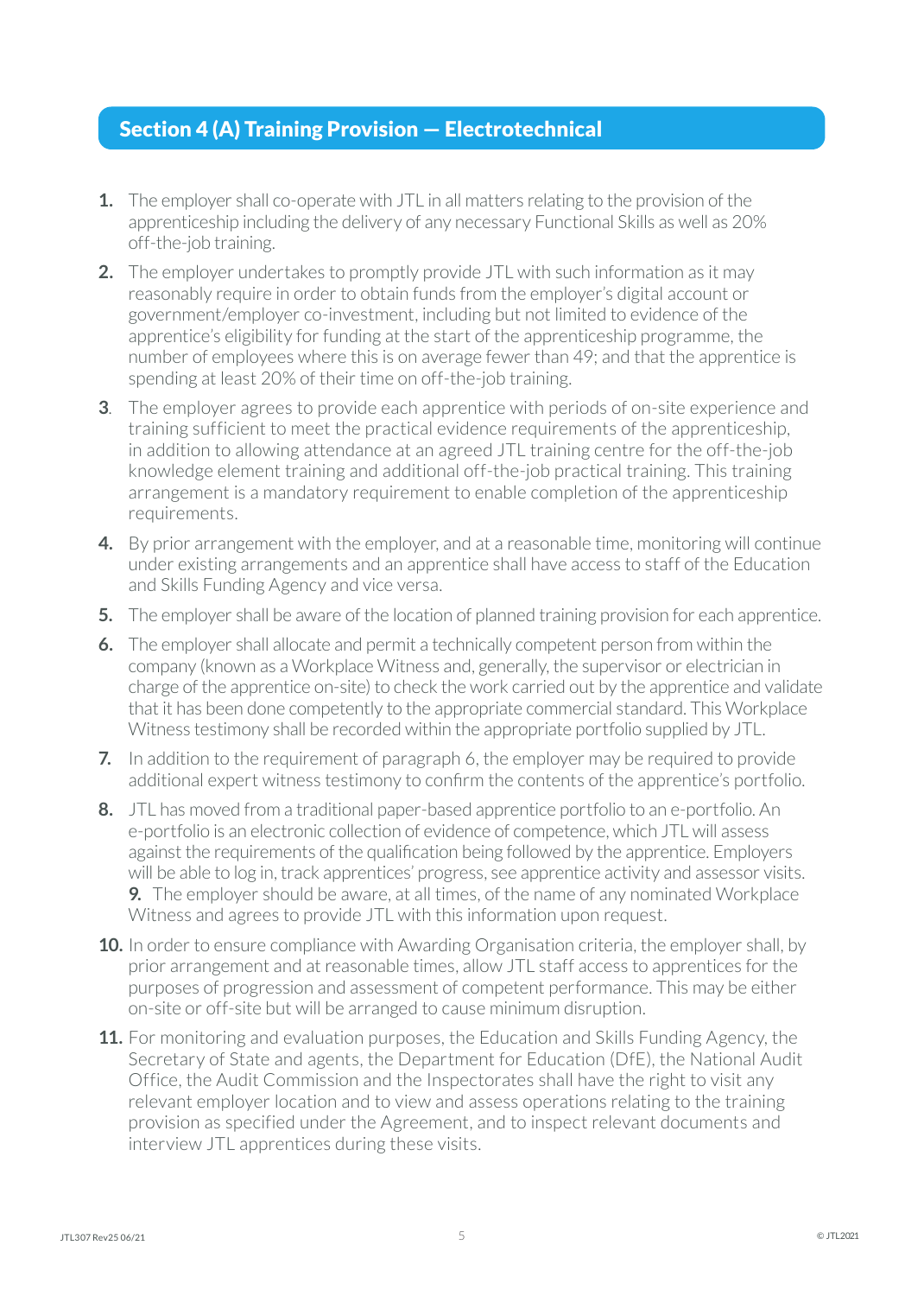### Section 4 (A) Training Provision — Electrotechnical (continued)

**12.** Regular Learner Progress Reviews are an essential part of capturing and demonstrating all the progress and activity that has been undertaken for a given time.

#### **The Learner Progress Review process will utilise information from key learning partners including:**

- **•** the Learner
- **•** the Employer
- **•** the Training Centre
- **•** Functional Skills Trainers
- **•** JTL Training Officer
- **•** JTL Apprentice Support Officer

#### **The Learner Progress Review will:**

- **•** capture learner progress made to date
- **•** reflect on learner progress towards the learning goals, gateway and end-point assessment (EPA)
- **•** record changes to the learner's Individual Learning Plan (ILP)
- **•** set realistic but challenging and measurable targets (SMART) to be achieved before the next Learner Progress Review
- **•** monitor Health and Safety requirements to ensure these are being met
- check understanding of issues relating to Equality and Diversity, Safeguarding and Prevent
- **•** ensure that the regular recording of 20% off-the-job training is happening effectively and consistently.
- **13.** As highlighted in the Apprentice Learning Agreement, employer involvement in the learner progress review process is essential. The employer must support the review process and ensure the availability of apprentices and their site supervisor. The Learner Progress Review process will involve all parties in a discussion on the apprentice's progress and achievement and identify appropriate actions where needed.
- **14.** Participation and involvement from the learner's site supervisor will be through discussion and documenting the apprentice's personal effectiveness grades and relevant feedback. The employer will receive a copy of the completed Learner Progress Review document.
- **15.** Gateway is the formal meeting towards the end of the apprenticeship where the apprentice, employer and JTL representative confirm the apprentice's readiness to take the end-point assessment. Employer involvement in the gateway process is essential.
- **16.** The employer agrees to allow the apprentice time to prepare for and attend the end-point assessment.
- 17. JTL will only pay the cost of the first attempt at the end-point assessment. Employers will be responsible for meeting the cost of any resits directly.
- **18.** Where an apprentice doesn't have access to either a laptop or Wi-Fi, where possible the employer should offer the apprentice a loan laptop and/or access to Wi-Fi to complete their apprenticeship.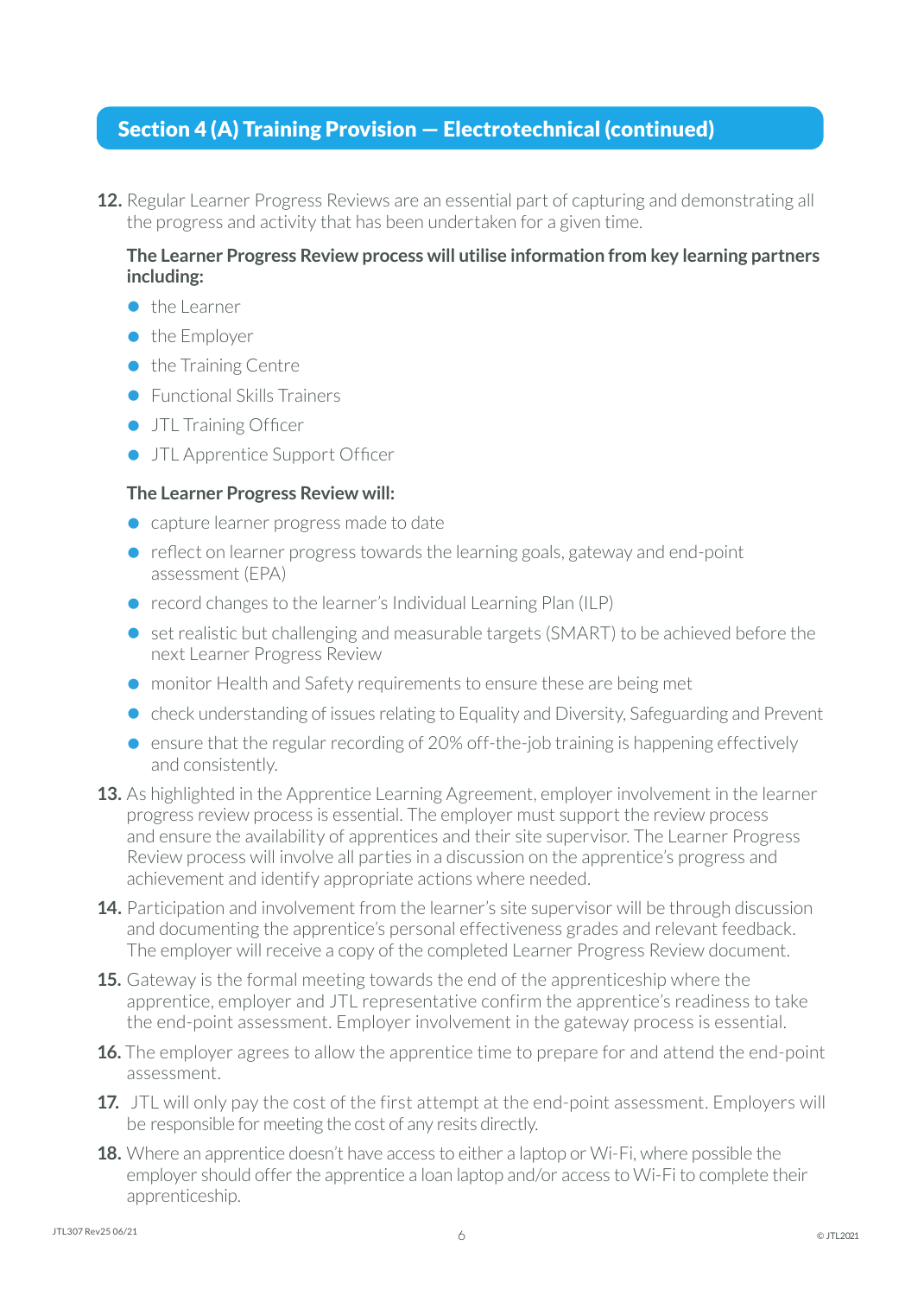### Section 4 (B) Training Provision — PMES

- **1.** The employer shall co-operate with JTL in all matters relating to the provision of the apprenticeship including the delivery of any necessary Functional Skills as well as 20% off-the-job training.
- **2.** The employer undertakes to promptly provide JTL with such information as it may reasonably require in order to obtain funds from the employer's digital account or government/employer co-investment, including but not limited to evidence of the apprentice's eligibility for funding at the start of the apprenticeship programme, the number of employees where this is on average fewer than 49; and that the apprentice is spending at least 20% of their time on off-the-job training.
- **3.** The employer agrees to provide the apprentice with a period of on-site experience and training in accordance with the apprenticeship, in addition to allowing attendance at an agreed college or training centre.
- **4.** By prior arrangement with the employer, and at a reasonable time, monitoring will continue under existing arrangements and an apprentice shall have access to staff of the Education and Skills Funding Agency and vice versa.
- **5.** The employer shall be aware of the location of planned training provision for each apprentice.
- **6.** The employer shall allow a technically competent person from within the company (usually a plumber or plumbing qualified supervisor known as a Workplace Witness) to check the work carried out by the apprentice and verify that it has been done to the appropriate commercial standard. This Workplace Witness testimony shall be recorded within the appropriate Candidate Workplace Evidence Record supplied by JTL.
- **7.** The employer should be aware at all times of the name of any nominated Workplace Witness(es) and agrees to provide JTL with this information upon request.
- **8.** JTL has moved from a traditional paper-based apprentice portfolio to an e-portfolio. An e-portfolio is an electronic collection of evidence of competence, which JTL will assess against the requirements of the qualification being followed by the apprentice. Employers will be able to log in, track apprentices' progress, see apprentice activity and assessor visits.
- **9.** In addition to the requirement of paragraph 6 above, the employer may be required to provide additional expert witness testimony to confirm the contents of the apprentice's portfolio.
- **10.** In order to ensure compliance with Awarding Organisation criteria, the employer shall, by prior arrangement and at reasonable times, allow JTL staff access to apprentices for the purposes of progression and assessment of competent performance. This may be either on-site or off-site, but will be arranged to cause minimum disruption.
- **11.** For monitoring and evaluation purposes, the Education and Skills Funding Agency, the Secretary of State and agents, the Department for Education (DfE), the National Audit Office, the Audit Commission and the Inspectorates shall have the right to visit any relevant employer location and to view and assess operations relating to the training provision as specified under the Agreement, and to inspect relevant documents and interview JTL apprentices during these visits.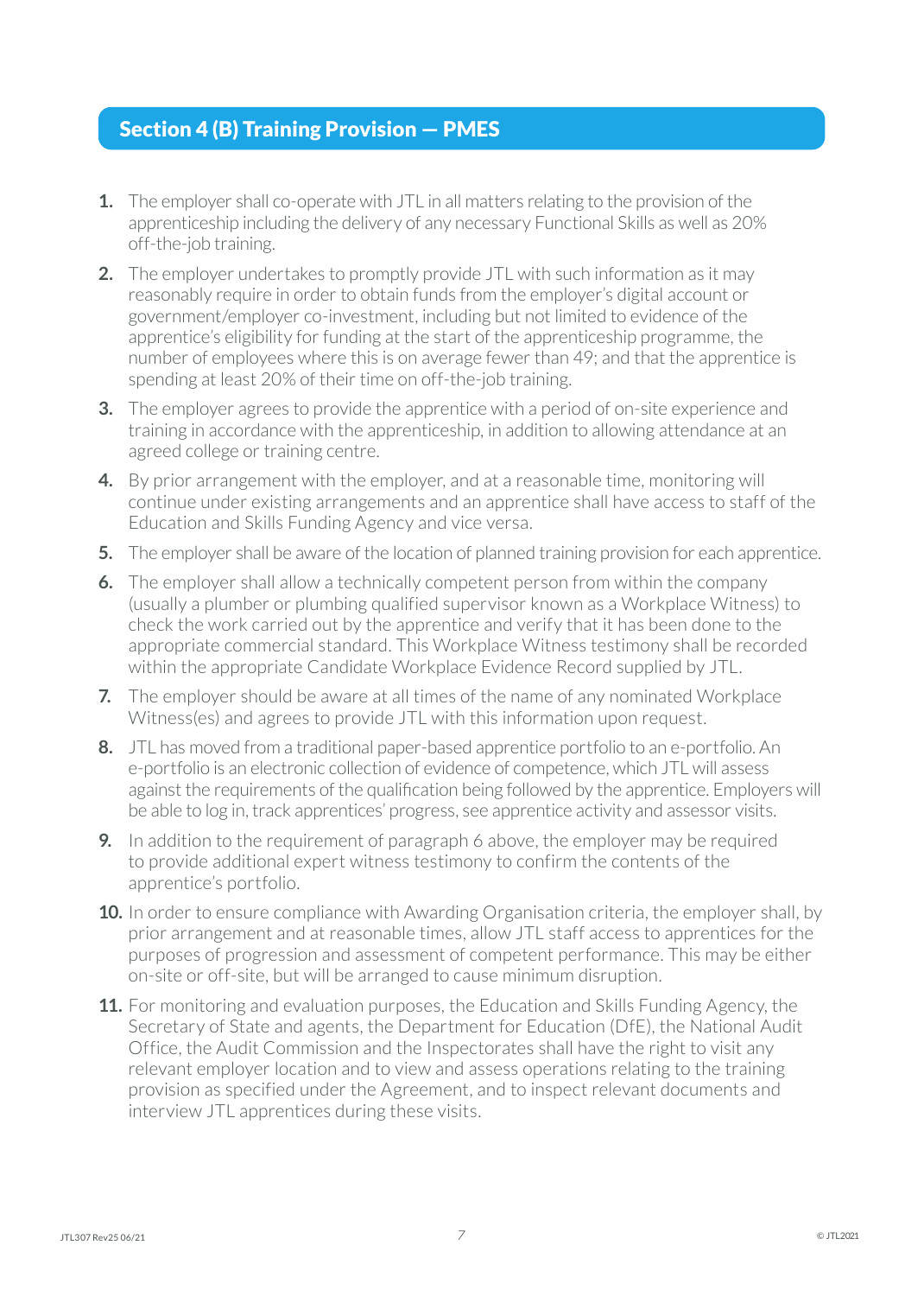### Section 4 (B) Training Provision — PMES (continued)

**12.** Regular Learner Progress Reviews are an essential part of capturing and demonstrating all the progress and activity that has been undertaken for a given time.

#### **The Learner Progress Review process will utilise information from key learning partners including:**

- **•** the Learner
- **•** the Employer
- **•** the Training Centre
- **•** Functional Skills Trainers
- **•** JTL Training Officer
- **•** JTL Apprentice Support Officer

#### **The Learner Progress Review will:**

- **•** capture learner progress made to date
- **•** reflect on learner progress towards the learning goals, gateway and end-point assessment (EPA)
- **•** record changes to the learner's Individual Learning Plan (ILP)
- **•** set realistic but challenging and measurable targets (SMART) to be achieved before the next Learner Progress Review
- **•** monitor Health and Safety requirements to ensure these are being met
- **•** check understanding of issues relating to Equality and Diversity, Safeguarding and Prevent
- **•** ensure that the regular recording of 20% off-the-job training is happening effectively and consistently.
- **13.** As highlighted in the Apprentice Learning Agreement, employer involvement in the learner progress review process is essential. The employer must support the review process and ensure the availability of apprentices and their site supervisor. The Learner Progress Review process will involve all parties in a discussion on the apprentice's progress and achievement and identify appropriate actions where needed.
- **14.** Participation and involvement from the learner's site supervisor will be through discussion and documenting the apprentice's personal effectiveness grades and relevant feedback. The employer will receive a copy of the completed Learner Progress Review document.
- **15.** Gateway is the formal meeting towards the end of the apprenticeship where the apprentice, employer and JTL representative confirm the apprentice's readiness to take the end-point assessment. Employer involvement in the gateway process is essential.
- **16.** The employer agrees to allow the apprentice time to prepare for and attend the end-point assessment.
- **17.** JTL will only pay the cost of the first attempt at the end-point assessment. Employers will be responsible for meeting the cost of any resits directly.
- **18.** Where an apprentice doesn't have access to either a laptop or Wi-Fi, where possible the employer should offer the apprentice a loan laptop and/or access to Wi-Fi to complete their apprenticeship.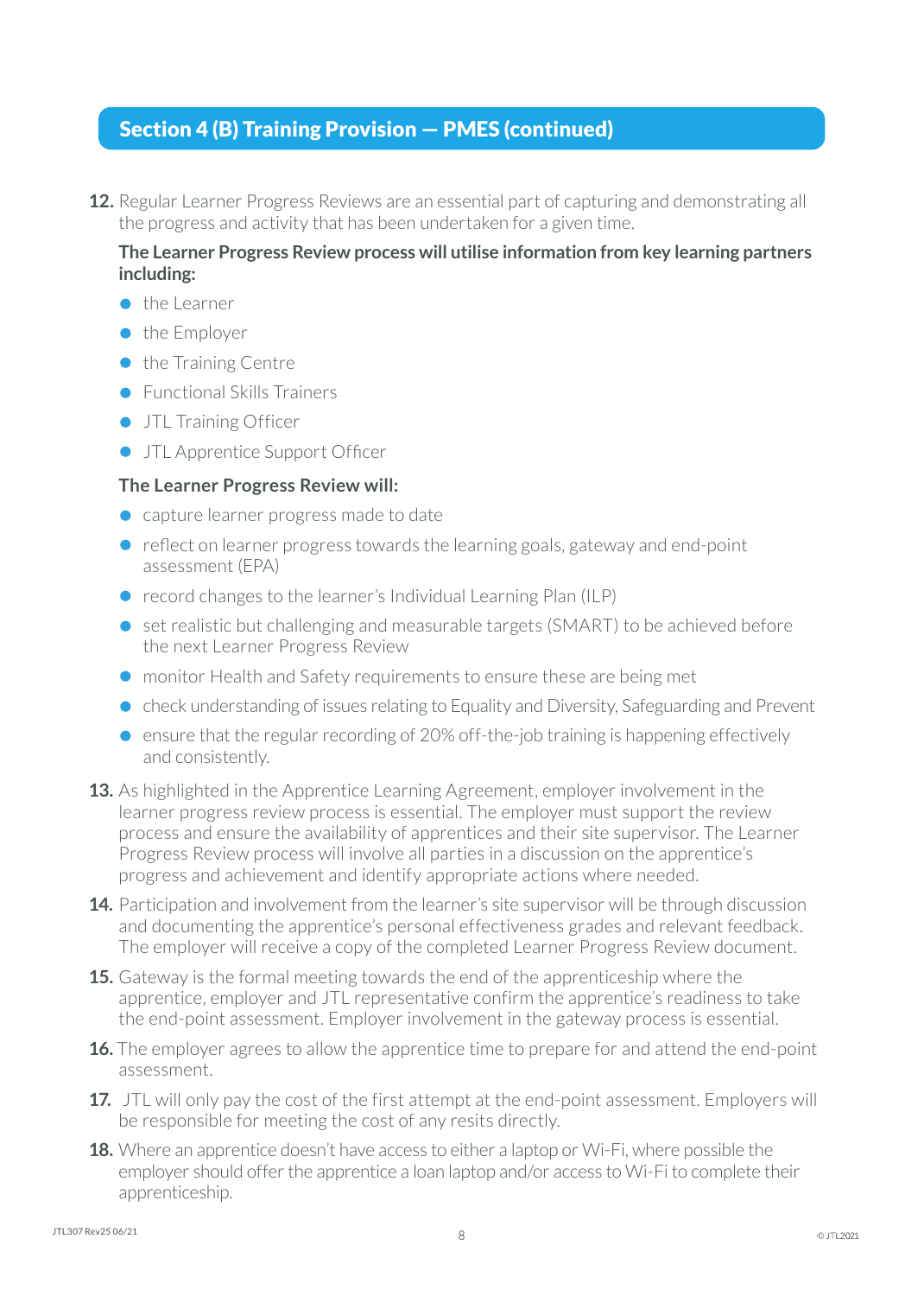### Section 4 (C) Training Provision — Heating and Ventilating

- **1.** The employer shall co-operate with JTL in all matters relating to the provision of the apprenticeship including the delivery of any necessary Functional Skills as well as 20% off-the-job training.
- **2.** The employer undertakes to promptly provide JTL with such information as it may reasonably require in order to obtain funds from the employer's digital account or government/employer co-investment, including but not limited to evidence of the apprentice's eligibility for funding at the start of the apprenticeship programme, the number of employees where this is on average fewer than 49; and that the apprentice is spending at least 20% of their time on off-the-job training.
- **3.** The employer agrees to provide each apprentice with periods of on-site experience and training sufficient to meet the requirements of the apprenticeship.
- **4.** By prior arrangement with the employer, and at a reasonable time, monitoring will continue under existing arrangements and an apprentice shall have access to staff of the Education and Skills Funding Agency and vice versa.
- **5.** The employer shall be aware of the location of planned training provision for each apprentice.
- **6.** The employer shall allow a technically competent person from within the company (usually a heating and ventilating qualified supervisor known as a Workplace Witness) to check the work carried out by the apprentice and verify that it has been done to the appropriate commercial standard. This Workplace Witness testimony shall be recorded within the appropriate Candidate Workplace Portfolio supplied by JTL.
- **7.** The employer should be aware at all times of the name of the nominated Workplace Witness(es) and agrees to provide JTL with this information upon request.
- **8.** JTL has moved from a traditional paper-based apprentice portfolio to an e-portfolio. An e-portfolio is an electronic collection of evidence of competence, which JTL will assess against the requirements of the qualification being followed by the apprentice. Employers will be able to log in, track apprentices' progress, see apprentice activity and assessor visits.
- **9.** In addition to the requirement of paragraph 6 above, the employer may be required to provide additional expert witness testimony to confirm the contents of the apprentice's portfolio.
- **10.** In order to ensure compliance with Awarding Organisation criteria, the employer shall, by prior arrangement and at reasonable times, allow JTL staff access to apprentices for the purposes of progression and assessment of competent performance. This may be either on-site or off-site but will be arranged to cause minimum disruption.
- **11.** For monitoring and evaluation purposes, the Education and Skills Funding Agency, the Secretary of State and their agents, the Department for Education (DfE), the National Audit Office, the Audit Commission and the Inspectorates shall have the right to visit any relevant employer location and to view and assess operations relating to the training provision as specified under the Agreement, and to inspect relevant documents and interview JTL apprentices during these visits.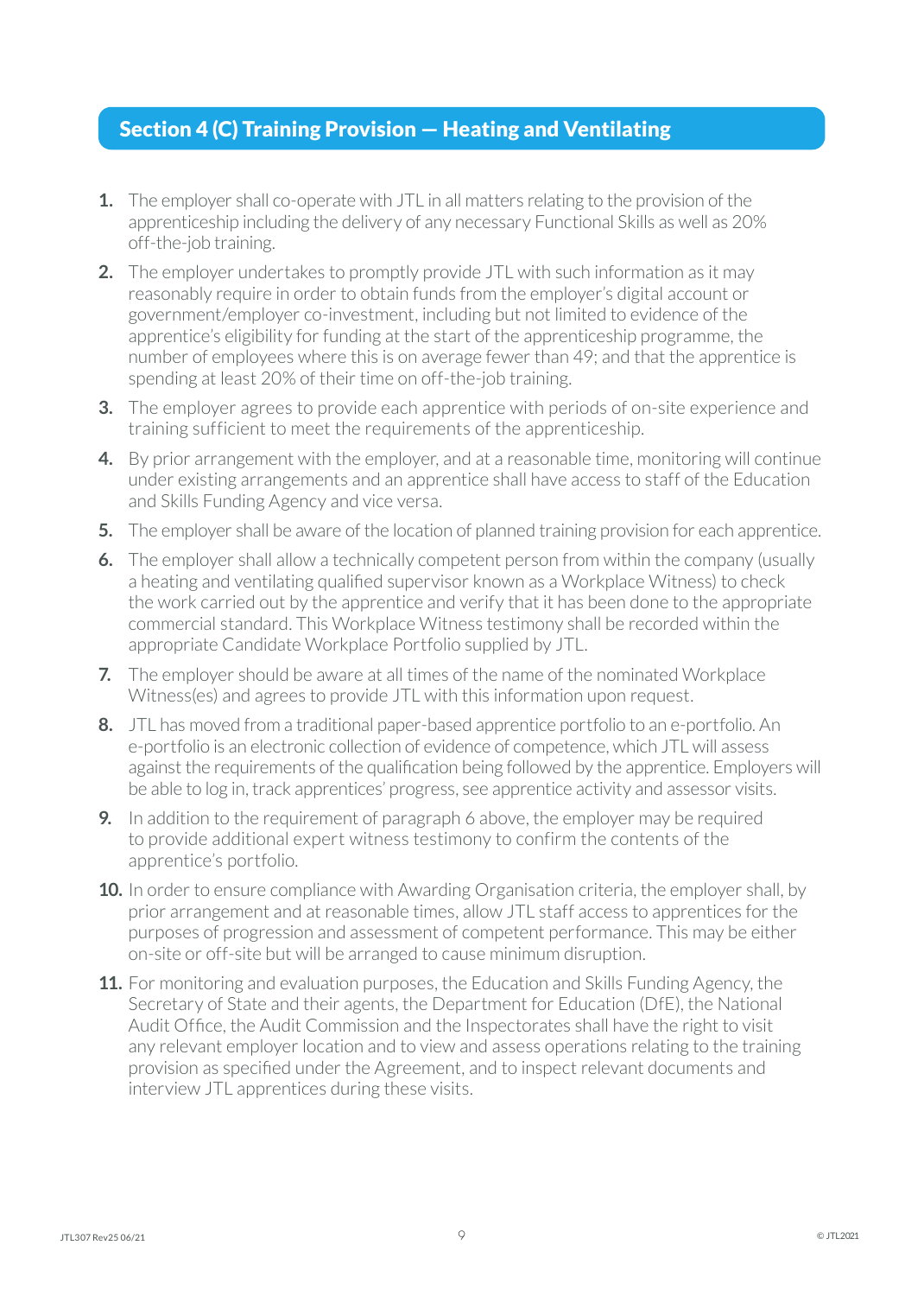### Section 4 (C) Training Provision — Heating and Ventilating (continued)

**12.** Regular Learner Progress Reviews are an essential part of capturing and demonstrating all the progress and activity that has been undertaken for a given time.

#### **The Learner Progress Review process will utilise information from key learning partners including:**

- **•** the Learner
- **•** the Employer
- **•** the Training Centre
- **•** Functional Skills Trainers
- **•** JTL Training Officer
- **•** JTL Apprentice Support Officer

#### **The Learner Progress Review will:**

- **•** capture learner progress made to date
- **•** reflect on learner progress towards the learning goals, gateway and end-point assessment
- **•** record changes to the learner's Individual Learning Plan (ILP)
- **•** set realistic but challenging and measurable targets (SMART) to be achieved before the next Learner Progress Review
- **•** monitor Health and Safety requirements to ensure these are being met
- **•** check understanding of issues relating to Equality and Diversity, Safeguarding and Prevent
- ensure that the regular recording of 20% off-the-job training is happening effectively and consistently.
- **13.** As highlighted in the Apprentice Learning Agreement, employer involvement in the learner progress review process is essential. The employer must support the review process and ensure the availability of apprentices and their site supervisor. The Learner Progress Review process will involve all parties in a discussion on the apprentice's progress and achievement and identify appropriate actions where needed.
- **14.** Participation and involvement from the learner's site supervisor will be through discussion and documenting the apprentice's personal effectiveness grades and relevant feedback. The employer will receive a copy of the completed Learner Progress Review document.
- **15.** Gateway is the formal meeting towards the end of the apprenticeship where the apprentice, employer and JTL representative confirm the apprentice's readiness to take the end-point assessment. Employer involvement in the gateway process is essential.
- **16.** The employer agrees to allow the apprentice time to prepare for and attend the end-point assessment.
- **17.** JTL will only pay the cost of the first attempt at the end-point assessment. Employers will be responsible for meeting the cost of any resits directly.
- **18.** Where an apprentice doesn't have access to either a laptop or Wi-Fi, where possible the employer should offer the apprentice a loan laptop and/or access to Wi-Fi to complete their apprenticeship.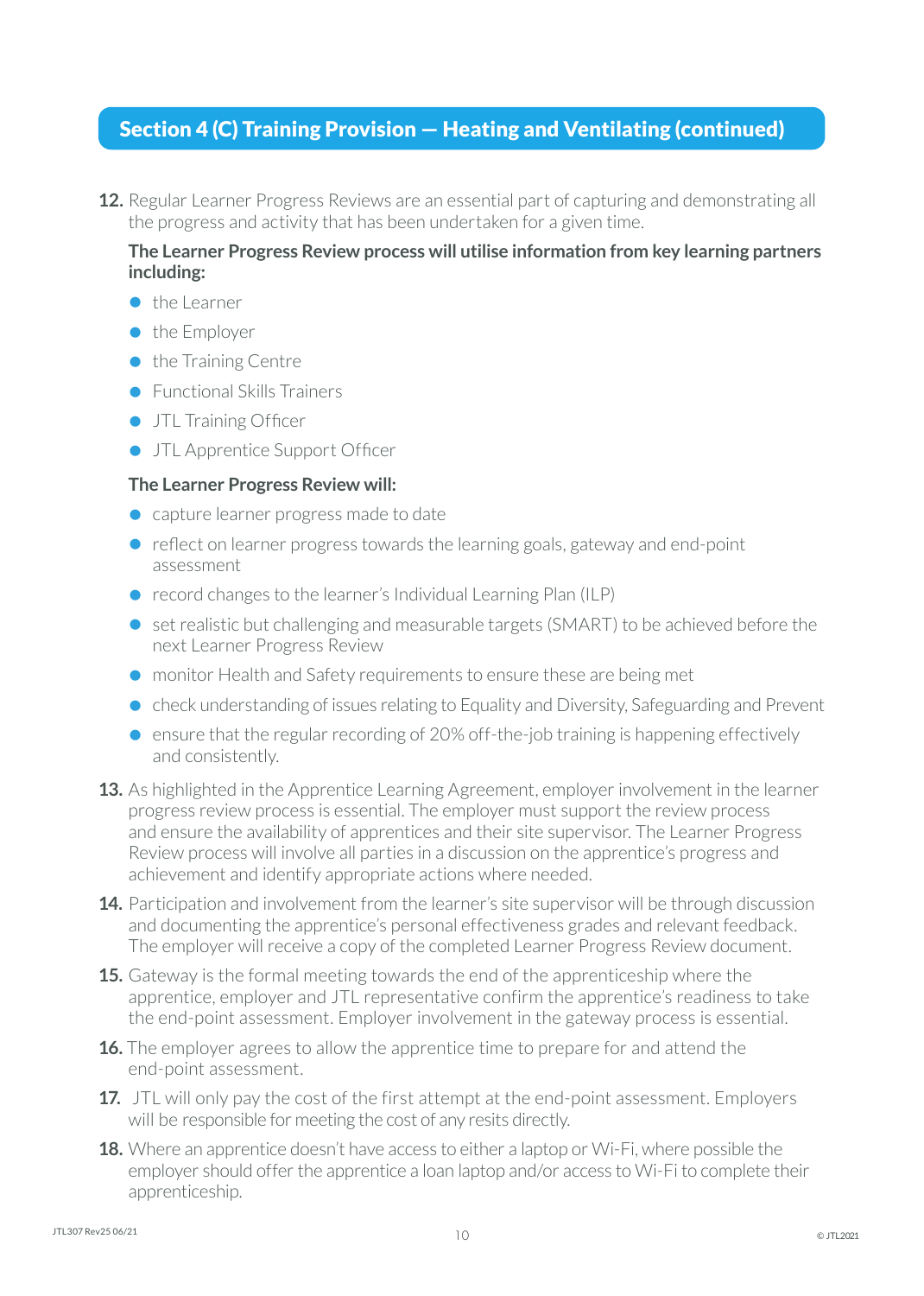### Section 4 (D) Training Provision — Engineering Technician

- **1.** The employer shall co-operate with JTL in all matters relating to the provision of the apprenticeship including the delivery of any necessary Functional Skills as well as 20% off-the-job training.
- **2.** The employer undertakes to promptly provide JTL with such information as it may reasonably require in order to obtain funds from the employer's digital account or government/employer co-investment, including but not limited to evidence of the apprentice's eligibility for funding at the start of the apprenticeship programme, the number of employees where this is on average fewer than 49; and that the apprentice is spending at least 20% of their time on off-the-job training.
- **3.** The employer agrees to provide each apprentice with periods of on-site experience and training sufficient to meet the requirements of the apprenticeship.
- **4.** By prior arrangement with the employer, and at a reasonable time, monitoring will continue under existing arrangements and an apprentice shall have access to staff of the Education and Skills Funding Agency and vice versa.
- **5.** The employer shall be aware of the location of planned training provision for each apprentice.
- **6.** The employer shall allow a technically competent person from within the company (usually a heating and ventilating qualified supervisor known as a Workplace Witness) to check the work carried out by the apprentice and verify that it has been done to the appropriate commercial standard. This Workplace Witness testimony shall be recorded within the appropriate Candidate Workplace Portfolio supplied by JTL.
- **7.** The employer should be aware at all times of the name of the nominated Workplace Witness(es) and agrees to provide JTL with this information upon request.
- **8.** JTL has moved from a traditional paper-based apprentice portfolio to an e-portfolio. An e-portfolio is an electronic collection of evidence of competence, which JTL will assess against the requirements of the qualification being followed by the apprentice. Employers will be able to log in, track apprentices' progress, see apprentice activity and assessor visits.
- **9.** In addition to the requirement of paragraph 6 above, the employer may be required to provide additional expert witness testimony to confirm the contents of the apprentice's portfolio.
- **10.** In order to ensure compliance with Awarding Organisation criteria, the employer shall, by prior arrangement and at reasonable times, allow JTL staff access to apprentices for the purposes of progression and assessment of competent performance. This may be either on-site or off-site but will be arranged to cause minimum disruption.
- **11.** For monitoring and evaluation purposes, the Education and Skills Funding Agency, the Secretary of State and their agents, the Department for Education (DfE), the National Audit Office, the Audit Commission and the Inspectorates shall have the right to visit any relevant employer location and to view and assess operations relating to the training provision as specified under the Agreement, and to inspect relevant documents and interview JTL apprentices during these visits.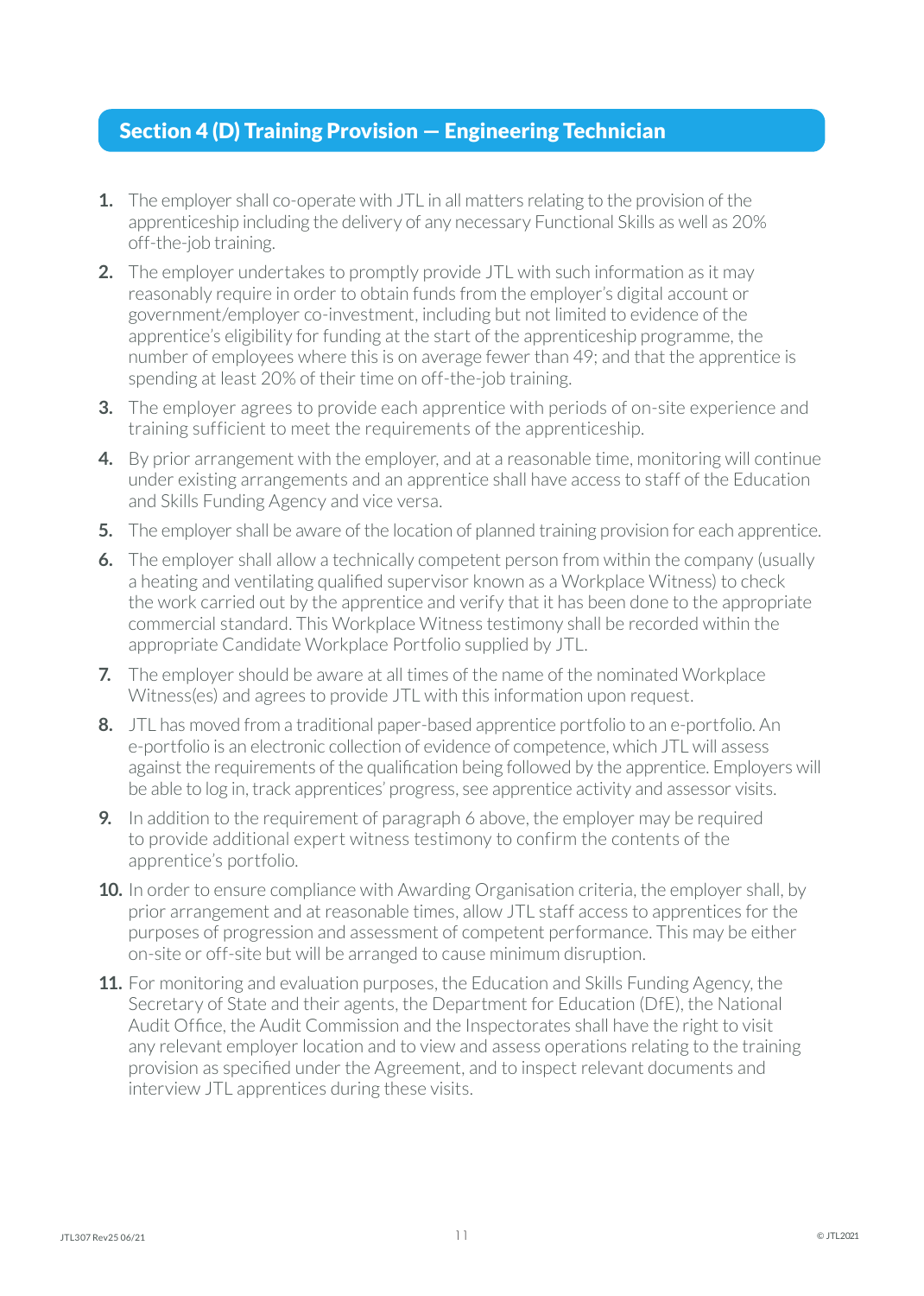### Section 4 (D) Training Provision — Engineering Technician (continued)

**12.** Regular Learner Progress Reviews are an essential part of capturing and demonstrating all the progress and activity that has been undertaken for a given time.

#### **The Learner Progress Review process will utilise information from key learning partners including:**

- **•** the Learner
- **•** the Employer
- **•** the Training Centre
- **•** Functional Skills Trainers
- **•** JTL Training Officer
- **•** JTL Apprentice Support Officer

#### **The Learner Progress Review will:**

- **•** capture learner progress made to date
- **•** reflect on learner progress towards the learning goals, gateway and end-point assessment
- **•** record changes to the learner's Individual Learning Plan (ILP)
- **•** set realistic but challenging and measurable targets (SMART) to be achieved before the next Learner Progress Review
- **•** monitor Health and Safety requirements to ensure these are being met
- **•** check understanding of issues relating to Equality and Diversity, Safeguarding and Prevent
- ensure that the regular recording of 20% off-the-job training is happening effectively and consistently.
- **13.** As highlighted in the Apprentice Learning Agreement, employer involvement in the learner progress review process is essential. The employer must support the review process and ensure the availability of apprentices and their site supervisor. The Learner Progress Review process will involve all parties in a discussion on the apprentice's progress and achievement and identify appropriate actions where needed.
- **14.** Participation and involvement from the learner's site supervisor will be through discussion and documenting the apprentice's personal effectiveness grades and relevant feedback. The employer will receive a copy of the completed Learner Progress Review document.
- **15.** Gateway is the formal meeting towards the end of the apprenticeship where the apprentice, employer and JTL representative confirm the apprentice's readiness to take the end-point assessment. Employer involvement in the gateway process is essential.
- **16.** The employer agrees to allow the apprentice time to prepare for and attend the end-point assessment.
- **17.** JTL will only pay the cost of the first attempt at the end-point assessment. Employers will be responsible for meeting the cost of any resits directly.
- **18.** Where an apprentice doesn't have access to either a laptop or Wi-Fi, where possible the employer should offer the apprentice a loan laptop and/or access to Wi-Fi to complete their apprenticeship.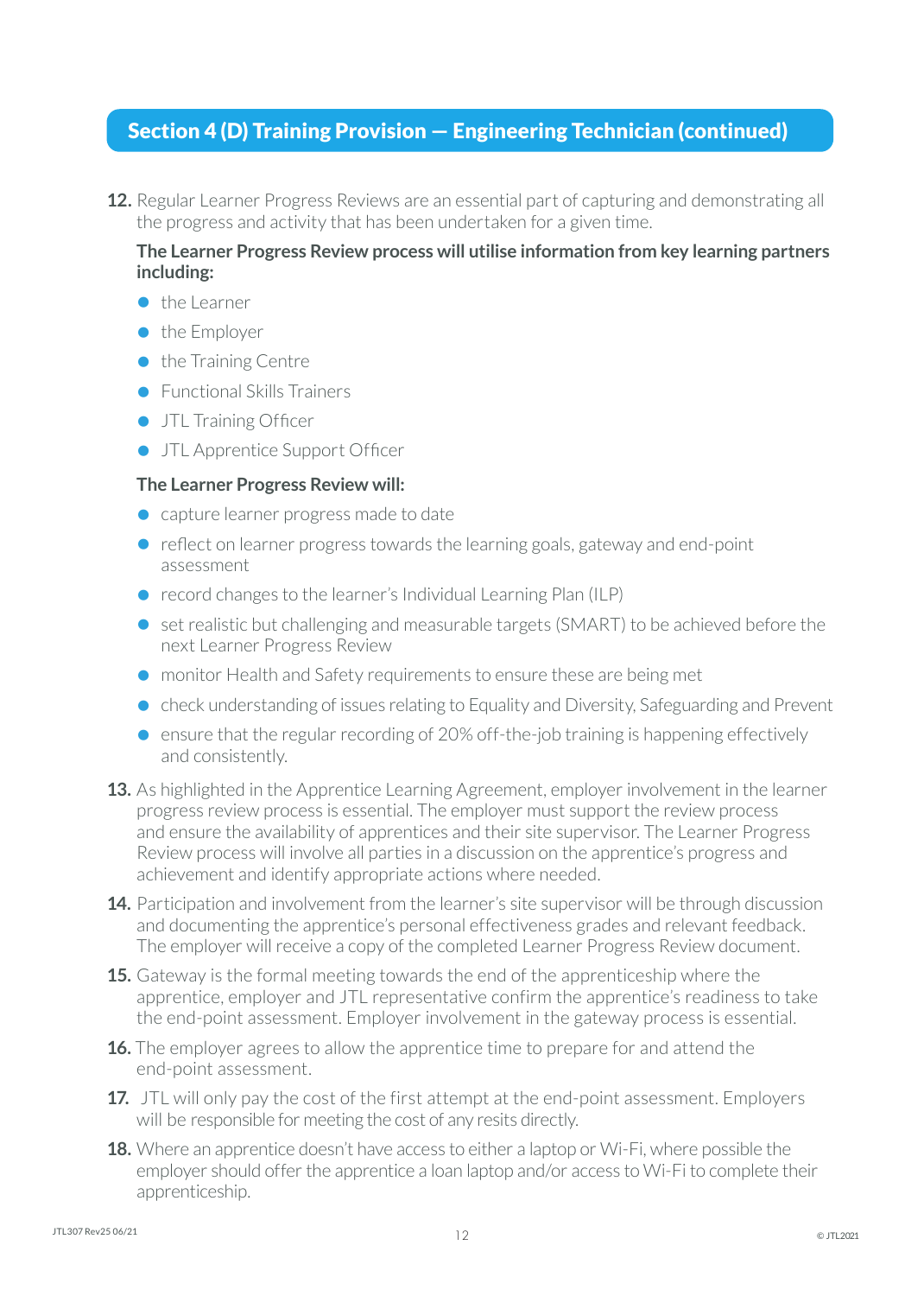### Section 4 (E) Training Provision — Property Maintenance

- **1.** The employer shall co-operate with JTL in all matters relating to the provision of the apprenticeship including the delivery of any necessary Functional Skills as well as 20% off-the-job training.
- **2.** The employer undertakes to promptly provide JTL with such information as it may reasonably require in order to obtain funds from the employer's digital account or government/employer co-investment, including but not limited to evidence of the apprentice's eligibility for funding at the start of the apprenticeship programme, the number of employees where this is on average fewer than 49; and that the apprentice is spending at least 20% of their time on off-the-job training.
- **3.** The employer agrees to provide each apprentice with periods of on-site experience and training sufficient to meet the requirements of the apprenticeship.
- **4.** By prior arrangement with the employer, and at a reasonable time, monitoring will continue under existing arrangements and an apprentice shall have access to staff of the Education and Skills Funding Agency and vice versa.
- **5.** The employer shall be aware of the location of planned training provision for each apprentice.
- **6.** The employer shall allow a technically competent person from within the company (usually a heating and ventilating qualified supervisor known as a Workplace Witness) to check the work carried out by the apprentice and verify that it has been done to the appropriate commercial standard. This Workplace Witness testimony shall be recorded within the appropriate Candidate Workplace Portfolio supplied by JTL.
- **7.** The employer should be aware at all times of the name of the nominated Workplace Witness(es) and agrees to provide JTL with this information upon request.
- **8.** JTL has moved from a traditional paper-based apprentice portfolio to an e-portfolio. An e-portfolio is an electronic collection of evidence of competence, which JTL will assess against the requirements of the qualification being followed by the apprentice. Employers will be able to log in, track apprentices' progress, see apprentice activity and assessor visits.
- **9.** In addition to the requirement of paragraph 6 above, the employer may be required to provide additional expert witness testimony to confirm the contents of the apprentice's portfolio.
- **10.** In order to ensure compliance with Awarding Organisation criteria, the employer shall, by prior arrangement and at reasonable times, allow JTL staff access to apprentices for the purposes of progression and assessment of competent performance. This may be either on-site or off-site but will be arranged to cause minimum disruption.
- **11.** For monitoring and evaluation purposes, the Education and Skills Funding Agency, the Secretary of State and their agents, the Department for Education (DfE), the National Audit Office, the Audit Commission and the Inspectorates shall have the right to visit any relevant employer location and to view and assess operations relating to the training provision as specified under the Agreement, and to inspect relevant documents and interview JTL apprentices during these visits.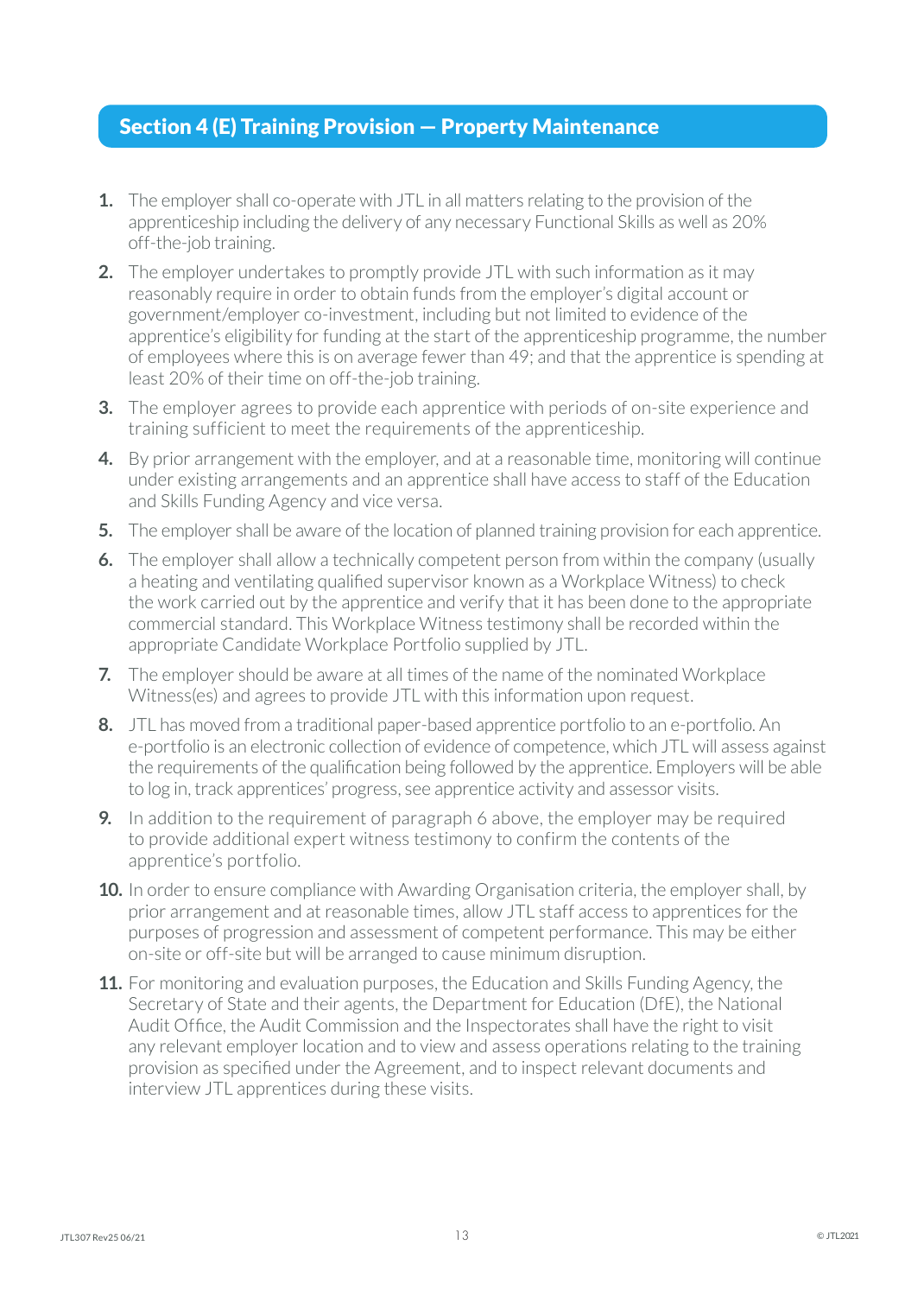### Section 4 (E) Training Provision — Property Maintenance (continued)

**12.** Regular Learner Progress Reviews are an essential part of capturing and demonstrating all the progress and activity that has been undertaken for a given time.

#### **The Learner Progress Review process will utilise information from key learning partners including:**

- **•** the Learner
- **•** the Employer
- **•** the Training Centre
- **•** Functional Skills Trainers
- **•** JTL Training Officer
- **•** JTL Apprentice Support Officer

#### **The Learner Progress Review will:**

- **•** capture learner progress made to date
- reflect on learner progress towards the learning goals, gateway and end-point assessment
- **•** record changes to the learner's Individual Learning Plan (ILP)
- **•** set realistic but challenging and measurable targets (SMART) to be achieved before the next Learner Progress Review
- **•** monitor Health and Safety requirements to ensure these are being met
- **•** check understanding of issues relating to Equality and Diversity, Safeguarding and Prevent
- ensure that the regular recording of 20% off-the-job training is happening effectively and consistently.
- **13.** As highlighted in the Apprentice Learning Agreement, employer involvement in the learner progress review process is essential. The employer must support the review process and ensure the availability of apprentices and their site supervisor. The Learner Progress Review process will involve all parties in a discussion on the apprentice's progress and achievement and identify appropriate actions where needed.
- **14.** Participation and involvement from the learner's site supervisor will be through discussion and documenting the apprentice's personal effectiveness grades and relevant feedback. The employer will receive a copy of the completed Learner Progress Review document.
- **15.** Gateway is the formal meeting towards the end of the apprenticeship where the apprentice, employer and JTL representative confirm the apprentice's readiness to take the end-point assessment. Employer involvement in the gateway process is essential.
- **16.** The employer agrees to allow the apprentice time to prepare for and attend the end-point assessment.
- **17.** JTL will only pay the cost of the first attempt at the end-point assessment. Employers will be responsible for meeting the cost of any resits directly.
- **18.** Where an apprentice doesn't have access to either a laptop or Wi-Fi, where possible the employer should offer the apprentice a loan laptop and/or access to Wi-Fi to complete their apprenticeship.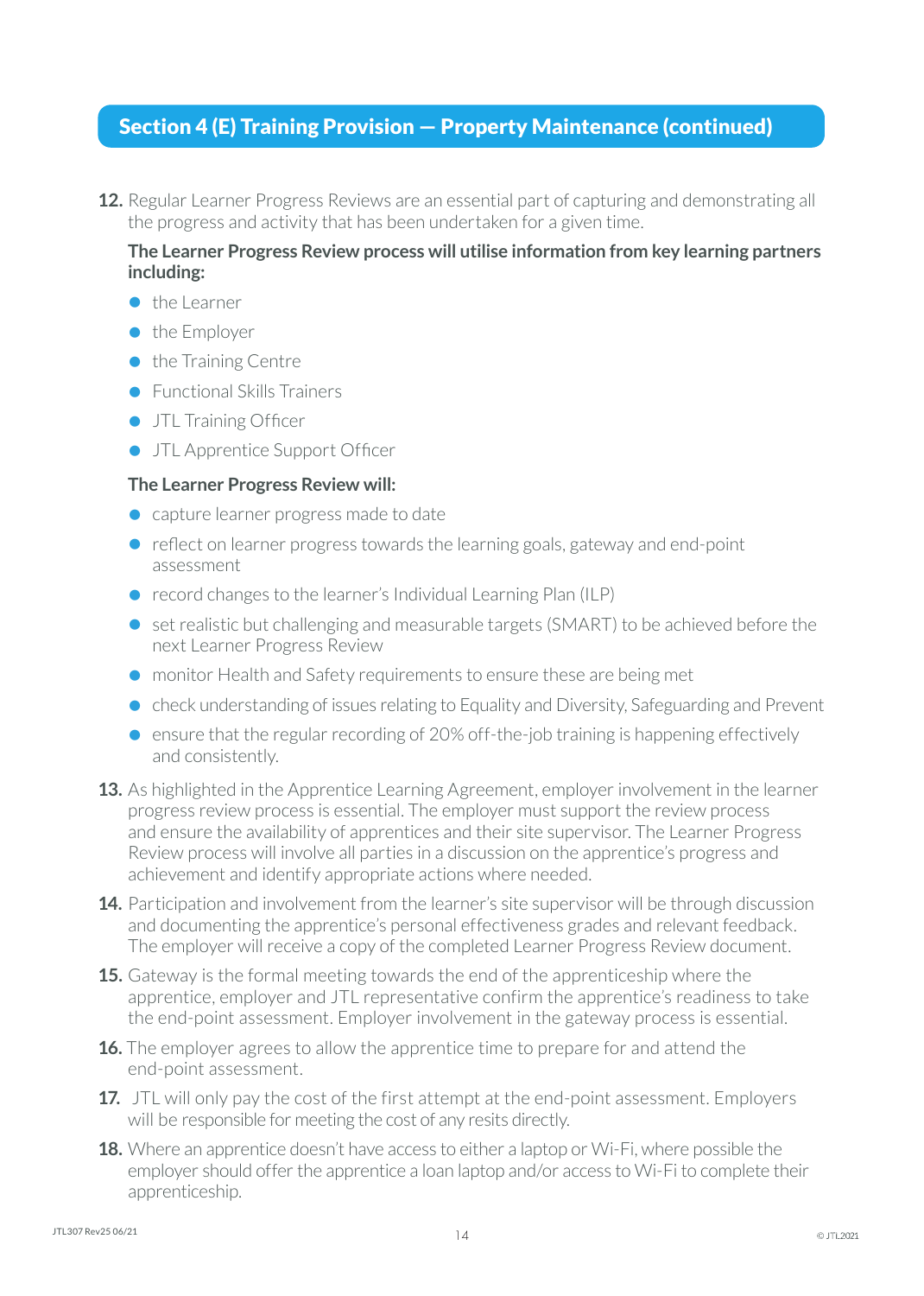### Section 4 (F) Training Provision — Fire, Emergency & Security Systems

- **1.** The employer shall co-operate with JTL in all matters relating to the provision of the apprenticeship including the delivery of any necessary Functional Skills as well as 20% off-the-job training.
- **2.** The employer undertakes to promptly provide JTL with such information as it may reasonably require in order to obtain funds from the employer's digital account or government/employer co-investment, including but not limited to evidence of the apprentice's eligibility for funding at the start of the apprenticeship programme, the number of employees where this is on average fewer than 49; and that the apprentice is spending at least 20% of their time on off-the-job training.
- **3.** The employer agrees to provide each apprentice with periods of on-site experience and training sufficient to meet the requirements of the apprenticeship.
- **4.** By prior arrangement with the employer, and at a reasonable time, monitoring will continue under existing arrangements and an apprentice shall have access to staff of the Education and Skills Funding Agency and vice versa.
- **5.** The employer shall be aware of the location of planned training provision for each apprentice.
- **6.** The employer shall allow a technically competent person from within the company (usually a heating and ventilating qualified supervisor known as a Workplace Witness) to check the work carried out by the apprentice and verify that it has been done to the appropriate commercial standard. This Workplace Witness testimony shall be recorded within the appropriate Candidate Workplace Portfolio supplied by JTL.
- **7.** The employer should be aware at all times of the name of the nominated Workplace Witness(es) and agrees to provide JTL with this information upon request.
- **8.** JTL has moved from a traditional paper-based apprentice portfolio to an e-portfolio. An e-portfolio is an electronic collection of evidence of competence, which JTL will assess against the requirements of the qualification being followed by the apprentice. Employers will be able to log in, track apprentices' progress, see apprentice activity and assessor visits.
- **9.** In addition to the requirement of paragraph 6 above, the employer may be required to provide additional expert witness testimony to confirm the contents of the apprentice's portfolio.
- **10.** In order to ensure compliance with Awarding Organisation criteria, the employer shall, by prior arrangement and at reasonable times, allow JTL staff access to apprentices for the purposes of progression and assessment of competent performance. This may be either on-site or off-site but will be arranged to cause minimum disruption.
- **11.** For monitoring and evaluation purposes, the Education and Skills Funding Agency, the Secretary of State and their agents, the Department for Education (DfE), the National Audit Office, the Audit Commission and the Inspectorates shall have the right to visit any relevant employer location and to view and assess operations relating to the training provision as specified under the Agreement, and to inspect relevant documents and interview JTL apprentices during these visits.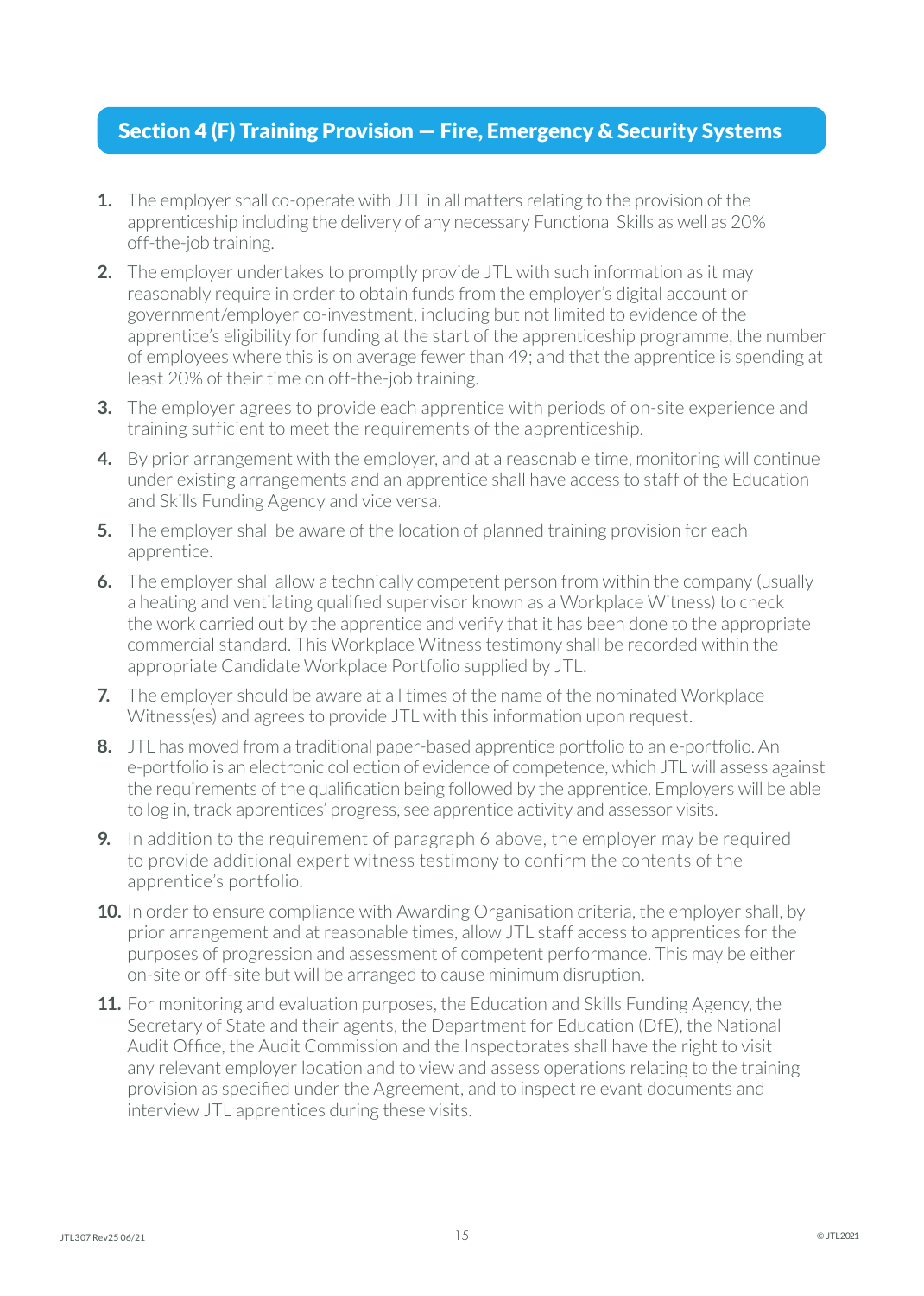### Section 4 (F) Training Provision — Fire, Emergency & Security Systems (continued)

**12.** Regular Learner Progress Reviews are an essential part of capturing and demonstrating all the progress and activity that has been undertaken for a given time.

#### **The Learner Progress Review process will utilise information from key learning partners including:**

- **•** the Learner
- **•** the Employer
- **•** the Training Centre
- **•** Functional Skills Trainers
- **•** JTL Training Officer
- **•** JTL Apprentice Support Officer

#### **The Learner Progress Review will:**

- **•** capture learner progress made to date
- **•** reflect on learner progress towards the learning goals, gateway and end-point assessment
- **•** record changes to the learner's Individual Learning Plan (ILP)
- **•** set realistic but challenging and measurable targets (SMART) to be achieved before the next Learner Progress Review
- **•** monitor Health and Safety requirements to ensure these are being met
- **•** check understanding of issues relating to Equality and Diversity, Safeguarding and Prevent
- ensure that the regular recording of 20% off-the-job training is happening effectively and consistently.
- **13.** As highlighted in the Apprentice Learning Agreement, employer involvement in the learner progress review process is essential. The employer must support the review process and ensure the availability of apprentices and their site supervisor. The Learner Progress Review process will involve all parties in a discussion on the apprentice's progress and achievement and identify appropriate actions where needed.
- **14.** Participation and involvement from the learner's site supervisor will be through discussion and documenting the apprentice's personal effectiveness grades and relevant feedback. The employer will receive a copy of the completed Learner Progress Review document.
- **15.** Gateway is the formal meeting towards the end of the apprenticeship where the apprentice, employer and JTL representative confirm the apprentice's readiness to take the end-point assessment. Employer involvement in the gateway process is essential.
- **16.** The employer agrees to allow the apprentice time to prepare for and attend the end-point assessment.
- **17.** JTL will only pay the cost of the first attempt at the end-point assessment. Employers will be responsible for meeting the cost of any resits directly.
- **18.** Where an apprentice doesn't have access to either a laptop or Wi-Fi, where possible the employer should offer the apprentice a loan laptop and/or access to Wi-Fi to complete their apprenticeship.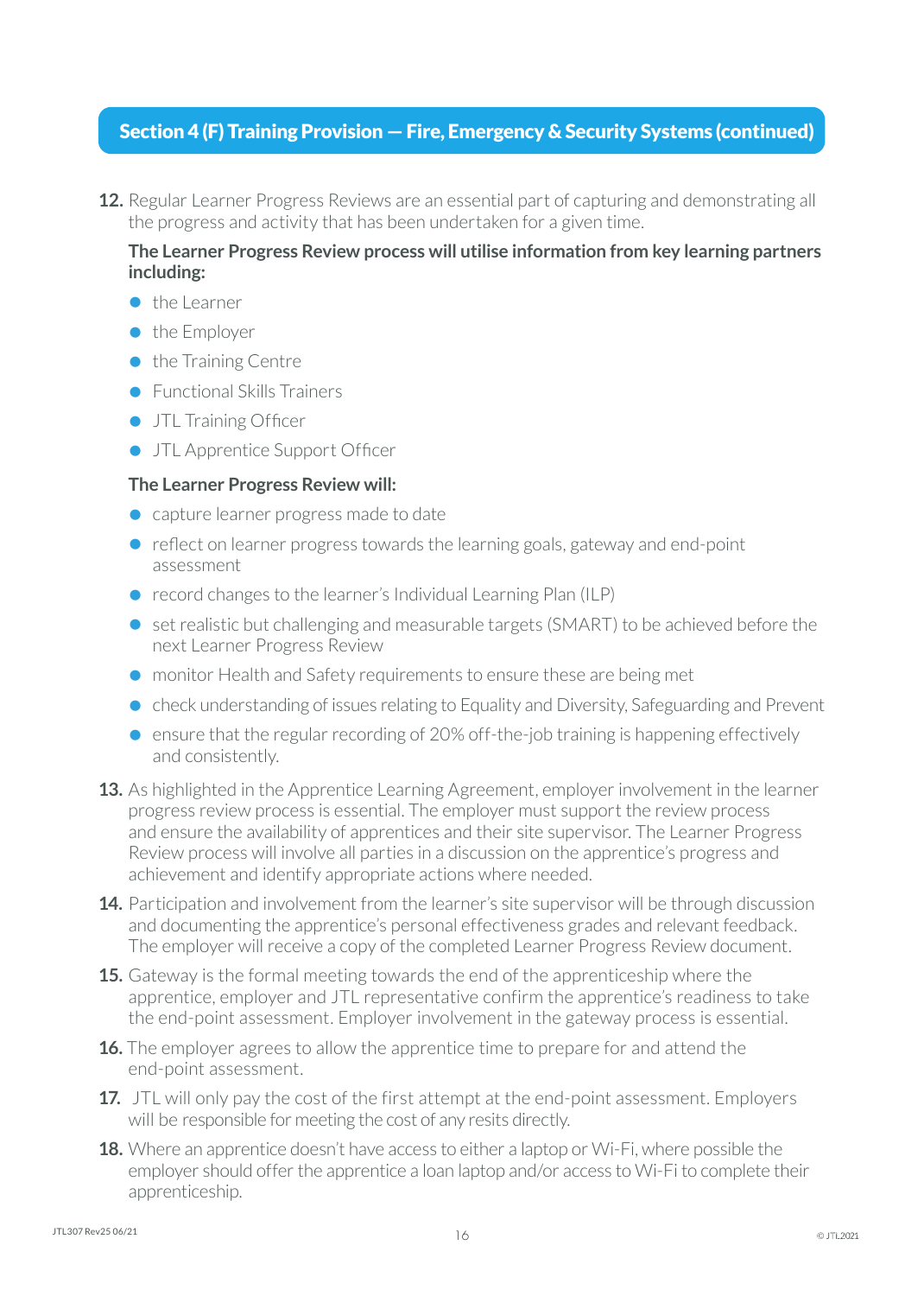### Section 4 (G) Training Provision — Other Schemes

- **1.** The employer shall co-operate with JTL in all matters relating to the provision of the apprenticeship including the delivery of any necessary Functional Skills as well as 20% off-the-job training.
- **2.** The employer undertakes to promptly provide JTL with such information as it may reasonably require in order to obtain funds from the employer's digital account or government/employer co-investment, including but not limited to evidence of the apprentice's eligibility for funding at the start of the apprenticeship programme, the number of employees where this is on average fewer than 49; and that the apprentice is spending at least 20% of their time on off-the-job training.
- **3.** Additional qualifications and frameworks may be offered; arrangements for these will be agreed on an individual basis and detailed in a service level agreement for contract.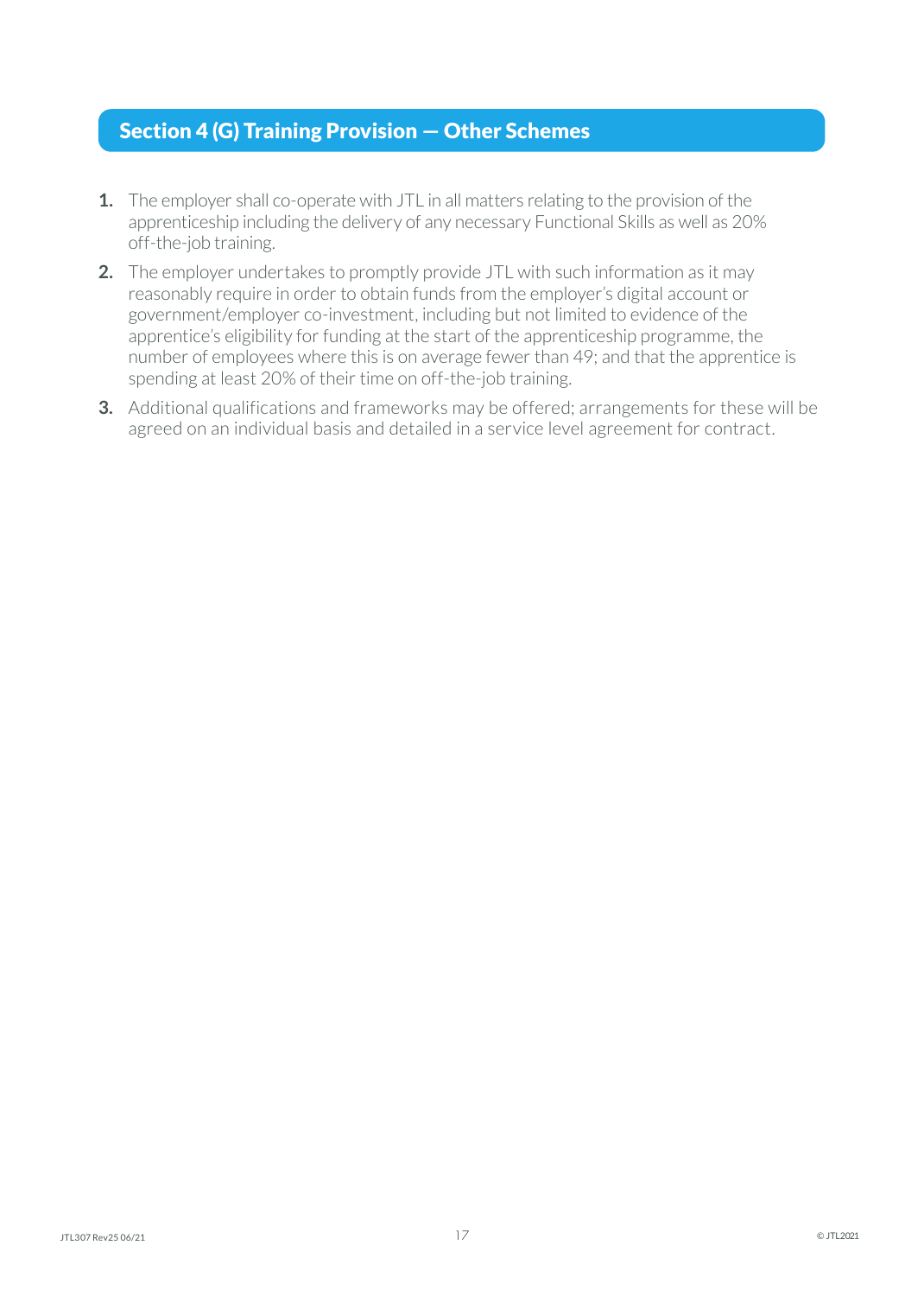### Section 5: Responsibilities in Law

- **1.** The employer agrees to discharge their obligations, whether under statute or contract, including all subordinate legislation made from time to time under that statute or statutory provision, towards their apprentices, in particular:
	- non-discrimination and equality of opportunity (see Section 7)
	- **•** employer's and public liability insurance
	- **•** professional indemnity insurance (wherever necessary)
	- **•** employment rights, including employing young workers
	- health and safety (see Section 9)
	- data protection (see Section 16)
	- anti-bribery
	- modern slavery and human trafficking.
- **2.** The employer agrees to maintain all appropriate insurance cover required by law at all times and such additional insurance, not specified above, as may be prudent in the circumstances. The employer agrees to furnish to JTL upon request any relevant documentation reasonably required in this context, such as certificates of insurance, policy statements, notices, reports etc.
- **3.** The employer agrees to give JTL 35 days notice in writing before any insurance relevant to their interests is altered or cancelled.

### GOOD PRACTICE: BENEFITS

- **•** In accordance with the requirements of the JIB-ECI 1999 and 2004 Training Schemes, all JTL apprentices on any of the electro-technical schemes are automatically registered with the JIB-ECI upon starting, regardless of whether their employer is a member of the JIB-ECI or not. Apprentices employed by JIB-ECI member employers are eligible for life assurance, accidental death benefit and permanent and total disability benefit at a small cost to the employer. Full details of these are available to member employers from the JIB-ECI. Employers who are not members of the JIB-ECI will need to make alternative arrangements to cover these issues, although the JIB-ECI will allow non-members to pay an annual premium for each apprentice for insurance against claims from an apprentice or next of kin.
- All JTL plumbing and heating and ventilating apprentices are registered with JIB-PMES.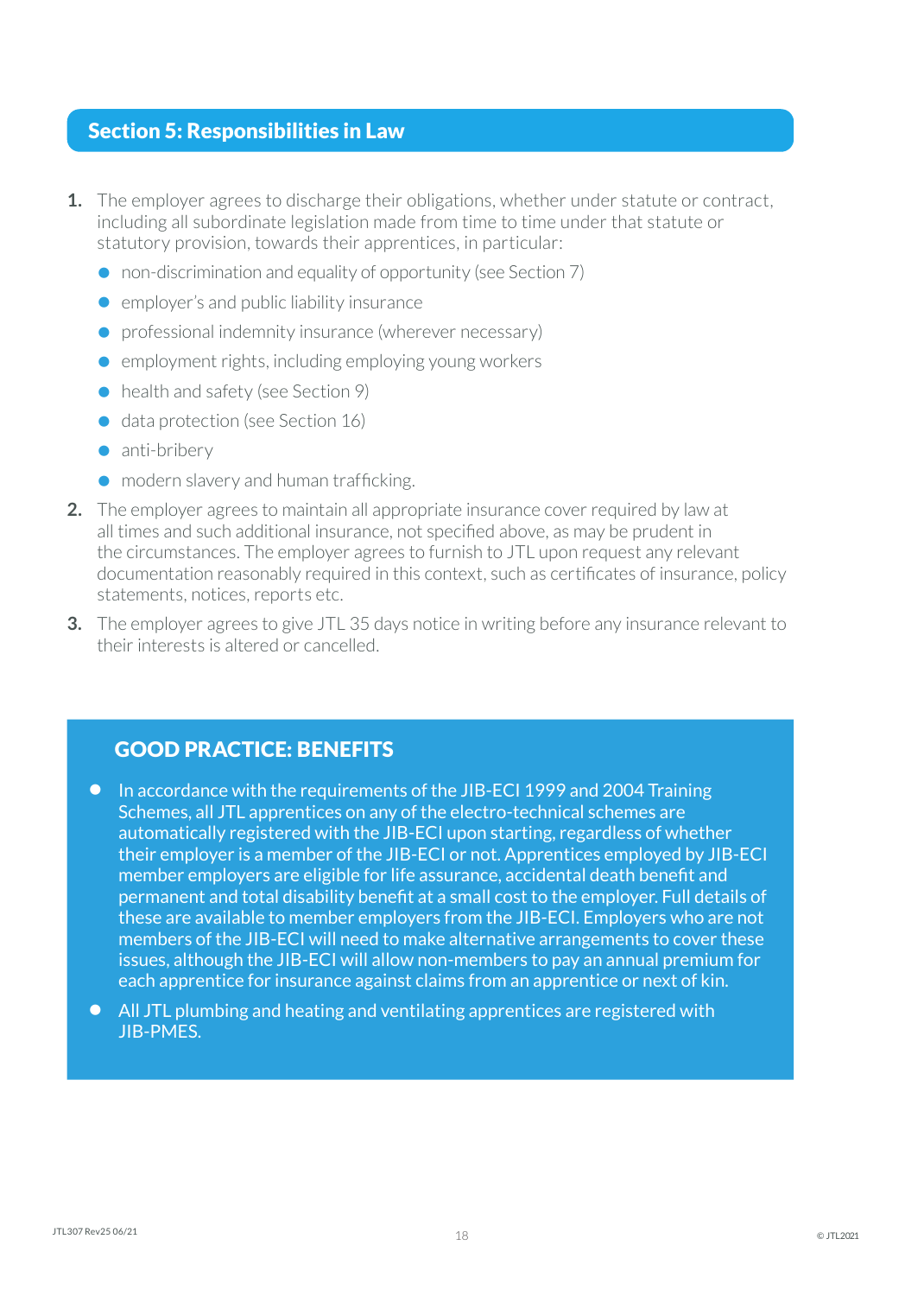### Section 6: Absences and those Leaving the Scheme

- **1.** The employer agrees to inform JTL's National Administration Centre (NAC) of each apprentice's absences (i.e. unauthorised or sickness), by prompt notification to JTL. This can be done by telephone to the NAC or by email. Apprentice-authorised absences of more than 28 days in England must also be reported immediately by contacting **JTL's NAC on 0800 0852 308**.
- **2.** Where an apprentice is absent for lengthy periods, depending on the cause of the absence, it may be necessary for JTL to remove them from the scheme until such time as they are fit to return to work, at which time the apprentice will be restarted on the scheme. JTL will inform the employer in writing where this occurs. Depending on the length of absence, it may be necessary for the employer and apprentice to complete appropriate restart documentation to allow this to occur.
- **3.** The employer shall inform the JTL's NAC immediately in writing if any apprentice leaves their employment, or the JTL scheme or transfers to another employer or training provider (temporarily or permanently). Where an apprentice leaves employment to work elsewhere, the employer must inform JTL to ensure payments are stopped being taken from their account.
- **4.** Failure to report absences, or those leaving the scheme, may result in overpayments being made by the Education and Skills Funding Agency to JTL, or by JTL, to training centres. The employer agrees to be responsible for any such overpayments made by the Education and Skills Funding Agency or JTL resulting from such a failure to report absences. JTL reserves the right to claim such funds from the employer and the employer agrees to refund them. Repeated failure to comply with JTL's absence reporting procedures could result in the apprentice being removed from JTL's training scheme.
- **5.** The Education and Skills Funding Agency does not allow JTL apprentices to be self-employed; should an apprentice leave to become self-employed, this will make their Apprenticeship and funding ineligible at that point. However, if an apprentice is made redundant and they are within 6 months of completing their Apprenticeship, the Government does allow self-employment under these circumstances.
- **6.** It is JTL's policy not to allow apprentices holidays exceeding 5 weeks consecutively if this period of absence falls within the College/Training Centre delivery timetable and is likely to impact on their learning. Should an apprentice want to take holidays exceeding 5 weeks consecutively, it is recommended that the employer discusses this with the designated Training Officer before making arrangements as in some circumstances an agreed break in learning may need to be approved. The employer must support any break in learning.

### GOOD PRACTICE: HOLIDAYS

- The Education and Skills Funding Agency requires that "employed apprentices shall be entitled to those holidays provided by their terms of employment". The JIBs recommend that apprentices shall be entitled to 22 days' annual holiday with pay to be taken at dates agreed in advance with the employer. These shall be awarded on a pro-rata basis in the first year. In addition apprentices are entitled to eight days' statutory holiday.
- The JIB-PMES operates a holiday credit scheme which can include apprentices. Further details are available from the JIB-PMES.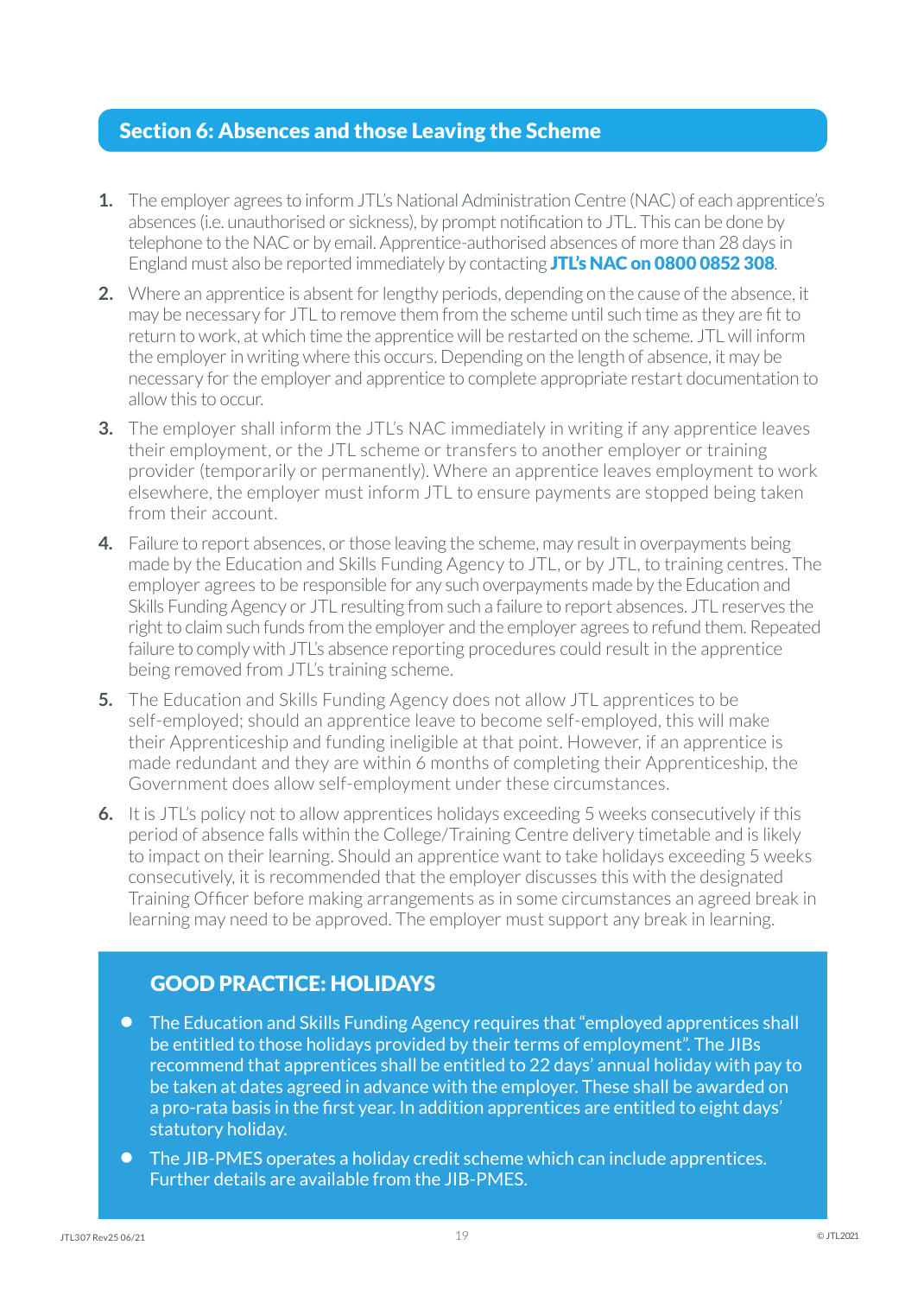### GOOD PRACTICE: SICK PAY

**•** All employers are required to pay statutory sick pay (SSP). Guidance on entitlement to, calculation of and payment of SSP is available to all employers on the HM Revenue and Customs website at www.hmrc.gov.uk/employers/employee\_sick.htm.

In addition, apprentices employed by JIB-ECI member companies who are absent due to sickness or injury for a period of more than three days shall receive a weekly sum, as determined from time to time by the JIB-ECI, for an aggregate of 12 weeks in any consecutive period of 12 months. This payment will be made by the employer. In all cases, payment for sickness is subject to medical certification being produced to the satisfaction of the employer.

### GOOD PRACTICE: DISCIPLINARY AND GRIEVANCE

**•** All employers are required to have disciplinary and grievance procedures in place which comply with current employment legislation. All apprentices must be provided with a copy of this procedure at the start of employment. Misconduct by an apprentice will need to be investigated and handled through the employer's disciplinary procedures.

The JTL Training Officer should be informed of any problems and be present during the disciplinary process although not as the apprentice's representative. Where the apprentice is a member of Unite the Union, the local Regional Officer should also be involved. In the event of any investigation where disciplinary action is likely to be taken, it is good practice for the apprentice to be accompanied to the meeting and, if dismissal is a possible outcome, the parent or guardian should be present.

Disputes or grievances arising from the operation of the training scheme should be referred to the relevant JIB for resolution within the industry's procedures, where applicable.

### GOOD PRACTICE: TERMINATION

**•** The JIB's rules state that an employer may terminate an apprenticeship only when it can be proved that the apprentice is unable, either due to lack of application and/or capability, to attain the required industry standard to progress through the stages of the training scheme. Such action can only take place if employers have met their full obligations in terms of involvement with and commitment to the training and assessment process, and have warned the apprentice of the potential consequences of continuing to perform and achieve at a standard below that required. Prior to any decision being taken, full consultation and discussion should take place with the apprentice, the JTL Training Officer, parent or guardian and, where the apprentice is a member of Unite the Union, the local Regional Officer.

### GOOD PRACTICE: REDUNDANCY

**•** In the event that an employer is experiencing significant economic difficulties, which may result in part or all of their workforce, including the apprentice, being reduced, they are advised to contact the local JTL training officer as soon as possible. Where no other option is possible, JTL will offer all reasonable support and assistance in trying to find alternative employment for any apprentice affected in order that the apprenticeship may continue with the minimum disruption. This will include the payment of an adoption grant to employers who agree to take over the apprentice. However, under the JIB's rules, the existing employer remains responsible for ensuring that all of the obligations to the apprentice are fulfilled until a formal transfer occurs.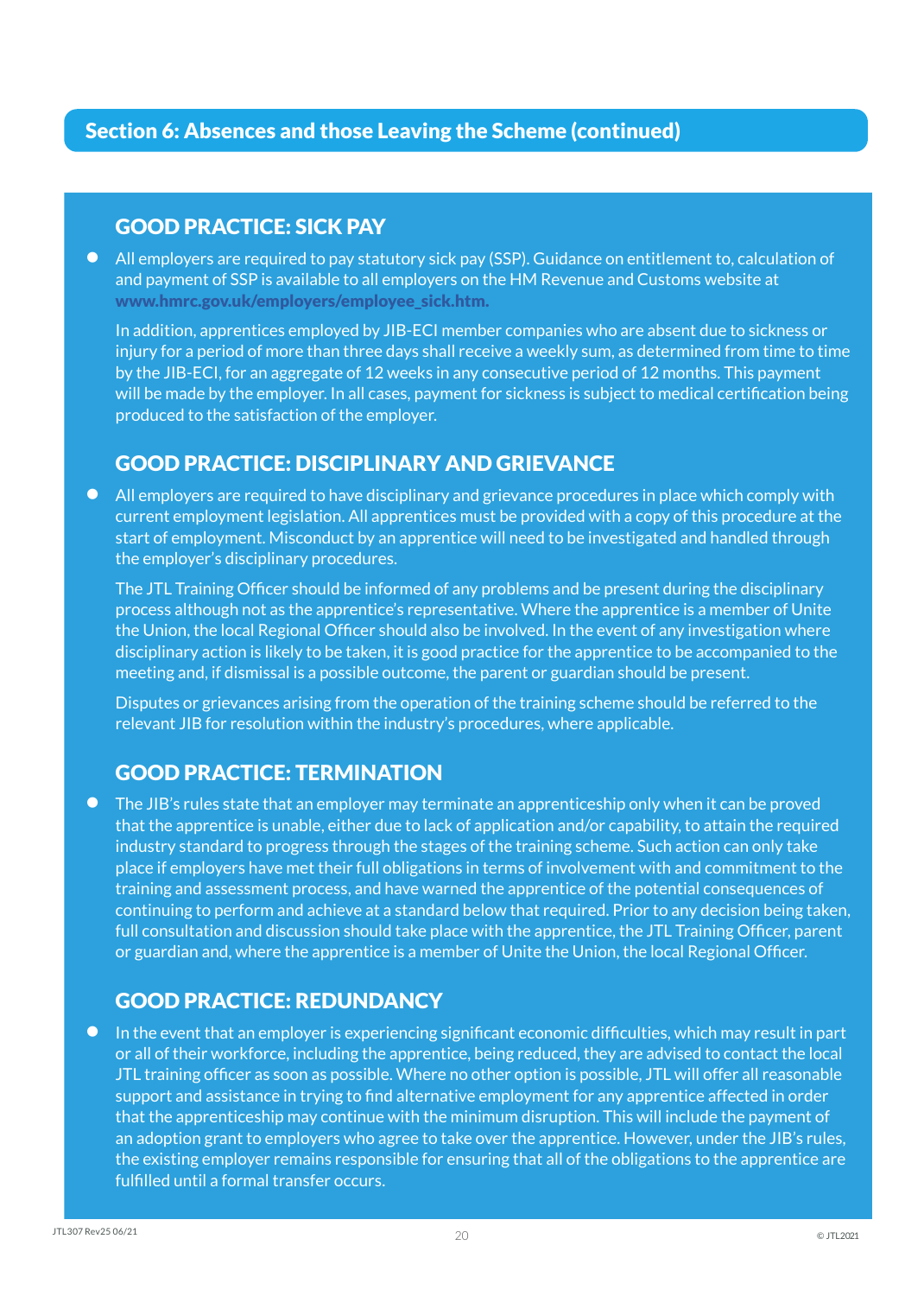### Section 7: Equality and Diversity

- **1.** Copies of JTL's Equality and Diversity Policy and Procedures (JTL701) and JTL's Bullying and Harassment Policy (JTL727) are available upon request and on the employer section on the JTL website. These policies form part of the contractual relationship between JTL, the employer and the apprentice.
- **2.** All relevant statutory requirements must be complied with and the employer must use all reasonable endeavours to promote equality and diversity between all apprentices in relation to access to, treatment on and outcome from their training.
- **3.** The employer agrees:
	- **a.** not to commit any act of discrimination rendered unlawful by the Equality Act (2010)
	- **b.** to ensure that JTL is promptly informed of any allegations of discrimination, bullying or harassment and that these are properly investigated, appropriate action taken and that details of the outcome are reported to JTL in writing (see also Section 8).
- **4.** JTL reserves the right to carry out an investigation into the circumstances of any accident, injury, illness or incident arising out of paragraph 3(b) above and the employer agrees to assist in any such investigation.

In the event that the employer refuses to take action which JTL considers to be appropriate, JTL may withdraw its contract and either remove the apprentice from its scheme, or offer to assist the apprentice to find alternative employment in the industry.

### GOOD PRACTICE: EQUAL OPPORTUNITIES

- All employers are bound by legislation including the Equality Act 2010 to ensure that they do not discriminate against an individual on the grounds of any protected characteristic such as: age, sex, sexual orientation, race (including colour, nationality, ethnic origin), religion or beliefs, gender reassignment, pregnancy and maternity, marital status including civil partnership, caring responsibilities or disability. (The latter is subject to the industry's safety requirements.)
- JTL's Equality and Diversity and Bullying and Harassment policies and procedures include guidance and information for employers and apprentices on the various forms of discrimination and harassment covered by current law. Employers may find these a useful reference when considering their own policies.

### GOOD PRACTICE: BULLYING AND HARASSMENT

**•** All Incidents of bullying, discrimination and/or harassment must not be tolerated and should be taken extremely seriously by the employer and investigated fully. Where substantiated, disciplinary action against the perpetrators should be taken.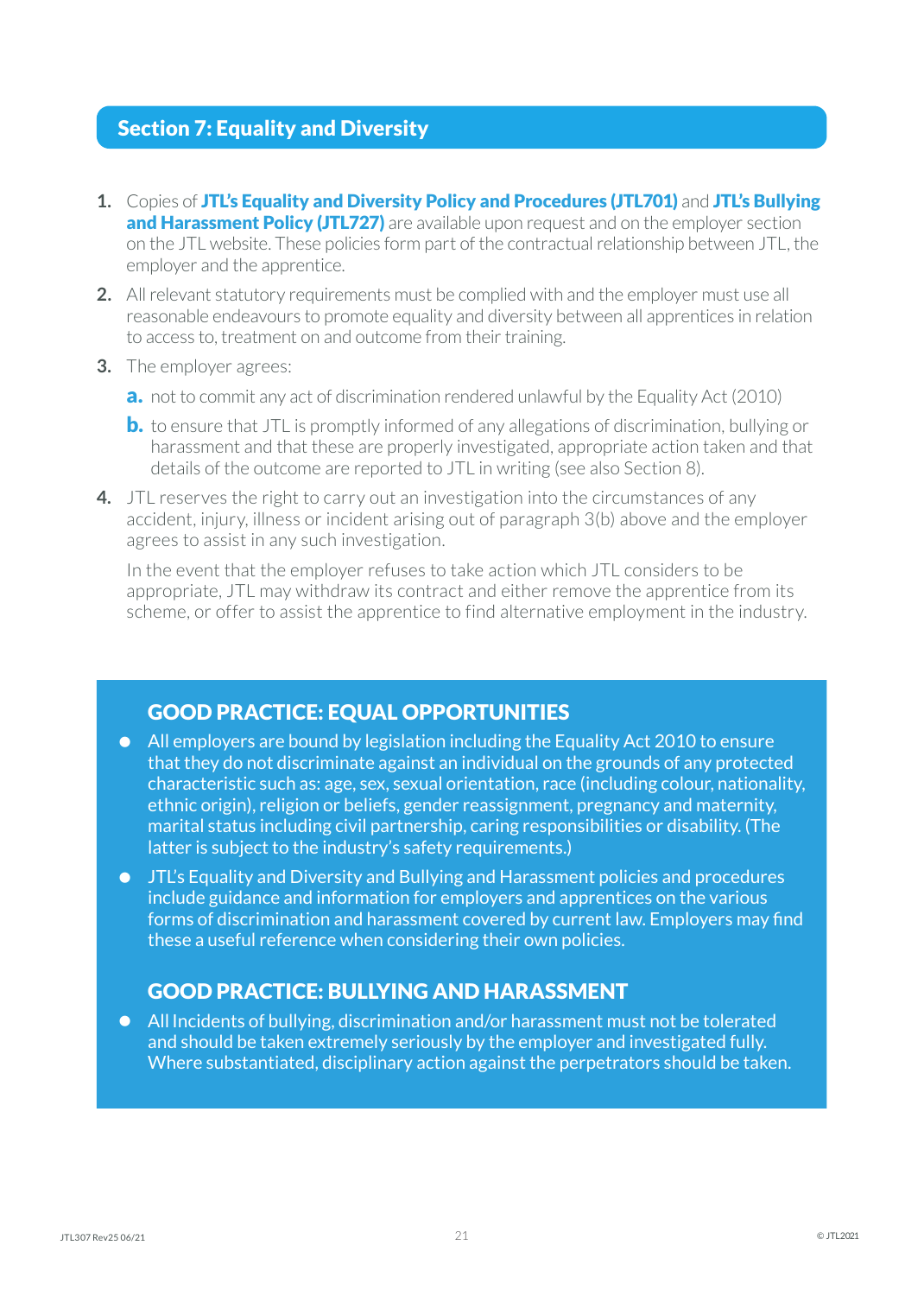### Section 8: Safeguarding

- **1.** A copy of **JTL's Safeguarding Policy (JTL730)** is available for employers to read on the employer section of the JTL website.
- **2.** The employer shall make a commitment to safeguarding learners by promoting their own Safeguarding Policy or adhering to JTL's Safeguarding Policy.
- **3.** The employer shall comply with all relevant statutory requirements and government guidance on safeguarding.
- **4.** The employer shall recognise that staff who have regular contact with learners have an individual and collective responsibility to ensure the health, safety and well-being of learners at all times.
- **5.** The employer shall establish a safe and productive work environment in which all learners feel safe and are able to reach their full potential.
- **6.** The employer shall have procedures for identifying and reporting suspected cases of abuse/harm by any means to a learner.
- **7.** In addition to the employer's statutory obligation under safeguarding legislation, in the event of a suspected case of abuse/harm by any means to a learner, the employer is required to notify JTL immediately.
- **8.** JTL reserves the right to carry out an investigation into any suspected cases of abuse/harm by any means to a learner and the employer agrees to assist in any such investigation.
- **9.** JTL also asks that the employer give staff of JTL and the Education and Skills Funding Agency access to premises, staff and relevant documentation for the purpose of a safeguarding investigation, in the event that an incident should occur.

### GOOD PRACTICE: SAFEGUARDING

**•** Safeguarding is everyone's responsibility. All safeguarding concerns about a JTL apprentice should be reported to JTL as outlined in JTL's Safeguarding Policy.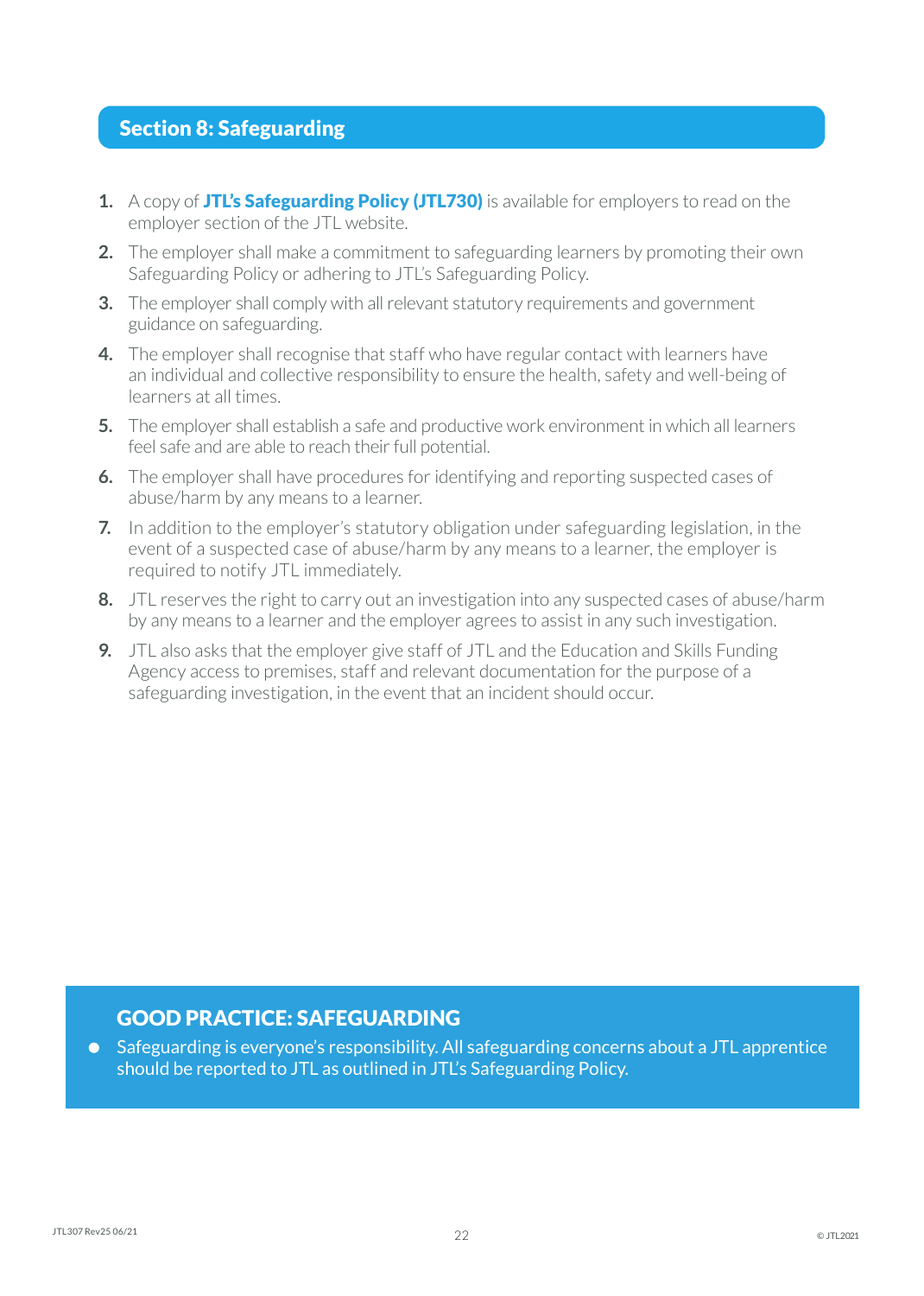### Section 9: Health and Safety

1. A copy of JTL's Health & Safety Policy (JTL803) is available upon request or on the employer section on the JTL website.

#### **Legislative Requirements**

- **2.** The employer shall comply with the requirements of all current health and safety legislation and approved codes of practice.
- **3.** The employer shall ensure that all equipment is in good working order and suitable for the purposes for which it is used and conforms to all relevant UK standards and requirements.
- **4.** The employer shall ensure that, where required by law, all work locations under their control are registered with the relevant enforcing authority.

### GOOD PRACTICE: HEALTH AND SAFETY

- The building services engineering sector is a high-risk one in which to work, particularly for young and inexperienced apprentices. All employers are bound by legislation to ensure, so far as is reasonably practicable, the health, safety and welfare of their employees and to comply with any statutes, regulations, rules and orders as may be applicable to the work and the place where it is undertaken. Employers will need to be aware of the Corporate Manslaughter and Corporate Homicide Act 2007. Employees and apprentices also have a legal duty to take reasonable care of their own health and safety, and that of others who may be affected by their acts or omissions, and to co-operate with employers to enable the latter to comply with any legal duties they may have, and not to interfere with or misuse anything provided in the interests of health, safety and welfare.
- JTL has a duty of care towards the apprentices under its training scheme and makes every effort, through specific contract conditions with each employer and off-thejob training centre/college, to fulfil its duty.
- JTL carries out pre-placement vetting, regular reviews and monitoring etc. to ensure the health, safety and welfare of the apprentices. However, employers must be aware that, under the Health and Safety at Work etc. Act 1974, and various other statutes and regulations, they have the primary responsibility and duty of care to their employees.
- Every apprentice should receive an induction to the company in accordance with the checklist required by JTL to be completed by the employer. In addition, apprentices should be given an induction to each new site that they work on.

### GOOD PRACTICE: YOUNG PEOPLE AND WORK EXPERIENCE

• In addition to the basic health and safety legislation, employers have a specific responsibility to young persons defined as "someone who has attained the minimum school-leaving age of 16 but not yet reached the age of 18". This requires employers to complete risk assessments that take into account young persons involved in the work process, which should include the specific control measures in place for their protection and, in particular, any work that a young person is prohibited from carrying out. Key issues to be considered include the experience and maturity of the young person, supervision, equipment and physical capabilities.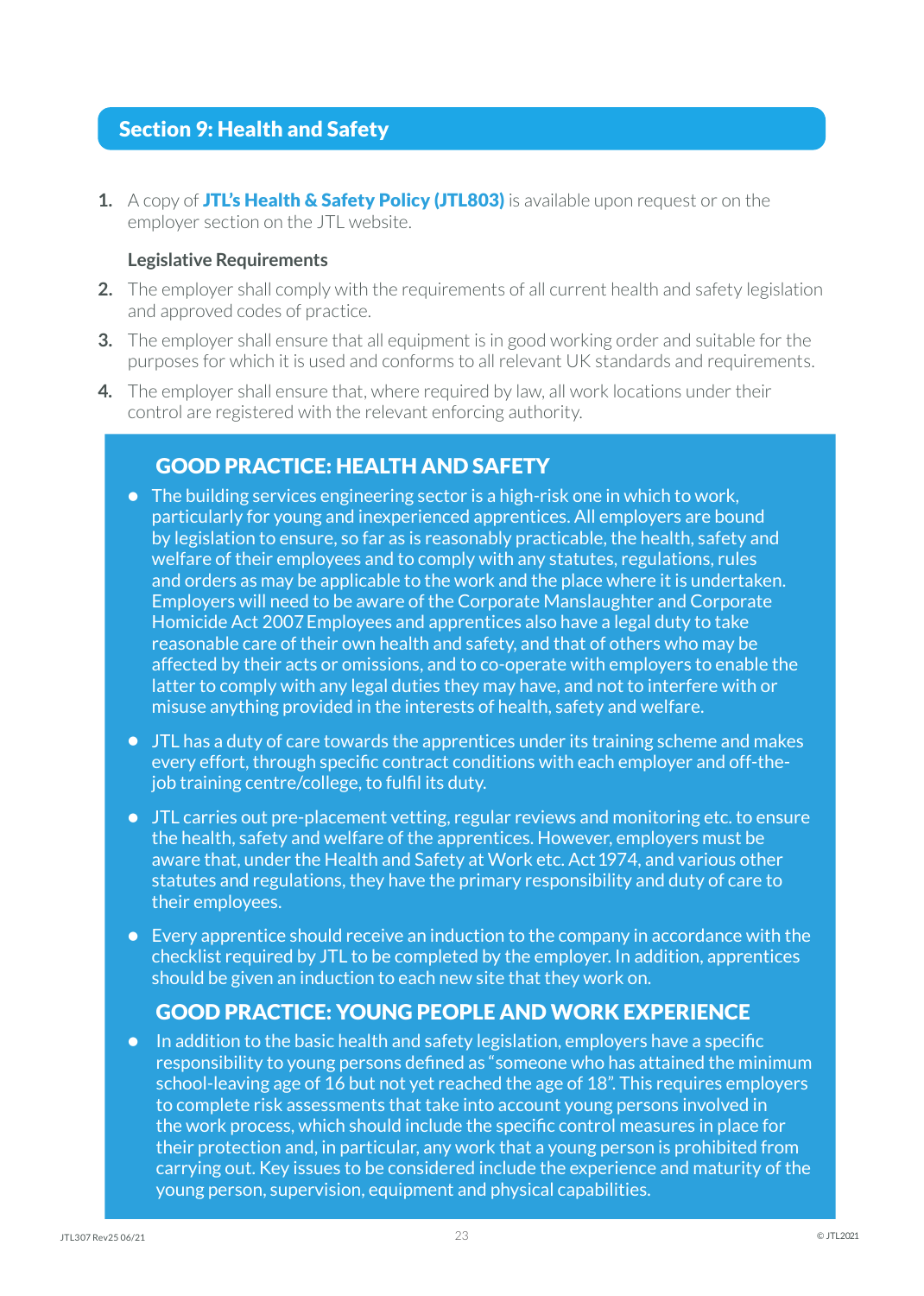- **5.** The employer shall ensure that, where more than four employees are employed within the company as a whole, there exists a written health and safety policy document. This must identify the company's appointed competent person for health and safety, outline the organisation and arrangements for managing the health, safety and welfare of all employees (including apprentices). These arrangements must be brought to the attention of all employees, including apprentices.
- **6.** The employer shall, on request and where they are required to do so in writing, make available a copy of their policy statement on health and safety, records of risk assessment and any records of health and safety arrangements to JTL and/or the Education and Skills Funding Agency.
- **7.** The employer shall not levy, or permit to be levied on, any charge on any apprentice in respect of anything done or provided to ensure health and safety at work, including any necessary personal protective equipment, as required by Section 9 of the Health and Safety at Work etc. Act 1974 and regulations.

#### **Pre-Placement Vetting/Status Review**

- **8.** Under JTL's contract with the Education and Skills Funding Agency, JTL is required to ensure, so far as is reasonably practicable, that apprentices are placed in a safe, healthy and supportive environment, which meets the individual needs of the apprentice. JTL is also required to ensure that the employer complies with all of their legal obligations under health and safety law before an apprentice is placed with them and funded through JTL. Consequently all employers must pass a pre-placement vetting assessment. Should the employer meet all of their requirements, the apprentice may be placed with the employer with immediate effect. In the event that minor discrepancies are identified, the employer will be given a Development Plan (JTL314) for completion within three months, although the apprentice may be placed with the employer immediately. More serious problems will need to be addressed before the apprentice can start with the employer. Details of the evidence that will be needed are given at Appendix 1.
- **9.** The employer agrees to co-operate in full with the completion of the pre-placement vetting and any associated action plan. Failure to complete the action plan within agreed timescales will result in the removal of the apprentice from JTL's training scheme.
- **10.** JTL reserves the right to repeat this assessment at intervals of usually not more than three years.

#### **Pre-Employment Medicals/Health Screening**

**11.** It is the responsibility of employers to ensure the capabilities of all their employees prior to employing them, including taking reasonable steps to satisfy themselves that the employee is fit for the work likely to be undertaken in the normal course of the employee's employment.

The employer shall also ensure that any health screening necessary is carried out. The employer will be liable for any associated costs that may be incurred and such costs should not be passed to the apprentice. As part of the application process JTL requests information on its apprentices' health.

Where JTL has been notified of an existing health condition, the applicant will be required to complete a Medical/Vulnerability Risk Assessment (JTL882) form. Together with the apprentice, the employer must complete the medical risk assessment and return it to JTL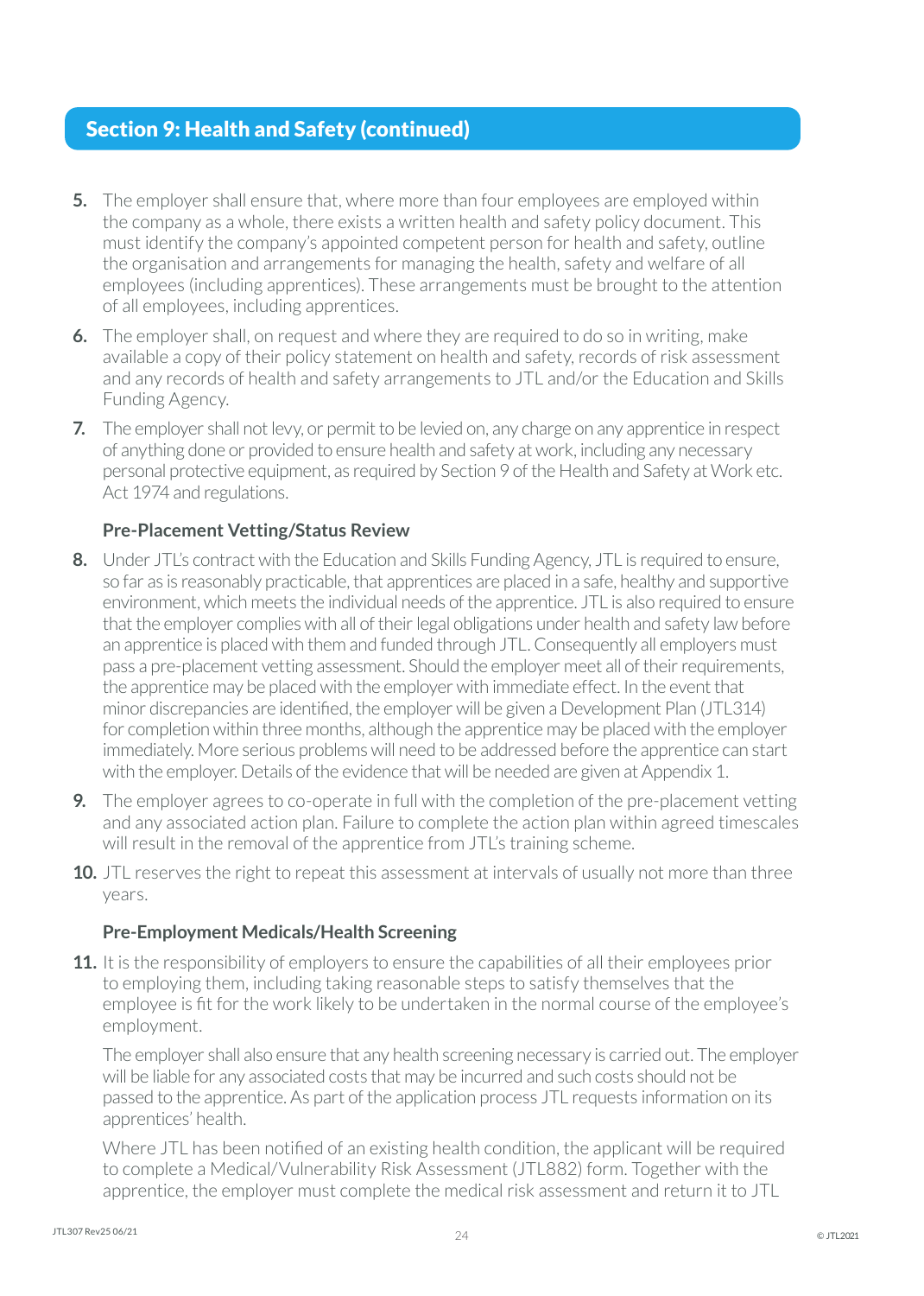with the start documentation. Failure to return the medical risk assessment where required will delay the funding of the apprentice. The application form shall include reference to and confirmation of:

- absence of colour vision defects
- ability to work at heights
- ability to work within confined spaces
- **•** general physical fitness and health.
- **12.** The employer shall ensure that, where appropriate, all health conditions identified are taken into consideration when carrying out risk assessments and that appropriate control measures are implemented to ensure the safety of the apprentice.

#### **Induction and Training**

- **13.** The employer shall ensure that they provide structured and documented health and safety induction training as specified in the documentation provided by JTL (Apprentice's Induction to Company Checklist JTL212) and that such training will be delivered by a person competent in health and safety.
- **14.** The employer shall ensure that structured and documented health and safety training is provided throughout the period of the training programme and that such training will be delivered by a person competent in health and safety.
- **15.** The employer shall ensure that the apprentice will be provided with appropriate information and instruction and be supervised by a relevant named competent person, and that a suitable alternative will be identified to cover in the event of absence.

#### **Personal Protective Equipment**

**16.** Under health and safety legislation, following a risk assessment where a risk cannot be adequately controlled by other means, it is the employer's responsibility to provide the apprentice with all necessary Personal Protective Equipment without charge.

#### **Risk Assessment**

- **17.** The employer shall ensure that all relevant risk assessments, as required under health and safety law, are carried out and, where necessary (e.g. new risk identified, new plant, machinery or processes introduced, new substances in use etc), updated if there is any reason to believe that the existing assessment is no longer valid. Consideration of the apprentice's medical conditions must be taken into account when completing risk assessments (see paragraph 11). Where significant risks are found, the findings shall be documented, employees informed of the risks and appropriate steps taken to reduce the level of risk to which employees are exposed.
- **18.** The employer shall ensure that, where a prospective apprentice is under the age of 18 years, a risk assessment is carried out which takes due account of the apprentice's lack of experience or awareness of existing or potential hazards. Furthermore, the employer shall ensure that such a risk assessment is carried out prior to the apprentice joining the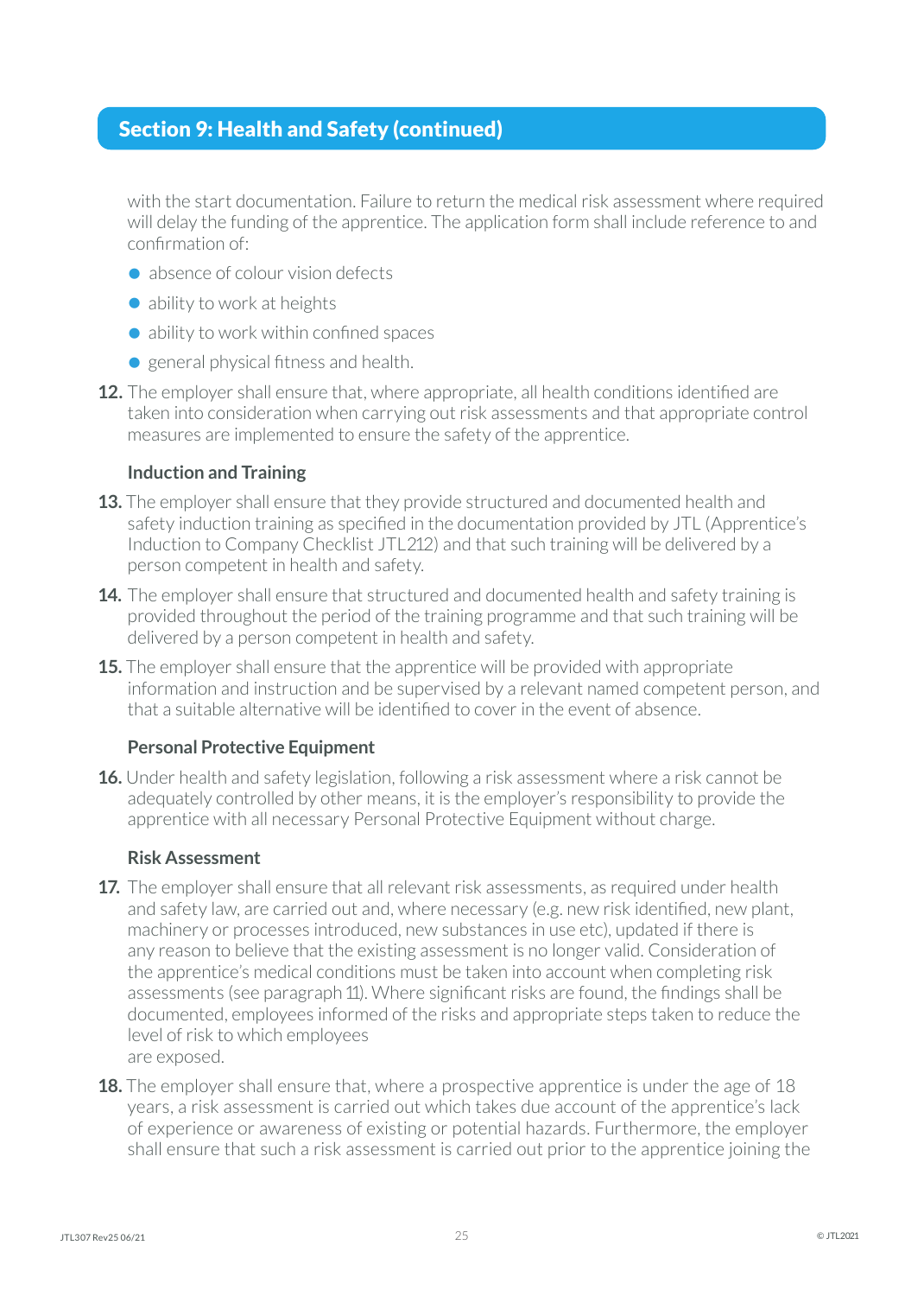company and that the significant findings are made known to the apprentice, and are available to other interested parties such as JTL (in its capacity as training provider) and the Education and Skills Funding Agency.

- **19.** The employer shall ensure that there exists in the workplace documented procedures for action in the event of serious or imminent danger, such as fire or similar occurrence, and that such procedures are made known to all employees including apprentices. Arrangements for the provision of first aid shall also be made available and updated as necessary.
- **20.** When assessing the risks to the health and safety of employees, a fire risk assessment shall be conducted in accordance with the requirements of the Regulatory Reform (Fire Safety) Order. This assessment shall be recorded where there are five or more employees.
- **21.** Where required, all equipment, escape routes, signs etc, provided for the purposes of fire-fighting, information or means of escape, shall be displayed and maintained in good order.
- **22.** Under health and safety legislation, following a risk assessment where a risk cannot be adequately controlled by other means, it is the employer's responsibility to provide the apprentice with all necessary Personal Protection Equipment without charge.

### GOOD PRACTICE: WORKING TIME REGULATIONS

• The JIBs recommend that the standard working week should be 37.5 hours, normally on a Monday to Friday basis.

The Young Workers' Directive requires that those who are between minimum school-leaving age and their 18th birthday will not normally be allowed to work more than 40 hours per week, or more than 8 hours in one day, or between the hours of 10pm and 6am (or 11pm and 7am if stated in the contract).

#### **Prohibited Machinery**

**23.** The employer is required to notify apprentices, in writing, of any machinery that they are prohibited to use. A statement to the effect is covered in the documentation provided to the employer by JTL.

#### **Accident Reporting**

**24.** Employees and apprentices are required by law to report all workplace accidents as soon as possible after the occurrence to their employer and these are to be recorded in the company's accident book. Under the Reporting of Injuries, Diseases and Dangerous Occurrences Regulations RIDDOR), fatal or specified 'major' injuries that occur to an employee whilst at work must be reported by the employer to the HSE Incident Contact Centre (tel: 0345 300 9923) by the quickest practical means to enable any investigation that may be necessary to commence as soon as possible.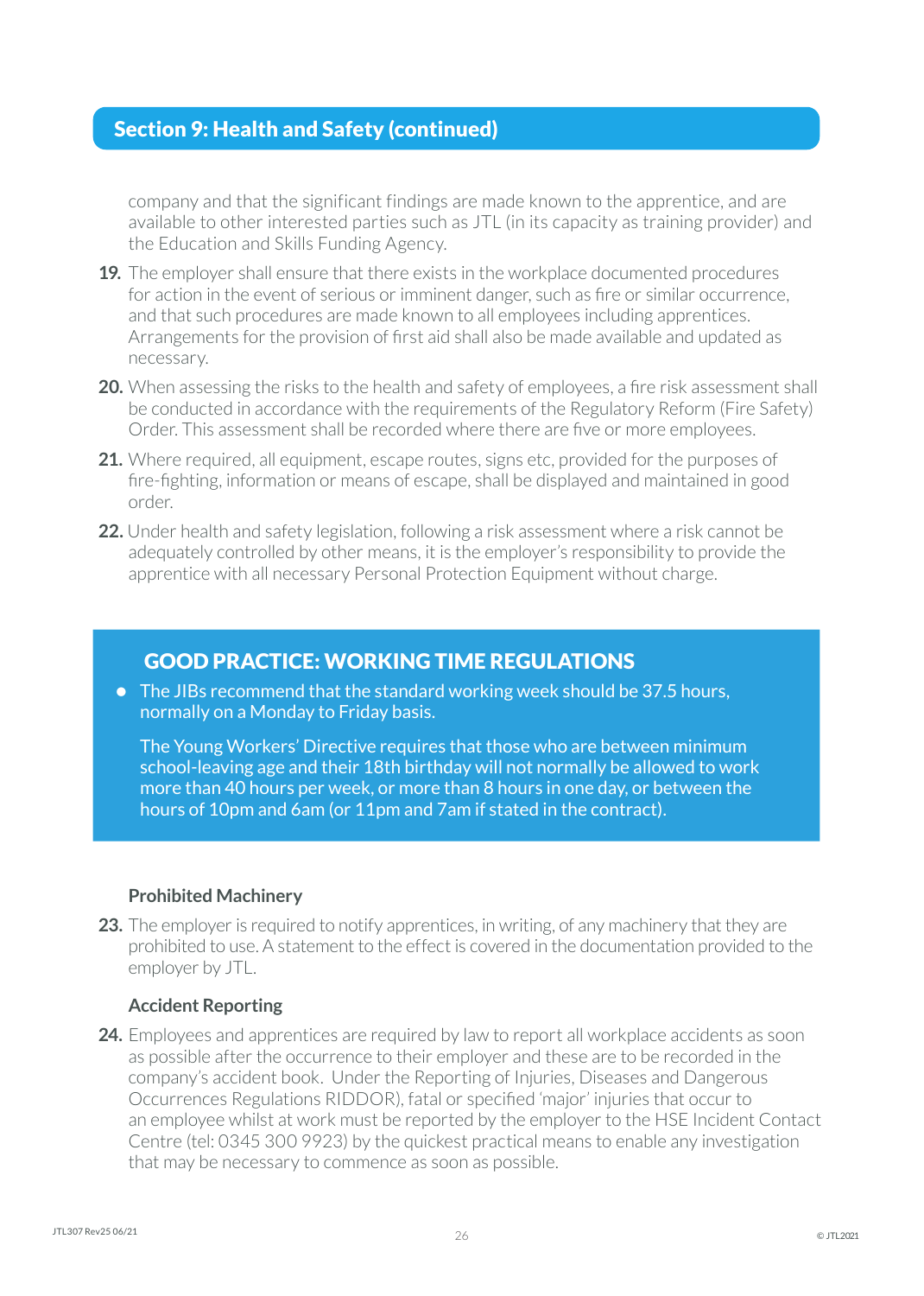**25.** In addition to the employer's statutory obligations under health and safety law, in the event of a reportable incident occurring, the employer must also ensure JTL is notified immediately by telephone, email or facsimile of accidents to apprentices on the JTL scheme that come under the requirements of RIDDOR.

With regards to apprentices, the employer must report to JTL immediately and without delay any:

- **•** death
- **•** injuries or conditions covered under (RIDDOR)
- **•** any other injuries/conditions not covered by RIDDOR, but which lead to absence from work/training for eight or more consecutive days
- **•** any loss to the individual of any physical or mental faculties or in any disfigurement
- **•** any accident which may give rise to a claim under the Analogous Industrial Injuries Scheme
- **•** fatal road accidents
- **•** any other harm that could affect the quality of learning and/or absence from work.

This harm includes, but is not limited to, bullying and harassment.

**26.** With regards to clarification of the final bullet point above, and in addition to RIDDOR, the Education and Skills Funding Agency requires JTL to monitor:

"…any other harm to learners to the extent that it could reasonably be expected to do so and/or where the harm could affect the quality of the learning experience. Harm includes (but is not limited to) other incidents that cause absence from the programme, any loss to the individual of any physical or mental faculty or any disfigurement, and incidents of bullying and harassment."

### GOOD PRACTICE: SUPERVISION

- The Education and Skills Funding Agency requires that the training "is provided in a safe, healthy and supportive environment which meet the needs of learners" and that "learners receive effective and timely information, instruction and training (including through induction) with special emphasis on arrangements for supervision".
- Employers must ensure that supervisors of apprentices are adequately trained in their roles and responsibilities towards apprentices as they have the day-to-day duty of ensuring health and safety procedures are followed. Employers should be aware that it is recommended that those responsible for the supervision of apprentices under the age of 18 should have their suitability checked with the Disclosure and Barring Service (DBS). It is recognised that the level of supervision required for an apprentice will vary throughout the apprenticeship depending on experience, site and working conditions and work being undertaken etc. Employers with a significant number of younger apprentices may wish to appoint a supervisor with child-protection responsibilities.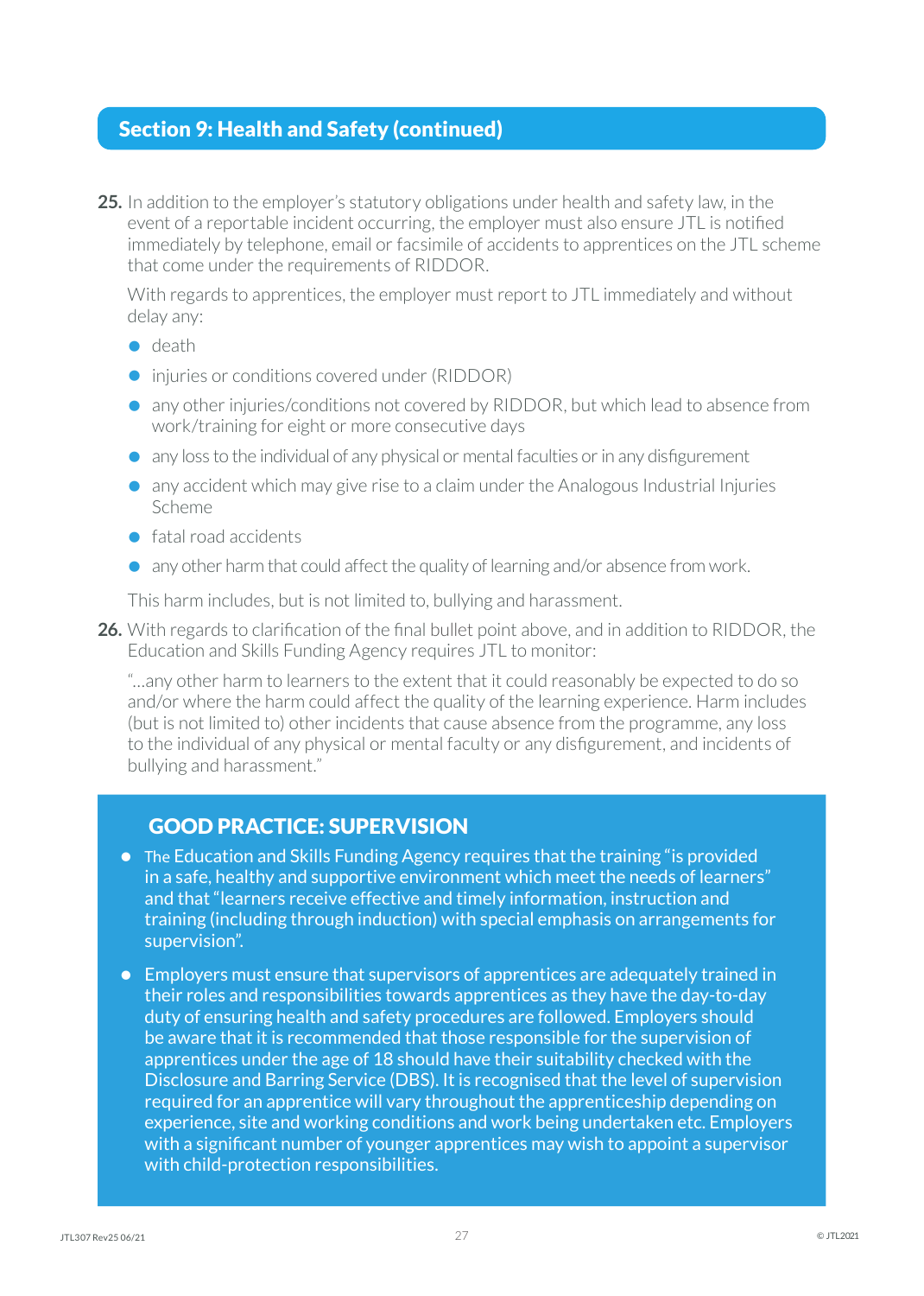27. JTL reserves the right to carry out an investigation into the circumstances of any accident, injury, illness or incident arising out of paragraphs 24 or 25 and the employer agrees to assist in any such investigation. Such investigation will require the employer to complete, as fully as possible, an Accident Questionnaire, which will be sent on by JTL's Health and Safety Department.

Investigations by JTL's Health and Safety Department will require the following information and documentation to be sent along with the JTL Accident Questionnaire:

- **•** copy of the completed F2508 (or F2508A in the case of a reportable disease)
- accident book entry
- site accident book entry (if applicable and where available)
- **•** risk assessments for the activity involved (where applicable)
- **•** witness statements (if applicable and where available)
- **•** documentary evidence on the accident completed and collated by/on behalf of the employer
- any other documentation and information on the accident/incident as applicable, which includes control measures and remedial measures implemented and taken to prevent a recurrence of the accident or incident.

The employer is required to submit the above to JTL's Health and Safety Department within 15 days of the incident occurring.

- 28. The Reporting of Injuries, Diseases and Dangerous Occurrences Regulations require that deaths. specified injuries, occupational diseases and dangerous occurrences including violent acts must be reported immediately to the enforcing authority by employers. The employer is also required to ensure that the matter is in turn notified to JTL. Repeated late reporting of accidents to JTL may lead to a non-renewal of JTL's contract with the employer.
- **29.** JTL also asks that the employer gives staff of JTL and the Education and Skills Funding Agency access to premises and relevant documentation for the purpose of accident investigation, in the event that an incident should occur.

#### **Apprentices Working Abroad**

**30.** The employer is required to notify JTL in advance if it is intended that an apprentice will be sent abroad (outside the United Kingdom) as part of their employment. JTL will require information regarding appropriate insurance cover, risk assessments and welfare facilities in respect of the apprentice working abroad to be provided using form JTL130, which must be submitted to JTL's Health and Safety Department in advance of the apprentice travelling.

#### **Apprentices Working for Another Employer/Contractor**

**31.** If the employer requires an apprentice on the JTL scheme to work for another employer or contractor as part of their training needs and requirements, the employer must ensure that JTL is informed prior to the placement being authorised.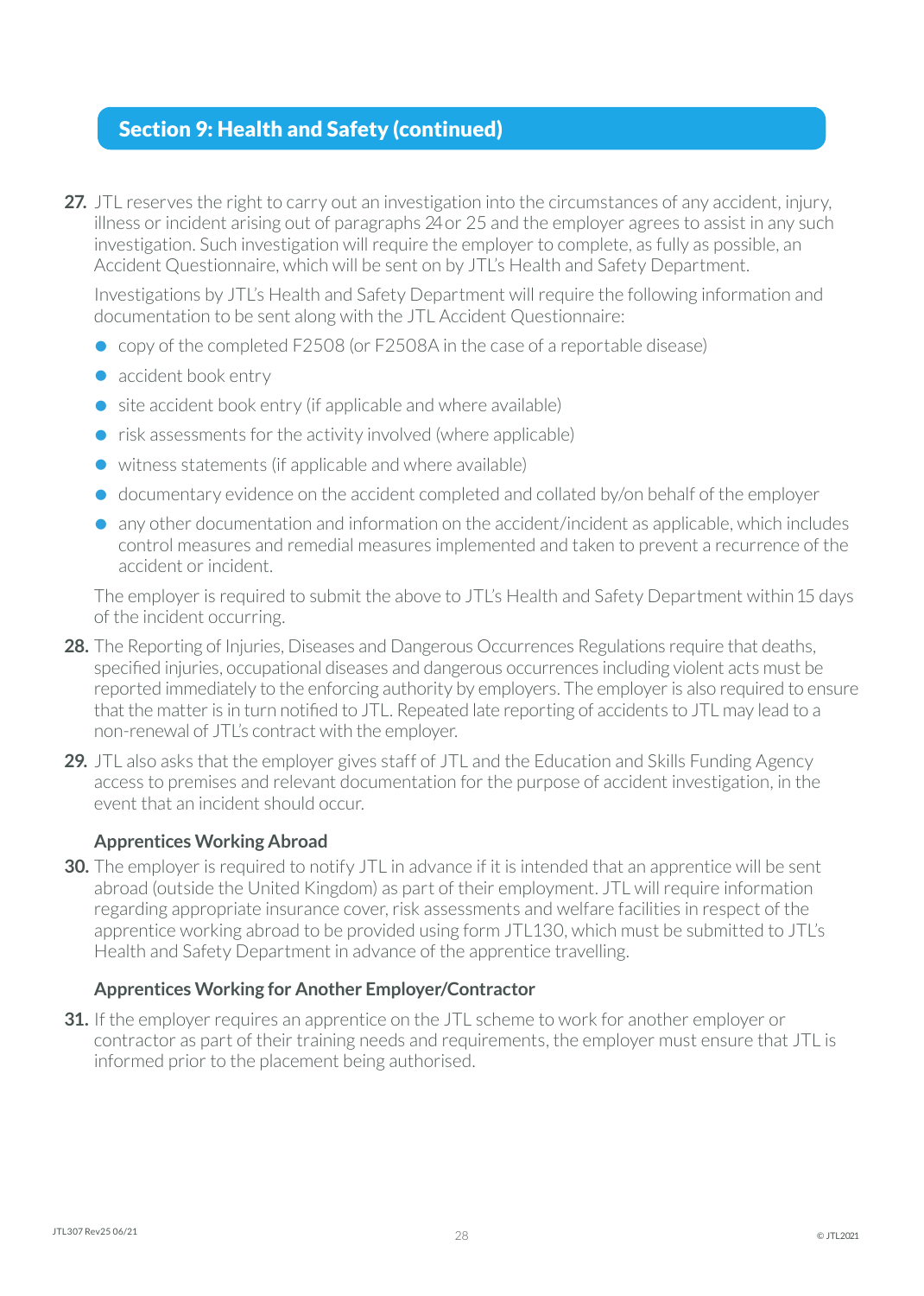### GOOD PRACTICE: SPECIFIED INJURIES — major injuries include:

- a fracture, other than to fingers, thumbs or toe
- amputation
- permanent loss of sight or reduction of sight
- crush injuries leading to internal organ or brain damage
- serious burns covering more than 10% of the body, or damaging the eyes, respiratory system or other vital organs
- scalping (separation of skin from head) which requires hospital treatment
- unconsciousness caused by head injury or asphyxia
- any other injury arising from work in an enclosed space, which leads to hypothermia
- heat-induced illness or requires resuscitation or admittance to hospital for more than 24 hours.

**OVER SEVEN-DAY INJURIES –** are where an employee is away from work or unable to perform their normal work duties for more than seven consecutive days. This includes weekends, holidays and Bank Holidays but does not include the day of the accident.

#### Other reportable factors under RIDDOR are as follows:

**OCCUPATIONAL DISEASES** – are diagnoses of certain occupational diseases where they are likely to have been caused or made worse by work. There are eight categories of occupational diseases, a full list of which is available online at: www.hse.gov.uk/riddor/occupational-diseases.htm

**DANGEROUS OCCURRENCES** – are certain specific 'near-miss' events (with potential to cause harm) which will require reporting. There are 27 categories of dangerous occurrences, a full list of which is available online at: www.hse.gov.uk/riddor/dangerous-occurences.htm

#### A **full information system is available online at:**

www.hse.gov.uk/riddor

Further advice on any health and safety queries can be obtained from the Health and Safety Executive and, for occupational health issues, the Employment Medical Advisory Service.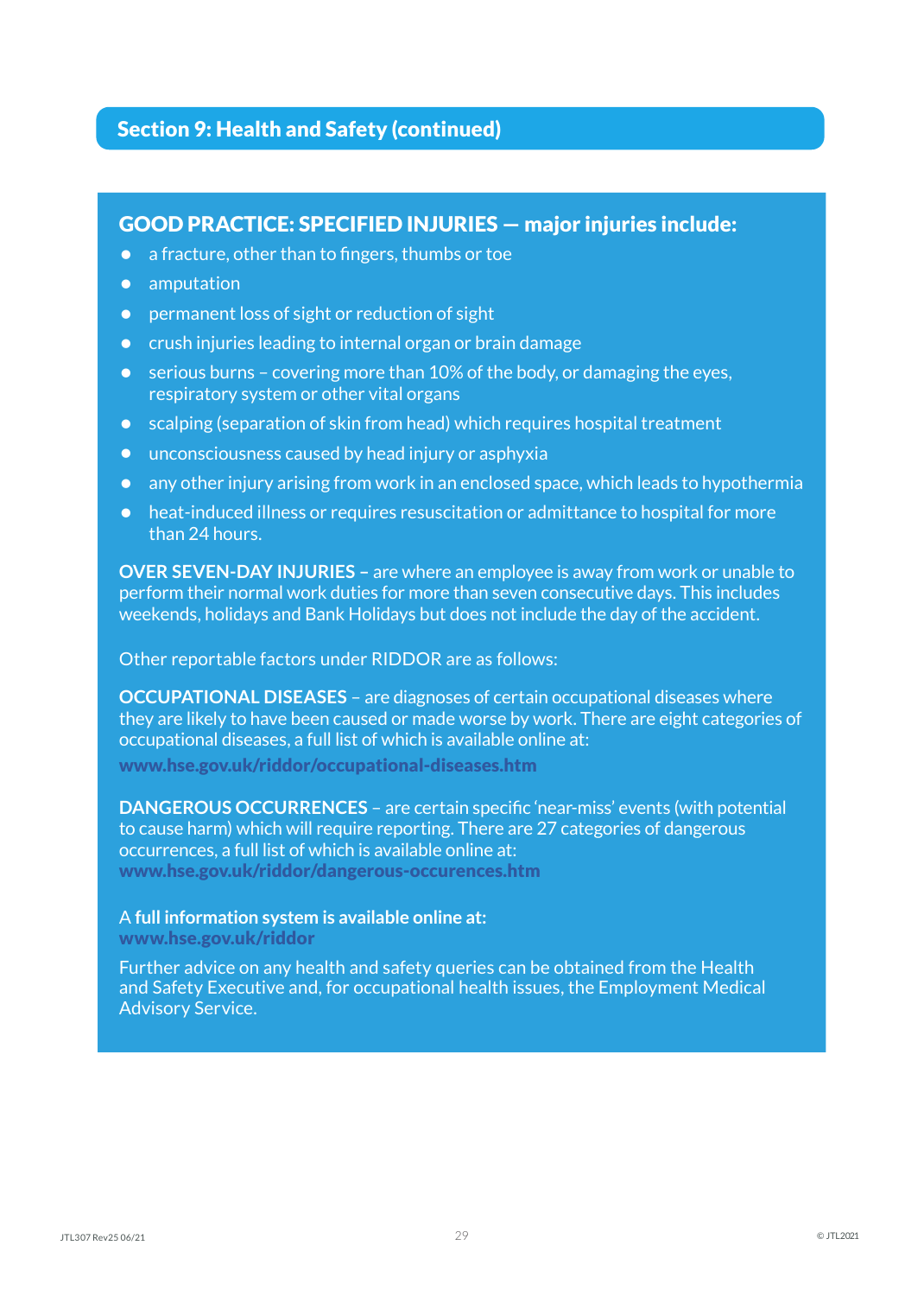### Section 10: Prevent

- **1.** Prevent is part of the Government's counter-terrorism strategy (CONTEST). It is designed to tackle the problem of terrorism at its roots, preventing people from supporting terrorism or becoming terrorists themselves. The current threat from Terrorism and Extremism in the United Kingdom is real and severe and can involve the exploitation of people – including children, young people and adults – to involve them in extremist activity.
- **2.** In order to achieve the objectives of the Prevent Duty, JTL will encourage all staff, learners and employers to:
	- **•** promote Equality and Diversity, Fundamental British Values, challenge bullying and discrimination
	- **•** promote the wellbeing of all staff and learners
	- **•** promote a positive ethos throughout the learning environment
	- **•** build the skills and knowledge to understand how to recognise the undermining extremist ideologies
	- **•** challenge extremist narratives
	- be aware of online risk including online grooming and exploitation
	- **•** understand e-safety including social media.

#### **Possible Signs of Radicalisation**

- **3.** Through research from various organisations such as the police; there are possible indicators that contribute to a person potentially being radicalised; these indicators are not exclusive:
	- **•** The individual's views have/or are becoming increasingly extreme regarding another section of society or government policy. This could be understood as having faith or ideology issues.
	- **•** The individual is observed downloading, viewing or sharing extremist propaganda from the internet.
	- The individual becomes withdrawn and focused on one ideology, possibly influenced by family or friends. There is also the potential for mental health issues.
	- **•** The individual becomes increasingly intolerant of more modern views.
	- **•** The individual may change their appearance; this could include change in physical appearance i.e. having tattoos that illustrate an affiliation to a particular extremist group or wearing clothing that is common within a particular extremist group. They may become distant and isolated from family, friends and colleagues. A transitional change could be a key factor for becoming distant for instance where an individual finds it difficult to adapt to the culture of the workplace and becomes withdrawn.
	- **•** The individual expresses a desire or intent to take part in or support extremist activity. This could be politically motivated, wanting a sense of justice, excitement or adventure. This could also be a group-influence seeking to take risks and possibly engage in criminal activity.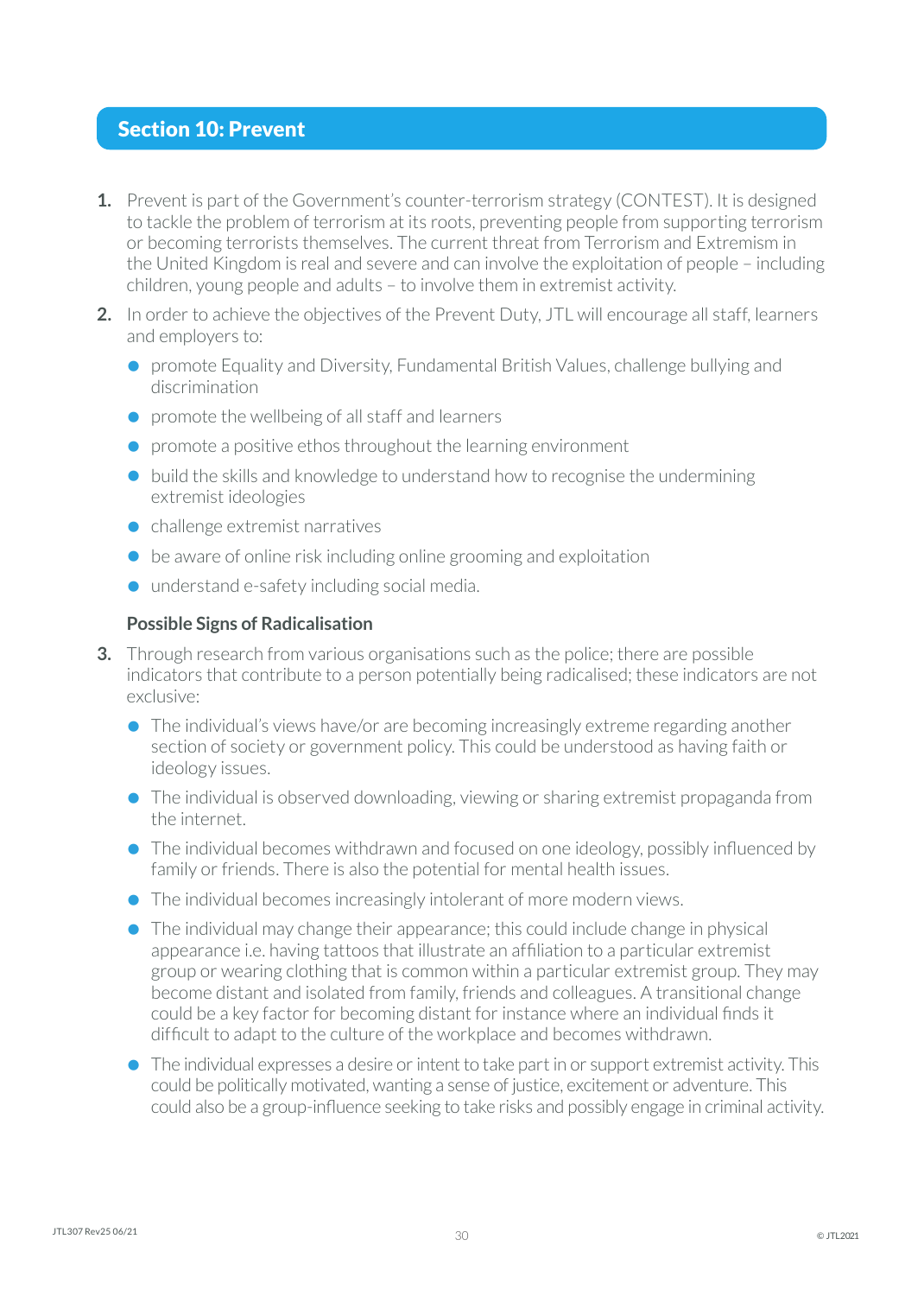# Section 10: Prevent (continued)

#### **Incidents**

- **4.** Any incidents that are reported will need to be referred to the JTL Prevent Co-ordinators using the Channel programme **(part of the Prevent strategy focussing on a multi-agency approach to protect individuals identified as being at risk of being drawn into terrorism)**. External agencies will be informed and will assess the threat and/or risk and will provide advice and guidance.
- **5.** Referrals will be made directly by JTL's Diversity, Safeguarding and Inclusion Advisor in the first instance.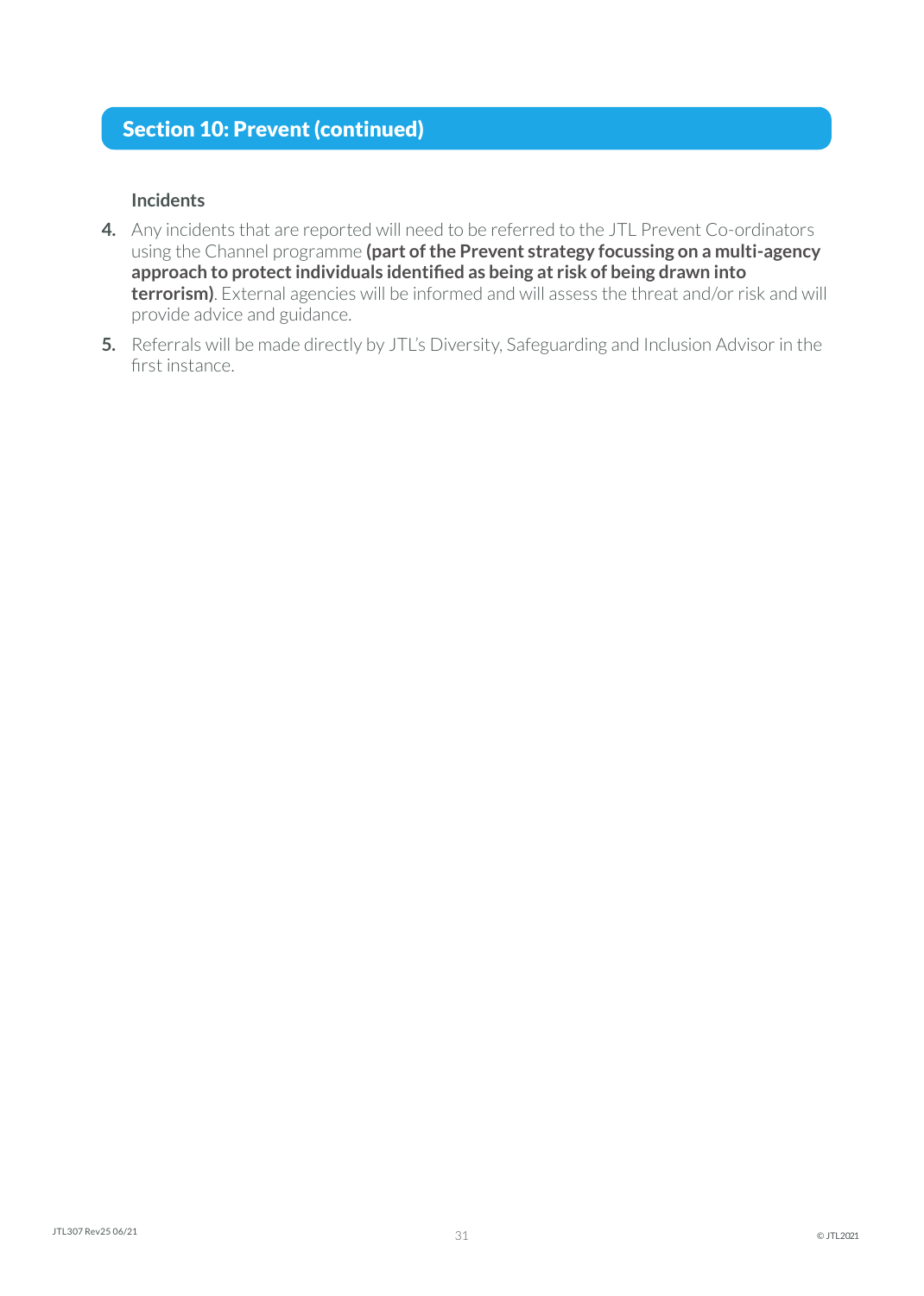### Section 11: Additional Learning Needs

**1.** JTL supports equality of opportunity for our learners, in accordance with our responsibilities within the Equality Act 2010.

Where JTL has been made aware, or becomes aware, of a learner's additional needs, JTL will seek to provide reasonable adjustments/support to enable the learner to participate throughout their apprenticeship in accordance with JTL's statutory responsibilities.

Additional Learning Needs (ALN) can include dyslexia, dyscalculia, dyspraxia, and/or other conditions, disabilities or learning needs that impact on an individual's ability to learn.

Where an apprentice has additional support needs, in additional to the support provided by JTL for learning, the apprentice and their employers are encouraged to identify any reasonable adjustments that may be required within the workplace and apply for any funding that may be available from Access to Work to facilitate this.

#### https://www.gov.uk/access-to-work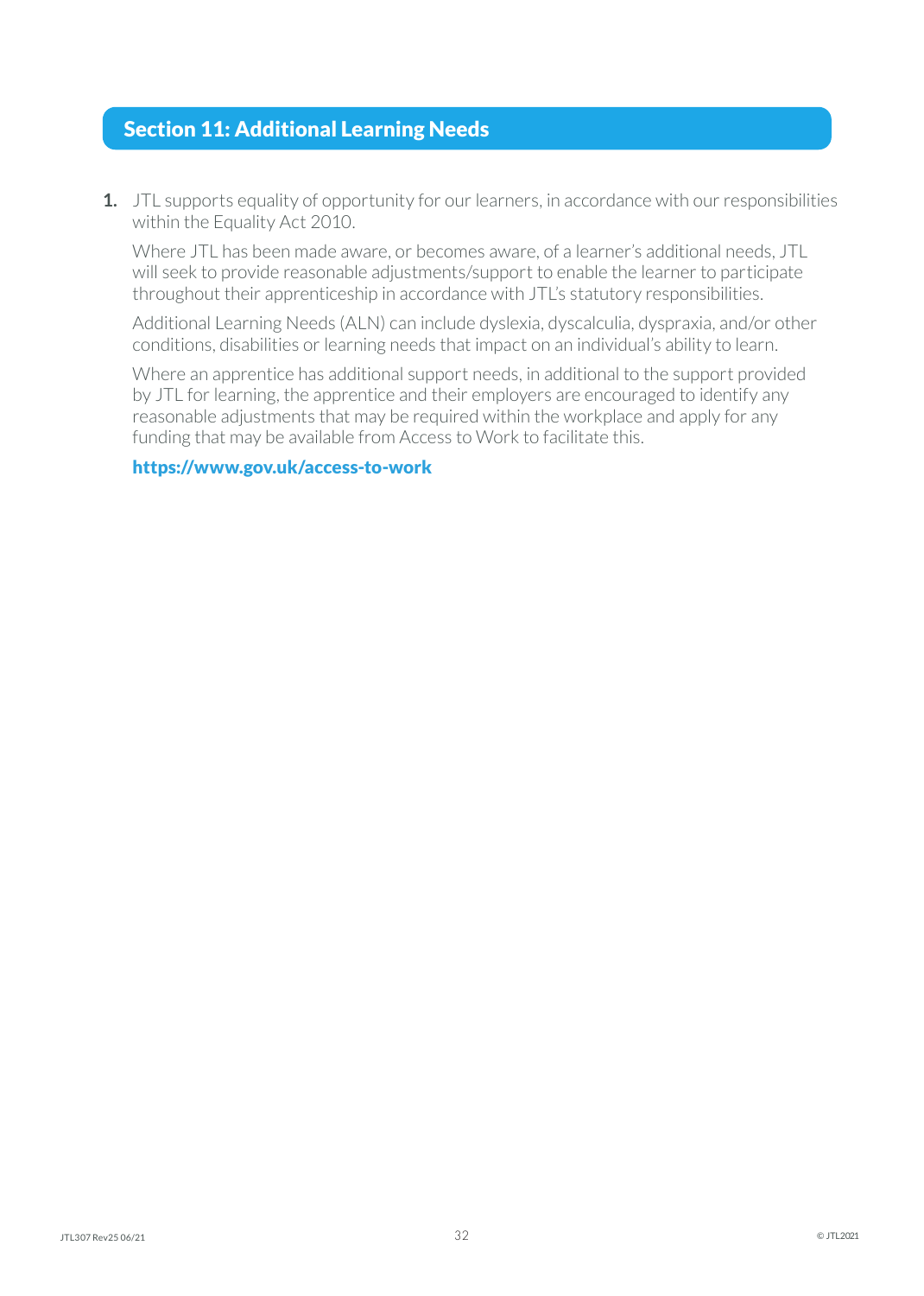### Section 12: 20% Off-the-Job Training

**1.** Since May 2017 all employers have been asked by the Government to provide apprentices with a minimum of 20% off-the-job training. If you currently employ apprentices in your workplace then you need to be aware of your responsibilities in relation to the off-the-job training requirement.

#### **What is 'Off-the-Job Training'?**

**2.** Off-the-job training is defined as learning that is undertaken outside of the normal day-to-day working environment and leads towards the achievement of an apprenticeship. This means that all employers are expected to provide apprentices with appropriate training that takes place outside of their normal work duties and during the apprentice's normal working hours. This must equate to at least 20% of the apprentice's contracted hours over the course of the apprenticeship.

#### **Why is this happening?**

**3.** The Government has set this requirement to ensure that apprentices are receiving a rounded learning experience throughout their apprenticeship, which will equip them with the essential range of skills, knowledge, experience and behaviours that they will need in their future careers.

This requirement will offer enormous benefits to both employers and apprentices, as it allows the apprentice to develop new skills using different methods of learning, such as shadowing a colleague. In the long term, these new skills will contribute to not only the apprentice's development, but also to the growth of their employer's business.

#### **Examples of off-the-job training**

- **4.** There are many types of off-the-job training. For example:
	- **•** College attendance
	- **•** Lectures
	- **•** Shadowing
	- **•** Industry visits
	- **•** Research
	- **•** Conferences
	- **•** Writing assessments.

#### **Where will this training take place?**

**5.** All training must take place during the apprentice's normal working hours; however, the location of the training may vary depending on its format. For example, the apprentice may attend lectures at a college or shadow a colleague in your place of work.

#### **What will apprentices need to do?**

**6.** Every apprentice will be expected to keep a record of the number of hours that they have spent taking part in off-the-job training over the course of their apprenticeship. These hours will need to be recorded in their Smart Assessor e-portfolio so that they can easily keep track of the hours as part of their apprenticeship.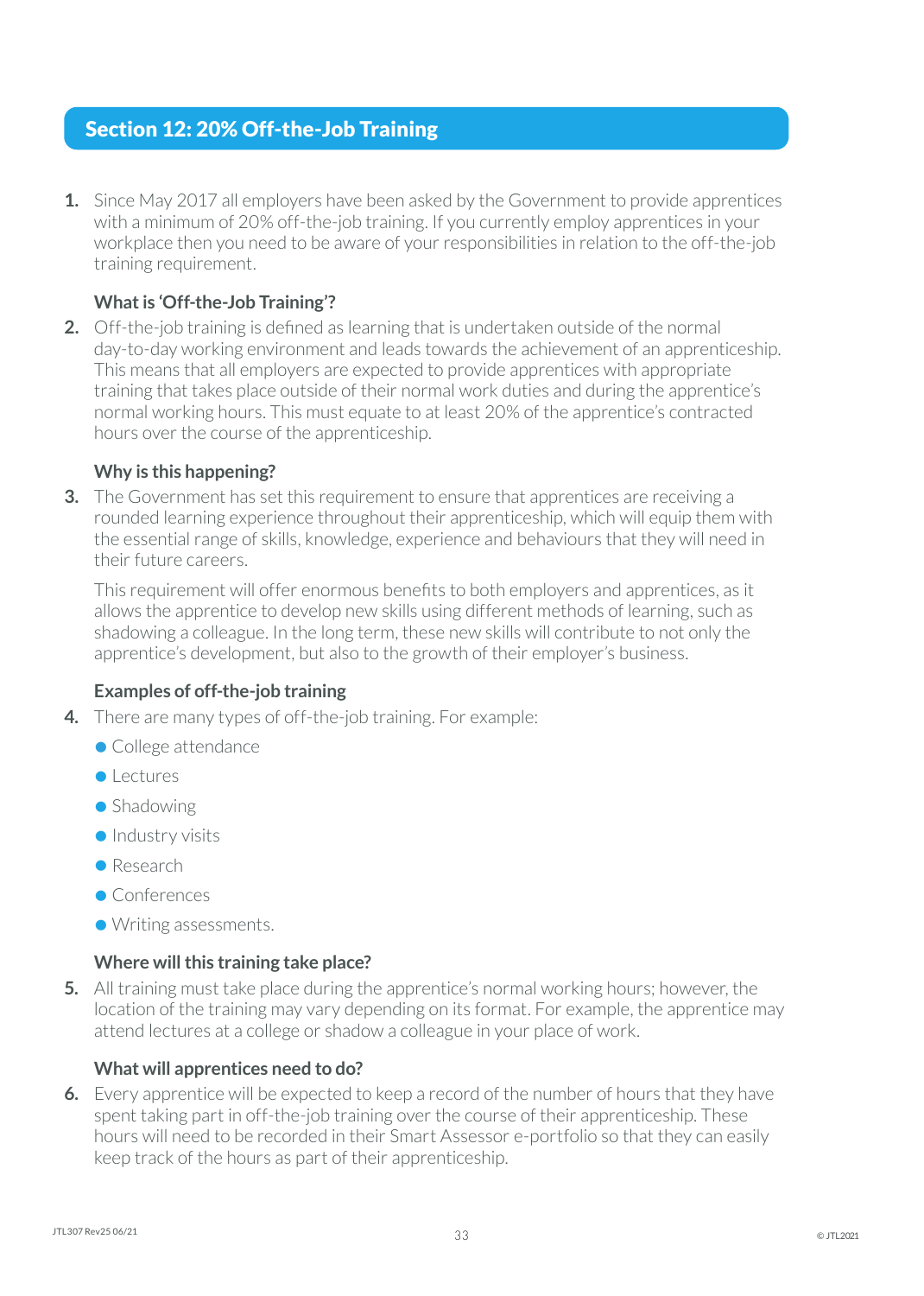### Section 12: 20% Off-the-Job Training (continued)

**7.** Your JTL Training Officer will be on hand to discuss off-the-job training with you and your apprentice when you need any help. They will also regularly assess the number of off-the-job training hours that your apprentice has logged in their Smart Assessor e-portfolio.

#### **What will employers be expected to do?**

- **8.** If you currently employ an apprentice, you should be fully supportive of the time your apprentice spends in off-the-job training.
- **9.** You will also need to ensure that all necessary off-the-job training is arranged at a convenient time and location and that the training hours equate to at least 20% of the apprentice's contracted hours over the course of their apprenticeship.
- **10.** There is no stipulation on how normal working hours and off-the-job training hours must be split, so you can discuss with your apprentice what works best for you and your business.
- **11.** If your apprentice takes any leave or needs to cancel any planned off-the-job training, you must rearrange any training hours so that the full complement of off-the-job hours is still received.

#### **If you are concerned about this requirement**

- **12.** At JTL, we understand that this may cause concern to some employers; however, we would like to reassure you that it is unlikely to have any impact on your normal working practices. We do not expect, for example, that your apprentice will spend any more time than usual focusing on off-the-job training, as the majority of the 20% requirement will be naturally incorporated within the first half of the apprenticeship. This is when learners usually spend more time in college and learn new skills in the workplace under supervision and mentoring, which all counts towards their off-the-job requirement.
- **13.** In addition, we do not expect that the off-the-job training requirement will create any extra workload for you or your apprentice whilst in the workplace. The only expectation is that your apprentice must keep a record of their off-the-job training hours, but this is a quick and easy task, which should take up very little time.

#### **Further advice and guidance**

**14.** If you are concerned about this new requirement and want to discuss off-the-job training in more detail, please contact your JTL Training Officer, who will be more than happy to answer your questions and can provide any assistance whenever you need it. Your apprentice will also be given 20% Off-the-Job support leaflets that will provide them with more information on this subject.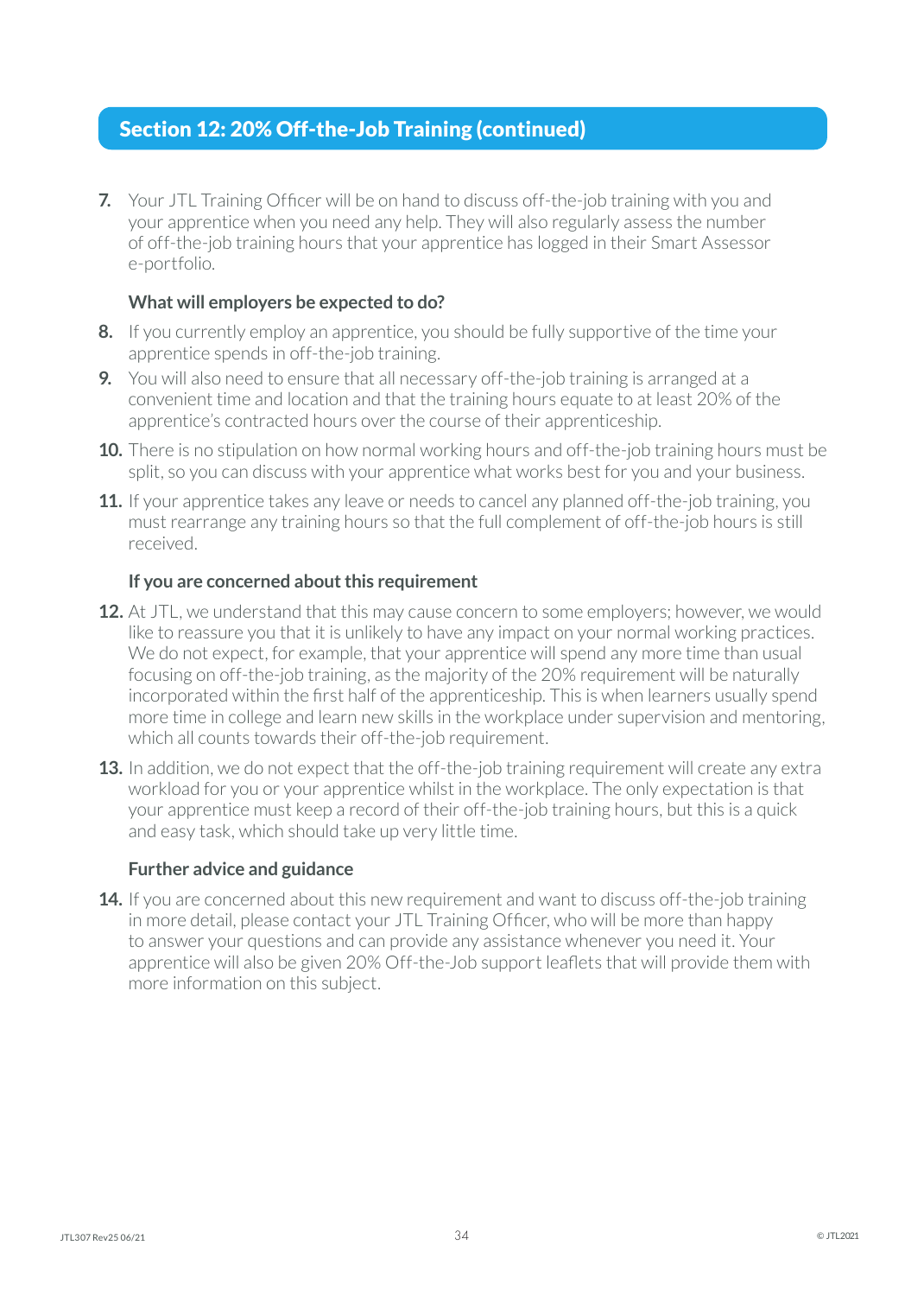### Section 13: Functional Skills

#### **Functional Skills: information for employers**

**1.** Functional Skills focus on the ability to apply maths and English to different contexts, enabling apprentices to function confidently, effectively, and independently in life and work.

As part of the JTL apprenticeship qualification, all apprentices are encouraged to develop their maths and English skills.

#### **How does the process work?**

- **2.** When your apprentice applied for an apprenticeship with JTL, they would have already completed an initial maths and English assessment which identified the subject working level at that time. This would have been completed by an automated account being created for them on bksb (our online maths and English learning system).
- **3.** Once they start their apprenticeship with JTL, they will be able to access the same account to continue to complete the next stage. For this, they will complete the diagnostic assessments (maths and English) which gives a further, more in-depth breakdown of the level they are working at for each topic. They will complete these under supervised conditions – usually face to face but may be remotely.
- **4.** If your apprentice has not yet achieved their GCSE Grade C or (new Grade 4) in maths and English, they will need to achieve their Functional Skills test(s). Please allow them time to complete their work and to attend these sessions with their Functional Skills Trainer. They will do this with a Functional Skills trainer who will work with them remotely (telephone, video call, Online classroom) to develop their skills and to ensure that they are fully prepared to take their Functional Skills test(s). Early on your apprentice will be given a test date(s) of when their Functional Skills test(s)will take place. They will be required to attend a face to face session to complete their test(s) - one day for maths and two days for English (English has 3 assessments). The day(s) will include a refresher session to better prepare your apprentice for their test(s) as we aspire for our learners to pass first time! You will be given notice of these delivery days, so please allow your apprentice time to attend.
- **5.** The level of support, length of programme and target date to be test ready will be based on your apprentice's diagnostic assessment result. For example, a level 2 apprentice could be ready to sit their test(s) within 3-4 months with half day monthly sessions, a level 1 apprentice could be ready within 6-9 months with one day monthly sessions and entry level apprentice could take 12-18 months with a number of regular sessions based on their individual needs. The length and frequency of these sessions will vary from apprentice to apprentice depending on how much support they need. Your Training Officer will be able to give you further information on your individual apprentice.
- **6.** Please inform us if you know your apprentice has previously had extra time for any exams, so we can make arrangements to allow this for their Functional Skills tests too. If for some reason, they are unsuccessful in passing their test(s), their Functional Skills Tutor will continue to support them and plan for a resit.
- **7.** If your apprentice has already achieved a GCSE Grade C/4 in English and Maths, they may be exempt from needing Functional Skills training. If so, they must provide evidence to JTL. Remind them to discuss this with their Training Officer and show them their certificate(s). They will not need to attend the delivery sessions but still continue to practice their skills on the bksb system.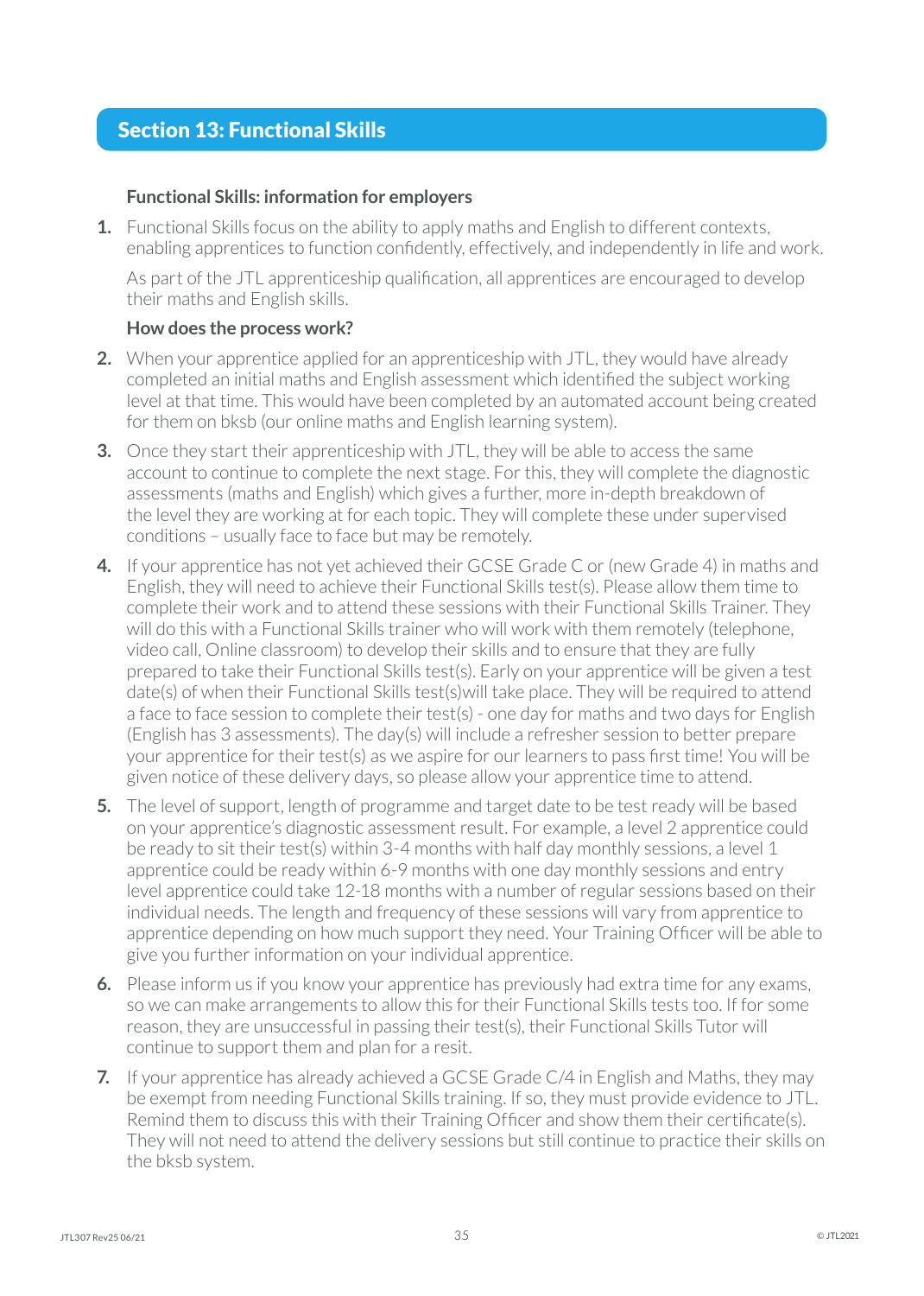## Section 13: Functional Skills (continued)

#### **Questions?**

**1.** For any further information about your apprentice and their Functional Skills requirements, please speak with your local Training Officer or contact our Customer Support Centre using the details below.

Telephone: 0800 085 2308

Email: info@jtltraining.com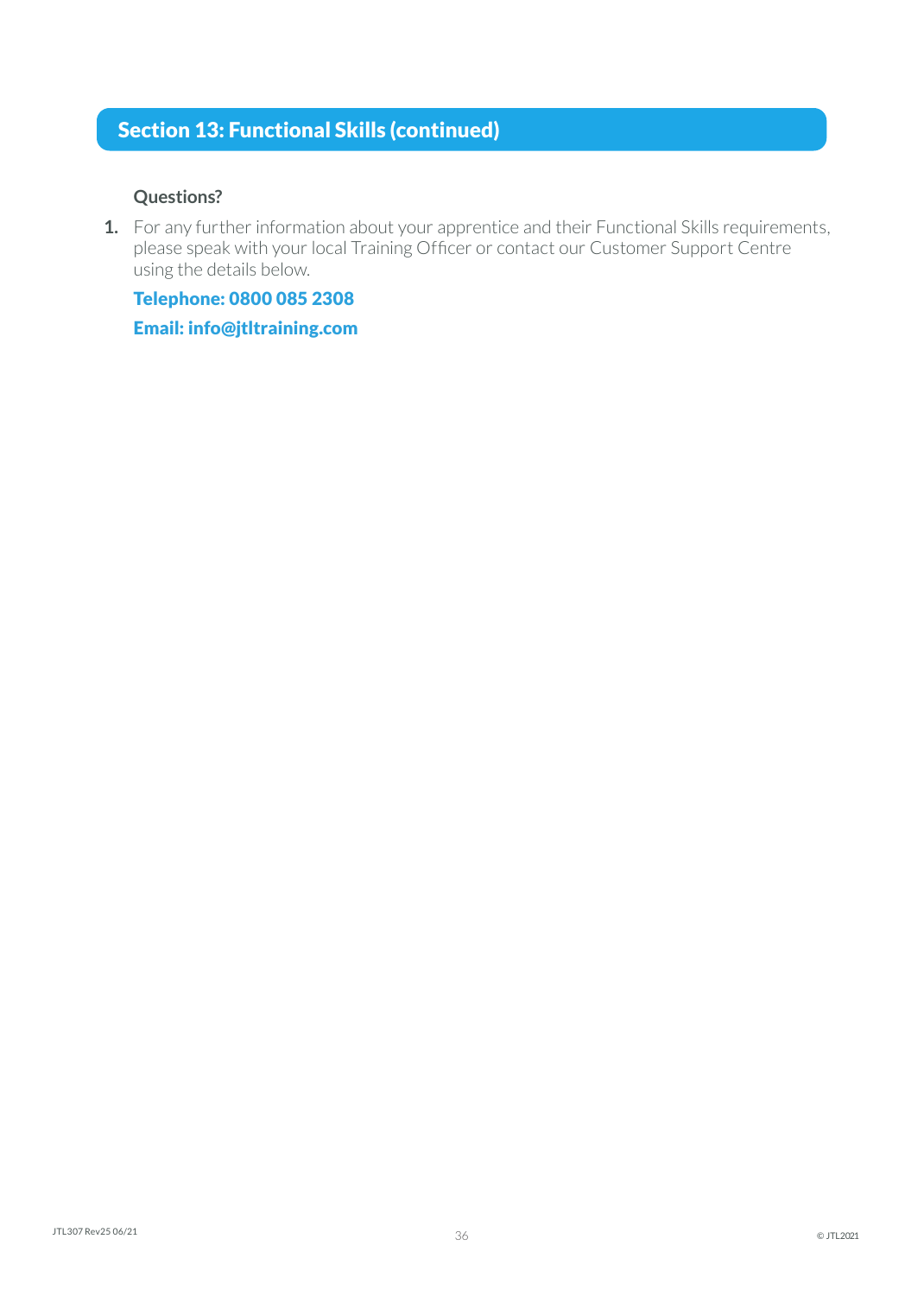# Section 14: Trade Unions

**1.** The employer agrees to permit apprentices to join a trade union if they so wish. The recognised Trade Union for the building services engineering sector is Unite the Union.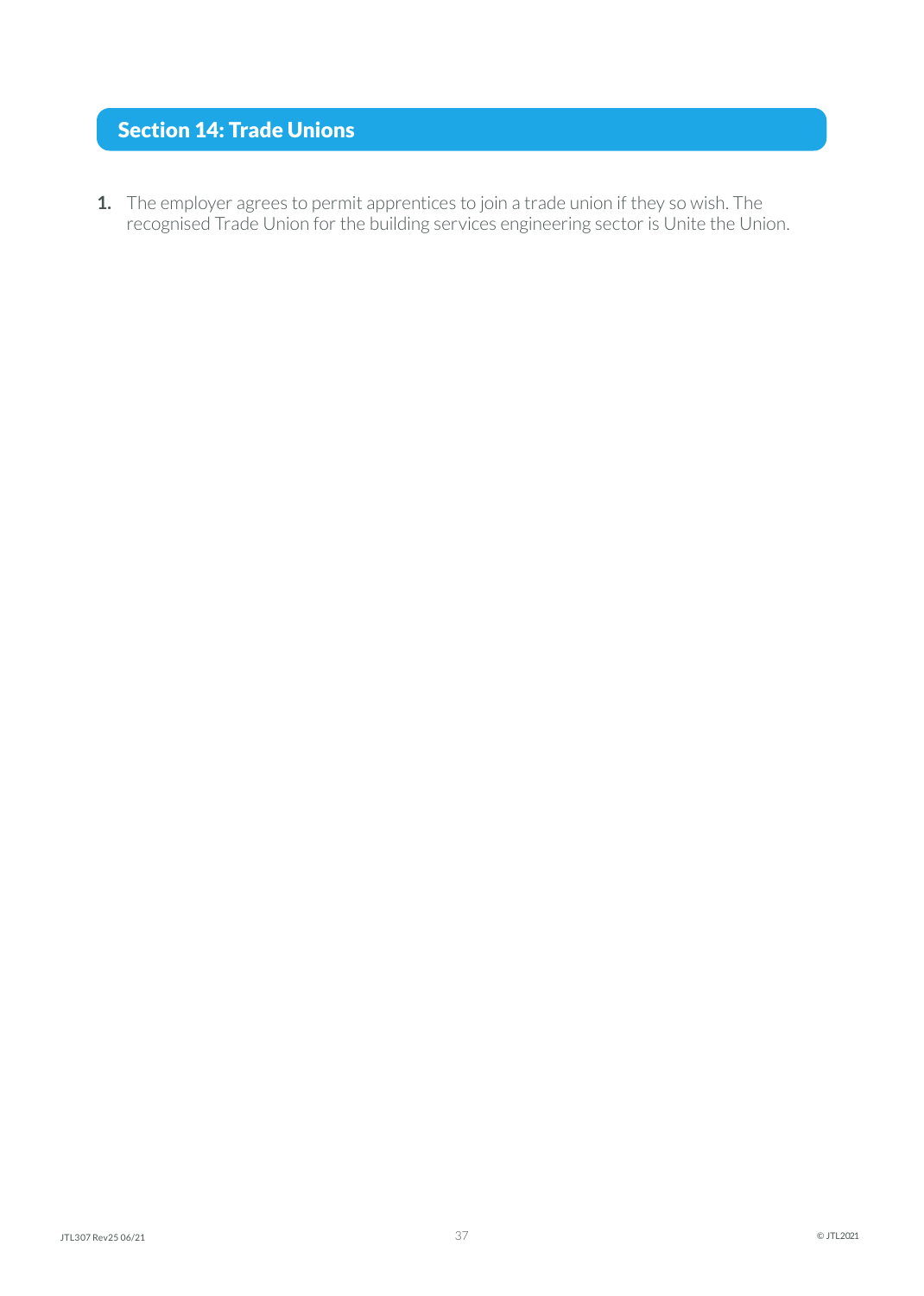### Section 15: Access and Audit

- **1.** In order to monitor performance under the agreement (including compliance with health, safety and welfare legislation in relation to apprentices), the employer shall ensure that reasonable access is given to representatives of JTL, the Education and Skills Funding Agency, the Secretary of State and agents, National Audit Office, European Commission, European Court of Auditors, Audit Commission and the Inspectorates. In the performance of this obligation, the employer shall supply appropriate oral or written explanations of any relevant matters that may be reasonably required of them.
- **2.** The employer will also be required to grant access for the purposes of monitoring the apprentice's progress towards achieving competence.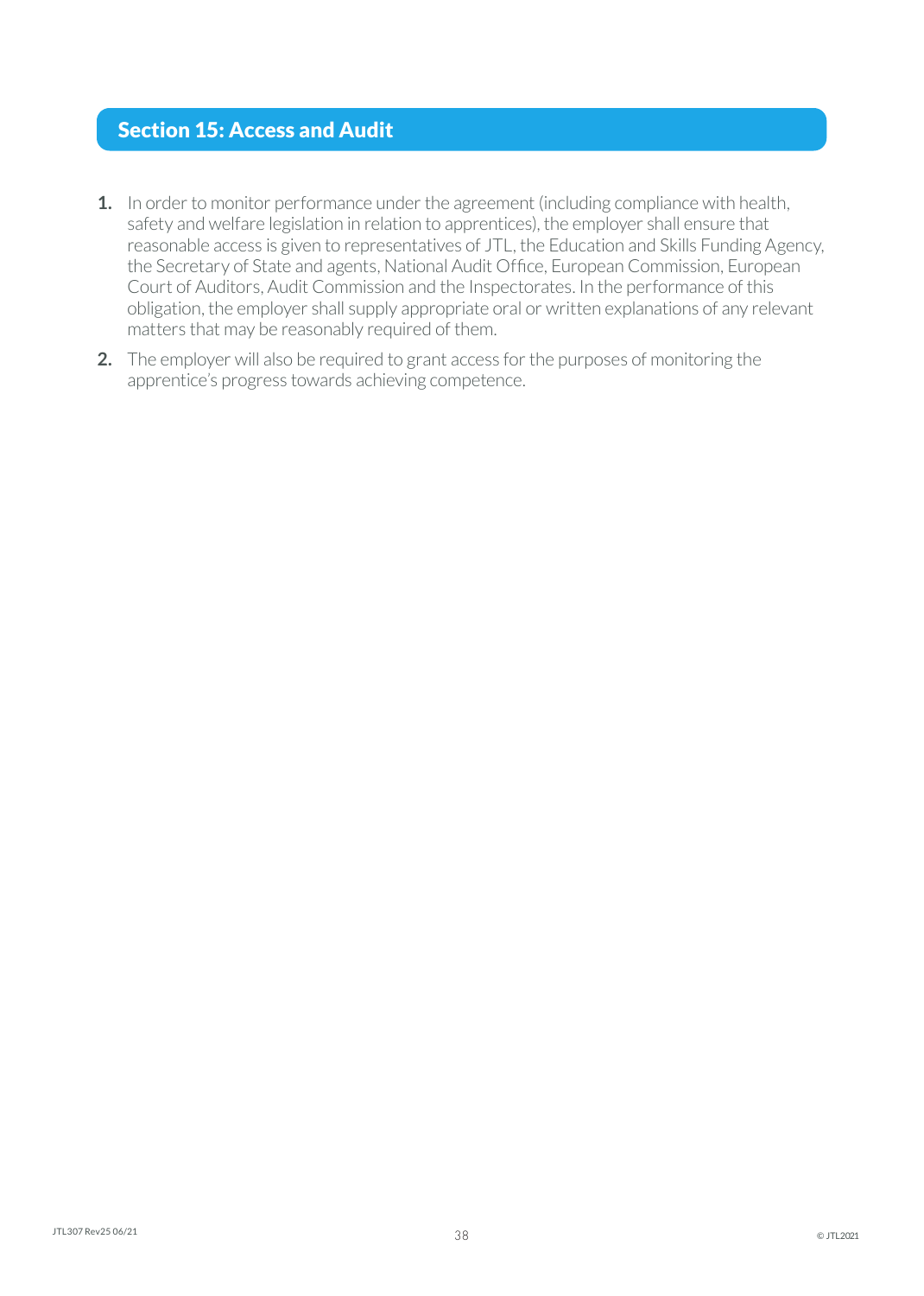### Section 16: Employer Data Record Service (EDRS) Number

- **1.** New employers will be contacted by Bluesheep, a data management company on behalf of the Education and Skills Funding Agency. They will ask a number of questions in respect of the business and this data will be used in line with the funding JTL will claim for the apprentice. A unique EDRS number will be recorded and this number will be used as the employer's identification with the Education and Skills Funding Agency. Failure to respond to their enquiry will mean that the apprentice cannot be funded.
- **2.** The Government will fund all of the apprenticeship training costs, for employers employing fewer than 50 people, if on the first day of the apprenticeship, the apprentice is:
	- aged between 16 and 18 years old, or
	- aged between 19 and 24 years old, and either has:
		- an Educational Health Care plan provided by their local authority
		- or has been in the care of their local authority.

Before any apprenticeship starts the employer must provide evidence that they employed an average of 49 or fewer employees in the 365 days before the apprentice was recruited.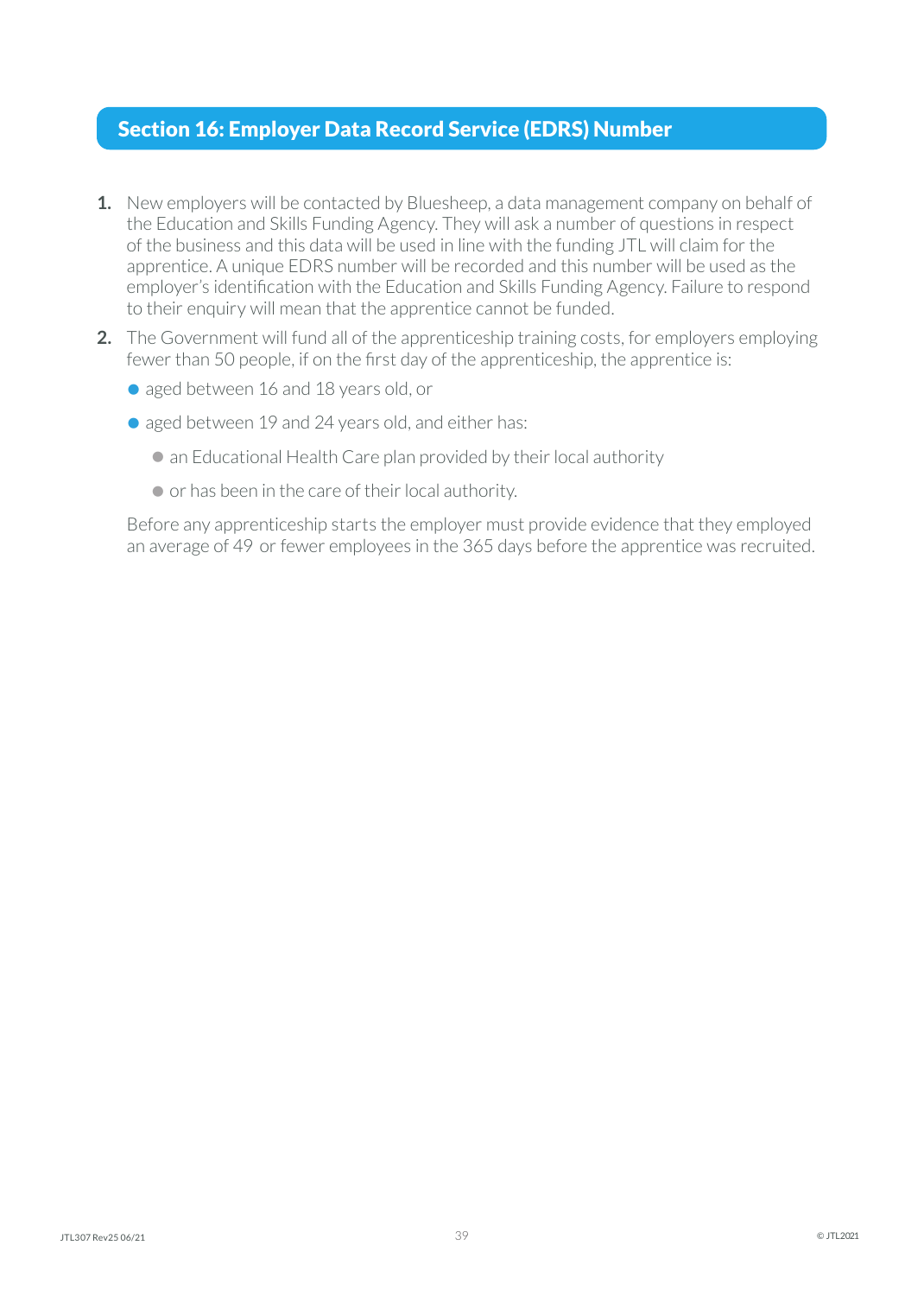### Section 17: Abolition of Employer National Insurance Contribution for Apprentices Under 25

**1.** Employers are no longer required to pay secondary class 1 (employer) National Insurance Contributions on earnings up to the Upper Earnings Limit (UEL) for apprentices aged 16-25. JTL will automatically provide the details required to support this claim, but if further information is needed, this must be requested from JTL's National Administration Centre.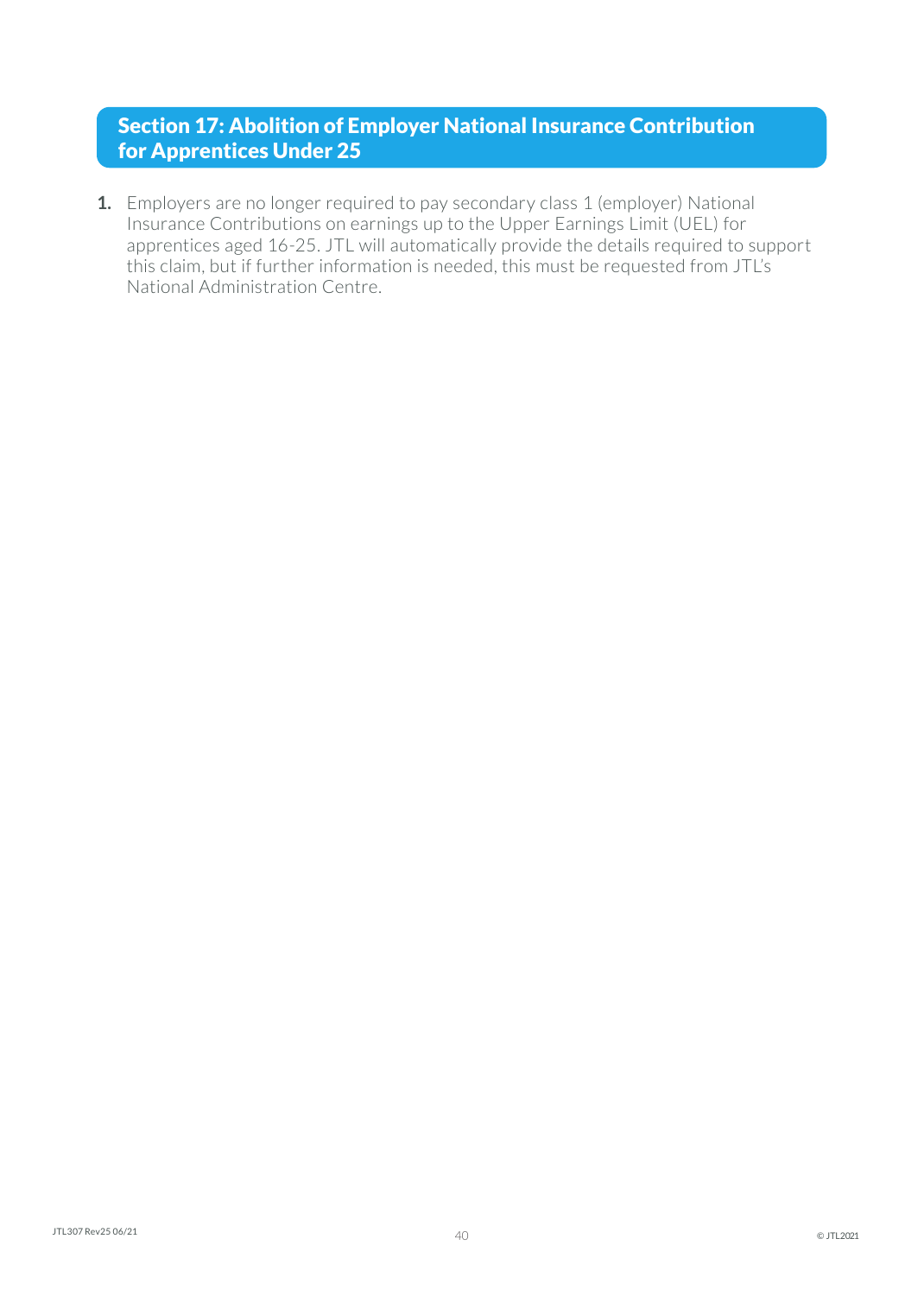### Appendix 1: PPV Documentation and Guidance Requirements

Under the system for pre-vetting of employers, before an apprentice can be funded, the following documents and procedures must be verified:

- **•** Employers' liability insurance (minimum of £5million)
- Public liability insurance (minimum £1 million)
- Driving insurance (as appropriate)
- Safety policy in three parts (written if five or more employees):
	- **•** General Statement
	- **•** Organisation
	- **•** Arrangements.
- Name of competent person for health and safety (internal or external person or external body/company)
- **•** Supervision of apprentice
- Maintenance of work equipment (PA Testing etc.)
- Risk assessments as legally required as follows (written if five or more employees):
	- **•** General requirements under the Management of Health and Safety at Work Regulations
	- **•** Working at Height (WAH) Regulations
	- **•** Manual Handling Operations (MHO) Regulations
	- **•** Control of Substances Hazardous to Health (COSHH) Regulations (where applicable)
	- **•** Control of Noise at Work Regulations (where applicable)
	- **•** Fire Risk Assessment (written if five or more employees and employer based from business premises).

#### **Emergency procedures to include:**

- **•** First-aid facilities
- **•** Accident book and/or other reporting system
- **•** Fire training and evacuation protocols.
- Provision of necessary personal protective equipment (issued free of charge)
- Induction (to company and each site as required)
- **•** All necessary requirements under the Electricity at Work (EAW) Regulations (electro-technical only).

The presence of these systems provides evidence that the employer is fulfilling their legal obligations under health and safety legislation.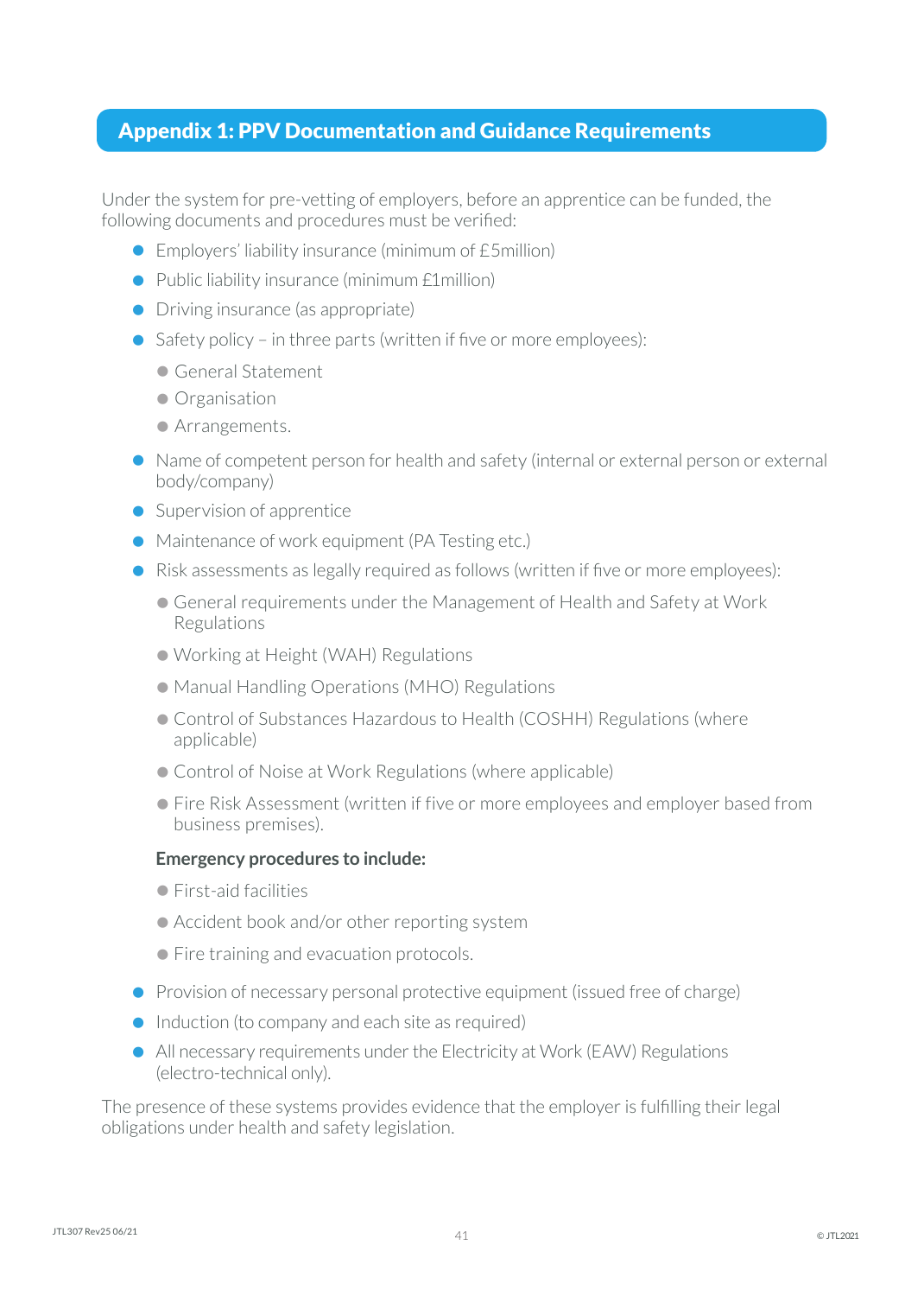# Appendix 2: Rates of Pay

#### **Rates of Pay**

- The Education and Skills Funding Agency requires that "all employed learners shall be paid the rate specified in their terms and conditions of employment which shall comply with the National Minimum Wage legislation, where appropriate".
- Up-to-date details of the national minimum wage are available on gov.uk at the following location:

#### www.gov.uk/national-minimum-wage-rates.

- The Joint Industry Board for the Electrical Contracting Industry (JIB-ECI) for England and Wales has agreed wage rates and travel allowances for apprentices, which JTL recommends. More information is available on the JIB-ECI website at: www.jib.org.uk/handbook.aspx?cid=153.
- The Joint Industry Board for the Plumbing Mechanical Engineering Services (JIB-PMES) in England and Wales has agreed wage rates and travel allowances for apprentices, which JTL recommends. More information is available on the JIB-PMES website at www.jib-pmes.org.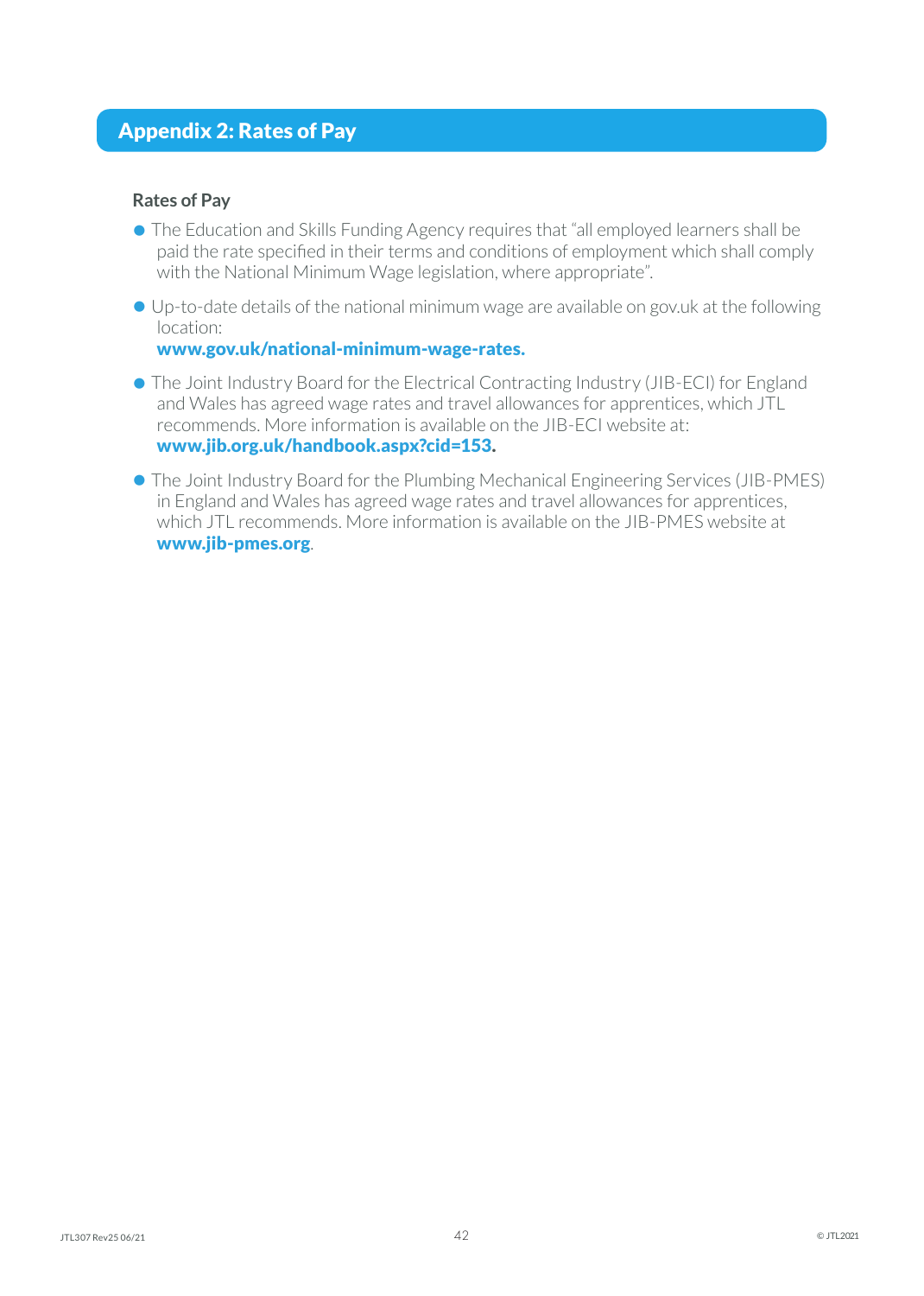### Useful Addresses

#### Association of Plumbing and Heating Contractors (APHC)

12 The Pavilions Cranmore Drive Solihull B90 4SB Tel: 0121 711 5030 Email: info@aphc.co.uk website: www.aphc.co.uk

#### Electrical Contractors' Association (ECA)

Lincoln House 137-143 Hammersmith Road London W14 0QL Tel: 020 7313 4800 Email: info@eca.co.uk Website: www.eca.co.uk

#### Joint Industry Board for the Electrical Contracting Industry (JIB)

PO Box 127 Swanley Kent BR8 9BH Tel: 03333 218 230 Email: administration@jib.org.uk Website: www.jib.org.uk

#### Joint Industry Board for Plumbing Mechanical Engineering Services (JIB-PMES)

Lovell House Sandpiper Court Phoenix Business Park Eaton Socon St Neots Cambridgeshire PE19 8EP

Tel: 01480 476925 Email: info@jib-pmes.org.uk Website: www.jib-pmes.org

#### Unite the Union

Unite House 128 Theobald's Road Holborn London WC1X 8TN Tel: 020 7611 2500 Email: (see website for regional email contacts) Website: www.unitetheunion.org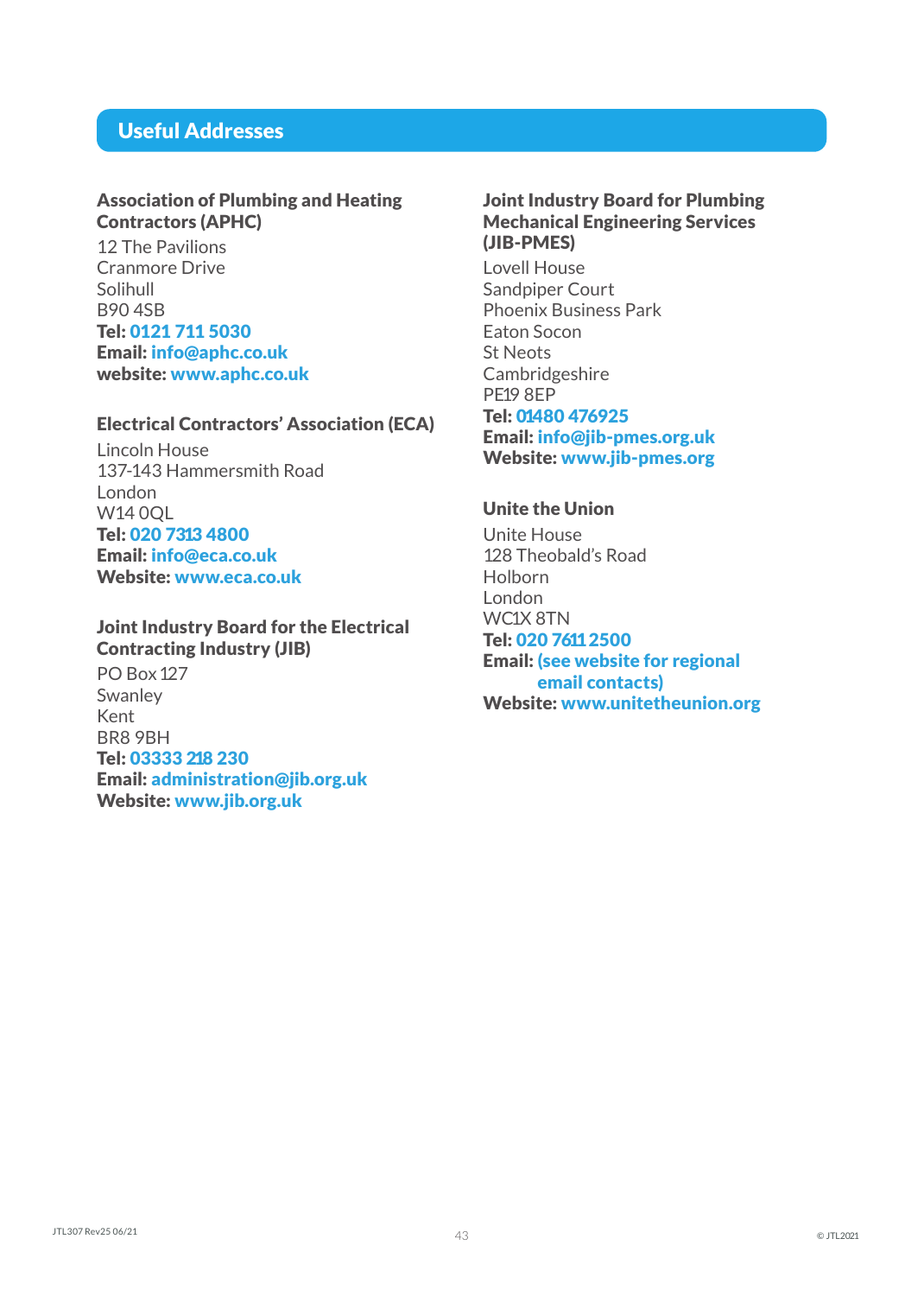# The JTL Employer Charter

Excellent customer service is at the core of JTL's business philosophy. As an Investor in People (IiP) and an ISO 9001: 2015 accredited company, JTL is committed to ensuring the success of the building services engineering sector by the guarantee of a workforce trained to world-class standards through the following:

#### **College/JTL Training Centre Provision**

JTL will arrange for suitable local training provision for the relevant apprenticeship scheme and advise employers of necessary attendance requirements. All necessary study and apprenticeship recording of evidence materials will be issued, free of charge, to the apprentice or employer. Formal induction of apprentices at colleges/training centres will also be conducted.

An initial assessment of apprentices' academic skills will take place during the first weeks at a college/training centre in order to determine any additional learning needs, for which support may be arranged by JTL in conjunction with the college/training centre.

In order to complete the relevant apprenticeship scheme, Transferable Skills must be attained (if not already achieved). Additional support and guidance will be provided to the apprentice as and when required.

#### **Qualification Management**

JTL will provide a full off-the-job assessment and certification service for each apprentice and, with the co-operation of the employer, visit each apprentice at the workplace to conduct assessment and progress reviews. JTL will ensure that the completed portfolio is assessed within an appropriate time frame and, where corrective action is necessary, agree this with the apprentice. The employer must allow the apprentice to complete 20% of the apprenticeship duration on off-the-job training which is undertaken outside of the normal day to day working environment (but within working hours) and leads towards the achievement of the apprenticeship.

#### **Employer Reports**

JTL will ensure that regular reports on each apprentice's training and qualification progress are sent to the respective employer. These reports will include any changes that may be required for the apprentice to successfully complete the scheme. Such reports will be generated as a result of visiting the apprentice at both the college/training centre and on-site.

#### **Employer Training Developments**

Employers will be advised of developments and other local training initiatives as and when they become available.

#### **Employer Forums and Surveys**

Employers will be encouraged to engage in employer forums and surveys in order directly to influence and support JTL's provision. This may include the order of delivery (known as sequencing) and other initiatives as and when they are scheduled. Employer feedback and suggestions are always encouraged as a part our continuous quality improvement strategy.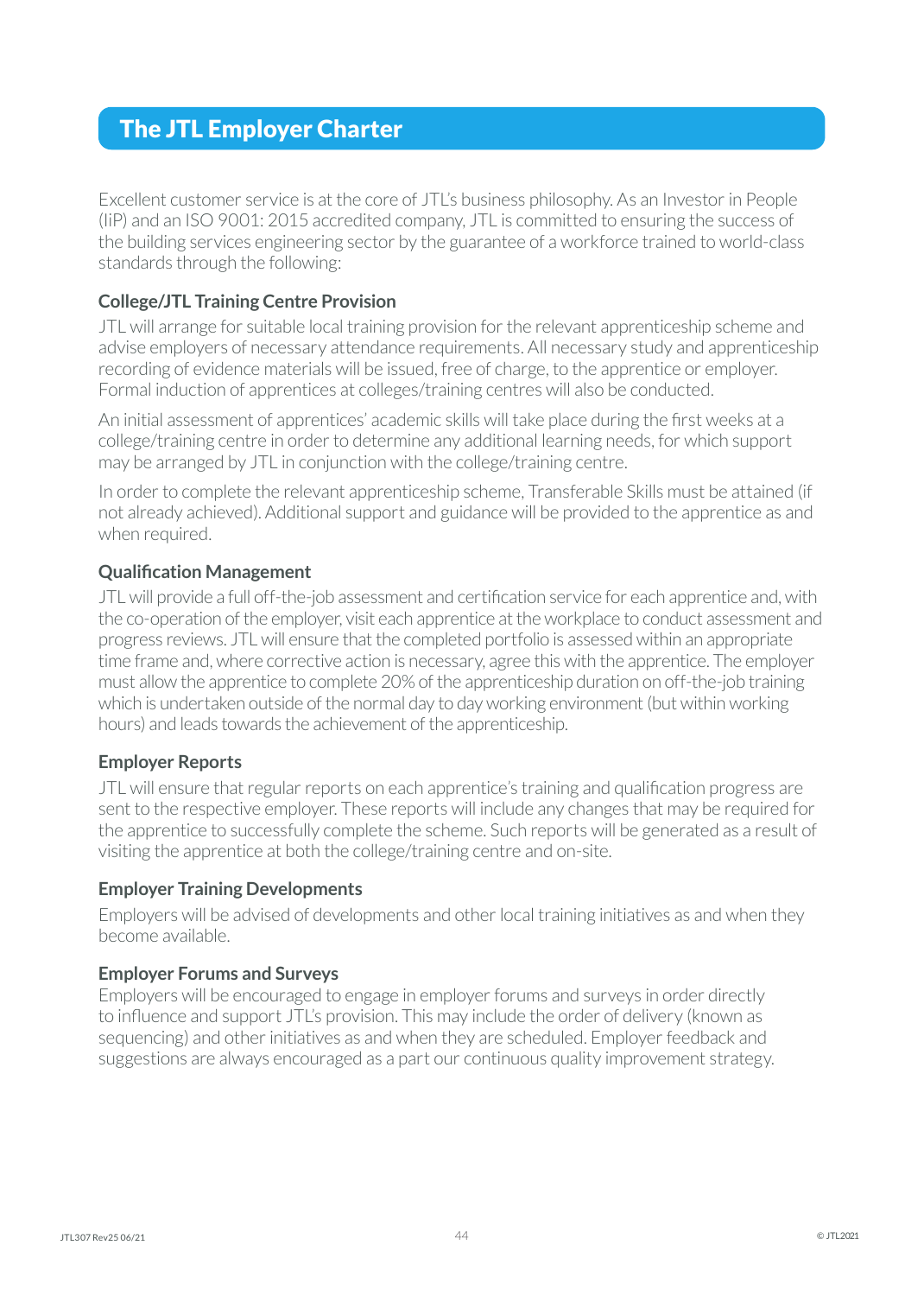# The JTL Employer Charter



#### **Complaints Procedure**

If, at any time during your apprenticeship, you would like to register a complaint about any aspect of the apprenticeship, in the first instance please talk to your JTL representative. Should your complaint be about your JTL representative or, if after attempting to resolve the issue at this level there is still a grievance, please email the JTL Head of Quality Assurance and Audit on QAANAC@jtltraining.com.